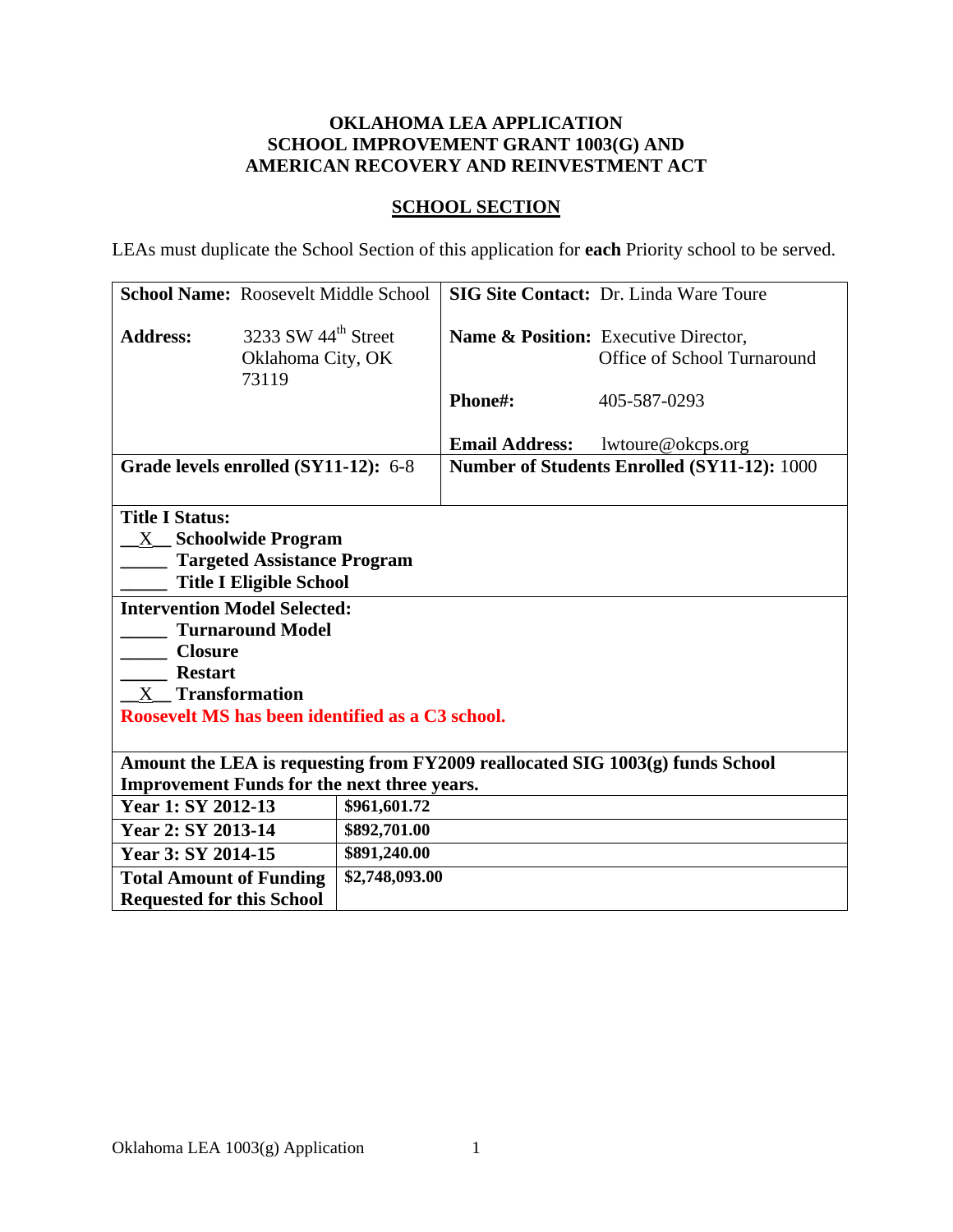# **SCHOOL NEEDS ASSESSMENT**

Roosevelt MS has conducted a continuous needs assessment process in 2011-2012 that informed the application for FY2011 SIG funds.

The needs assessment process began in Spring 2011. The leadership team, which included principals, teachers, and parents, assessed the needs of the school using the WISE Planning Tool which is based on Oklahoma's Nine Essential Elements. As part of this process, the team collected and analyzed data including, but not limited to OCCT/EOI scores, district benchmark scores, WIDA scores, attendance rates, and enrollment demographics. Using this data, the WISE Plan was developed for the 2011-2012 school year.

The team continued the needs assessment process throughout the 2011-2012 school year. The team performed three quarterly reviews: one in October, one in January, and one in April. During these reviews, the team collected and analyzed data related to benchmark scores, teacher and student attendance rates, professional development and parent involvement strategies, school improvement initiatives, and school successes and challenges. Additionally, during these meetings, the team reviewed and revised the WISE Planning Tool, as needed.

In January and February, the Leadership Team at Roosevelt MS conducted an additional comprehensive needs assessment to complete the District Capacity Determination Application (DCD) required of Priority Schools. The team worked in collaboration with OKCPS district personnel to complete the assessment. The team collected and analyzed data related to the required areas of the DCD including historical data, district expectations, academic supports, organizational supports, effective leaders and teachers, and family and community engagement and also collected documentation to support the reviews in these areas.

In early April, Roosevelt MS held a series of meetings to solicit feedback and input for the SIG application. These meetings included a staff meeting with District representatives, a community forum, SIG focused grade-level meetings, and a Leadership Team meeting.

Currently, the school is conducting its annual review of the WISE Plan and the school improvement efforts. The team will meet several times in the months of March through May to perform a final review of the 2011-2012 data and the WISE Plan and make revisions and updates to meet the goals for the 2012-2013 school year.

As evidenced, the Roosevelt MS Leadership Team, which includes administrators, teachers, and parents, has continuously assessed the needs of Roosevelt MS to identify areas of strength and weakness. The continuous review process which includes an annual WISE review, quarterly reviews, and the comprehensive needs assessment for the DCD informed all aspects of this SIG application.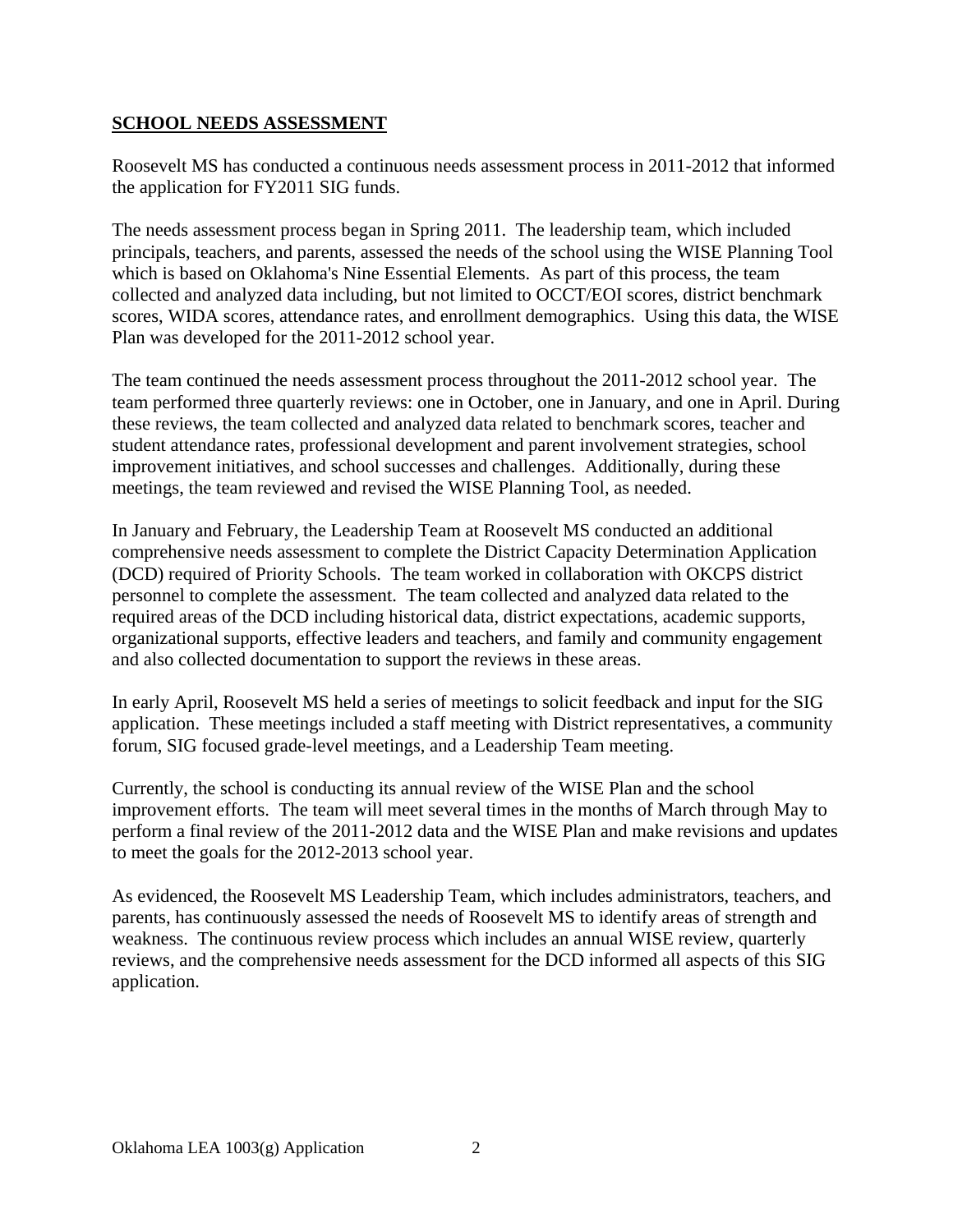# **Data Used for Needs Assessment**

Roosevelt MS collected and analyzed the following data during the continuous needs assessment process for the 2011-2012 school year. Data listed were collected by the Planning, Research, and Evaluation Department (PRE) of OKCPS and the school staff and were analyzed by district personnel and the school leadership team.

| <b>Student Achievement Data</b><br>(OCCT, Benchmarks, District | <b>Perception Data</b><br>(Staff/Student/Parent Surveys, | <b>Demographic Data</b><br>(Attendance, Truancy, Ethnicity, |
|----------------------------------------------------------------|----------------------------------------------------------|-------------------------------------------------------------|
| <b>Assessments, Report Cards)</b>                              | <b>Self-Assessments, Meeting Minutes)</b>                | <b>Low-Income, Special Education)</b>                       |
| OCCT/EOI scores for the years                                  | <b>WISE Planning Tool Assessments</b>                    | <b>OKCPS</b> Statistical Profile for                        |
| of 2006-2011                                                   |                                                          | 2010-2011                                                   |
| NCLB Report Cards for the                                      | Organizational Health Inventory                          | School and District Drop-Out                                |
| years of 2006-2010 (2011 has                                   |                                                          | Rates                                                       |
| not been received from OSDE)                                   |                                                          |                                                             |
| Math and Reading/Language                                      | <b>PLC</b> Meeting Minutes                               | <b>School Suspension Rates</b>                              |
| Arts Benchmark Data for 2011-                                  |                                                          |                                                             |
| 2012                                                           |                                                          |                                                             |
|                                                                | Focus Walks and Classroom                                | School and Teacher                                          |
|                                                                | <b>Observations</b>                                      | Attendance, Mobility, and                                   |
|                                                                |                                                          | <b>Attrition Rates</b>                                      |
|                                                                |                                                          | Enrollment counts and                                       |
|                                                                |                                                          | subgroup percentages                                        |
|                                                                |                                                          | <b>School IEP Percentages</b>                               |
|                                                                |                                                          | <b>School ELL Percentages</b>                               |

# **Stakeholders Involved in Needs Assessment**

OKCPS and Roosevelt MS involved multiple stakeholders in the needs assessment and decisionmaking processes related to the SIG application. The list of school leadership team members that were involved in the WISE Planning process can also be found in the Roosevelt MS WISE Plan.

| <b>Name</b>                                 | <b>Title</b>                   | <b>Stakeholder Group</b>       |
|---------------------------------------------|--------------------------------|--------------------------------|
| Roosevelt MS Leadership Team                | Includes Principal,            | School Leadership Team         |
|                                             | <b>Assistant Principals,</b>   |                                |
|                                             | Counselors, Teachers           |                                |
| Mr. Karl Springer, Ms. Sandra Park, Ms.     | Superintendent and             | <b>District Central Office</b> |
| Cindy Schmidt, Dr. Linda Toure, Ms. Terry   | <b>District Central Office</b> | Team                           |
| Fraley, Dr. Sheli McAdoo, Ms. Verna Martin, | <b>Staff</b>                   |                                |
| Mr. Chris Berry, Ms. Jackie Mania, Ms.      |                                |                                |
| Amber Polach                                |                                |                                |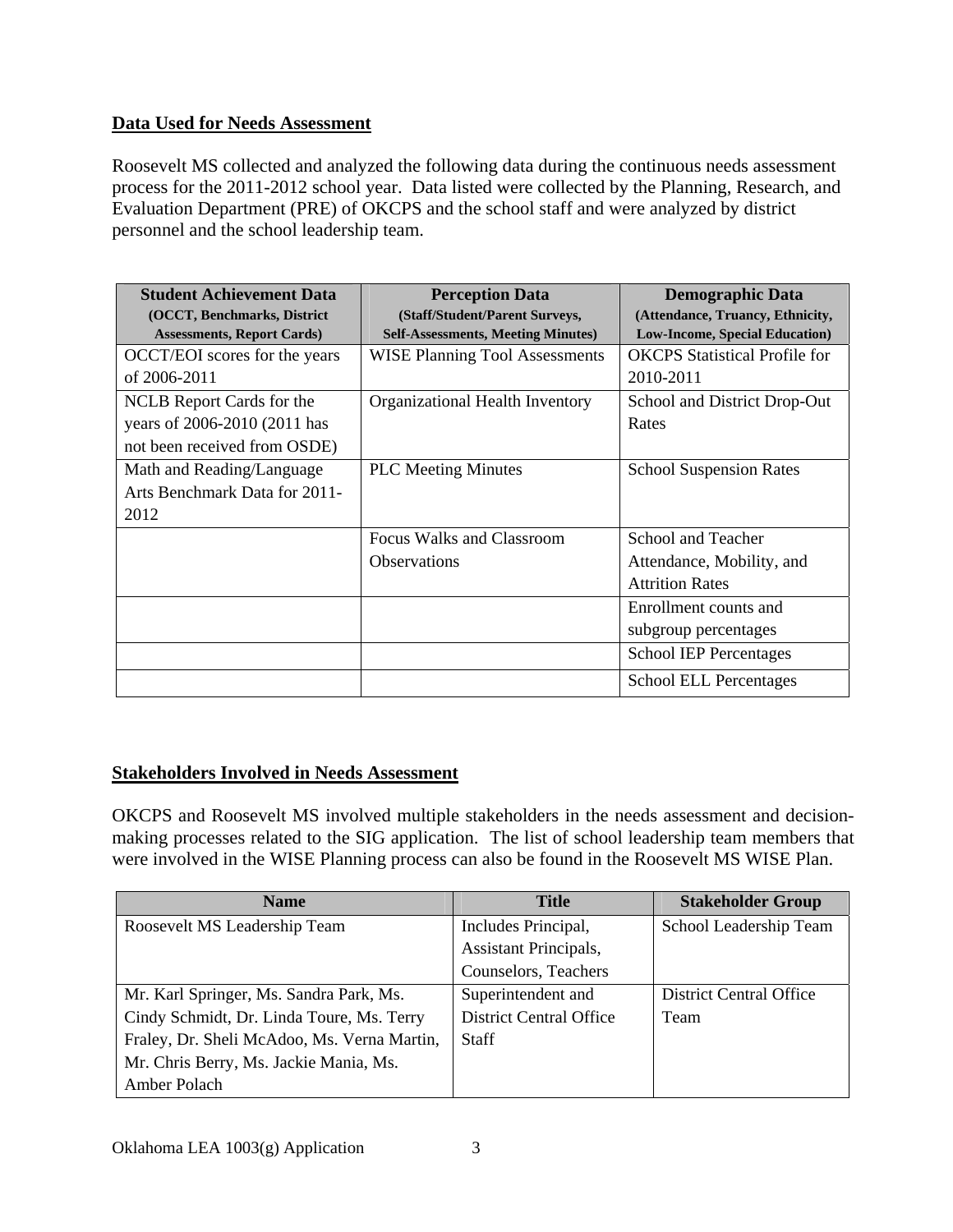| Participants at Community Forum |                       | Parents and Community;          |
|---------------------------------|-----------------------|---------------------------------|
|                                 |                       | <b>Staff</b> ; District Central |
|                                 |                       | Office; OSDE                    |
|                                 |                       | Representatives                 |
| Roosevelt MS Grade-Level Teams  | Includes Principal,   | <b>Staff</b>                    |
|                                 | Assistant Principals, |                                 |
|                                 | Counselors, Teachers, |                                 |
|                                 | Parents               |                                 |

## **LEA Needs Assessment Process**

OKCPS began the needs assessment process for the FY2011 SIG competition in January 2012. During this month, OKCPS held a series of meetings with various stakeholder groups to share information, solicit feedback, and provide intensive technical assistance and support. These meetings are reflected in the chart below.

| <b>Meeting Date</b> | <b>Meeting Title</b>                           | <b>Stakeholders Represented</b>              |
|---------------------|------------------------------------------------|----------------------------------------------|
| January 11, 2012    | <b>General Principals' Meeting</b>             | District, Principals                         |
| January 18, 2012    | <b>Priority Schools Meeting</b>                | District, Principals, AFT                    |
| January 18-25,      | School Leadership Team Meetings                | Principal, School Staff, Community           |
| 2012                |                                                | <b>Members</b>                               |
| January 25, 2012    | <b>DCD</b> Workshop for Secondary Priority     | District, Principals                         |
|                     | <b>Schools</b>                                 |                                              |
| January 26, 2012    | <b>DCD</b> Workshop for Elementary Priority    | <b>District Principals</b>                   |
|                     | Schools                                        |                                              |
| January 26-         | <b>Individualized DCD Technical Assistance</b> | District, Principals, School Staff,          |
| February 3, 2012    | for Priority Schools                           |                                              |
| March 28, 2012      | Principals Meeting                             | District, Principals                         |
| April 9, 2012       | <b>Roosevelt MS Staff Meeting</b>              | District, Principals, School Staff           |
| April 10, 2012      | <b>Roosevelt MS Community Forum</b>            | District, Principals, School Staff, Parents, |
|                     |                                                | <b>Community Members</b>                     |
| April 11, 2012      | <b>OKCPS</b> District Meeting                  | District, Principals                         |
| April 12, 2012      | Roosevelt MS Leadership Team Meeting           | District, Principals, School Staff, Parents  |
| April 13, 2012      | Roosevelt MS Leadership Team Meetings          | District, Principals, School Staff           |
| April 16, 2012      | Roosevelt MS Leadership Team Meeting           | Principals, School Staff                     |
| April 17, 2012      | Roosevelt MS Leadership Team Meeting           | District, Principals, School Staff           |

During these meetings, OKCPS and Roosevelt MS staff collaborated to collect and analyze data. The data was provided by the Planning, Research, and Evaluation Department (PRE) and the school staff. Data was then analyzed by OKCPS district personnel and the school staff and reported in the DCD. The information included in this DCD informed all aspects of the SIG application. District staff and the School Leadership Team collaborated using the information from the DCD as well as the WISE Planning Tool and the district quarterly reports to conduct a comprehensive needs assessment that identified the strengths, weaknesses, and areas of critical need. The summary of the results of this needs assessment are provided in the following chart.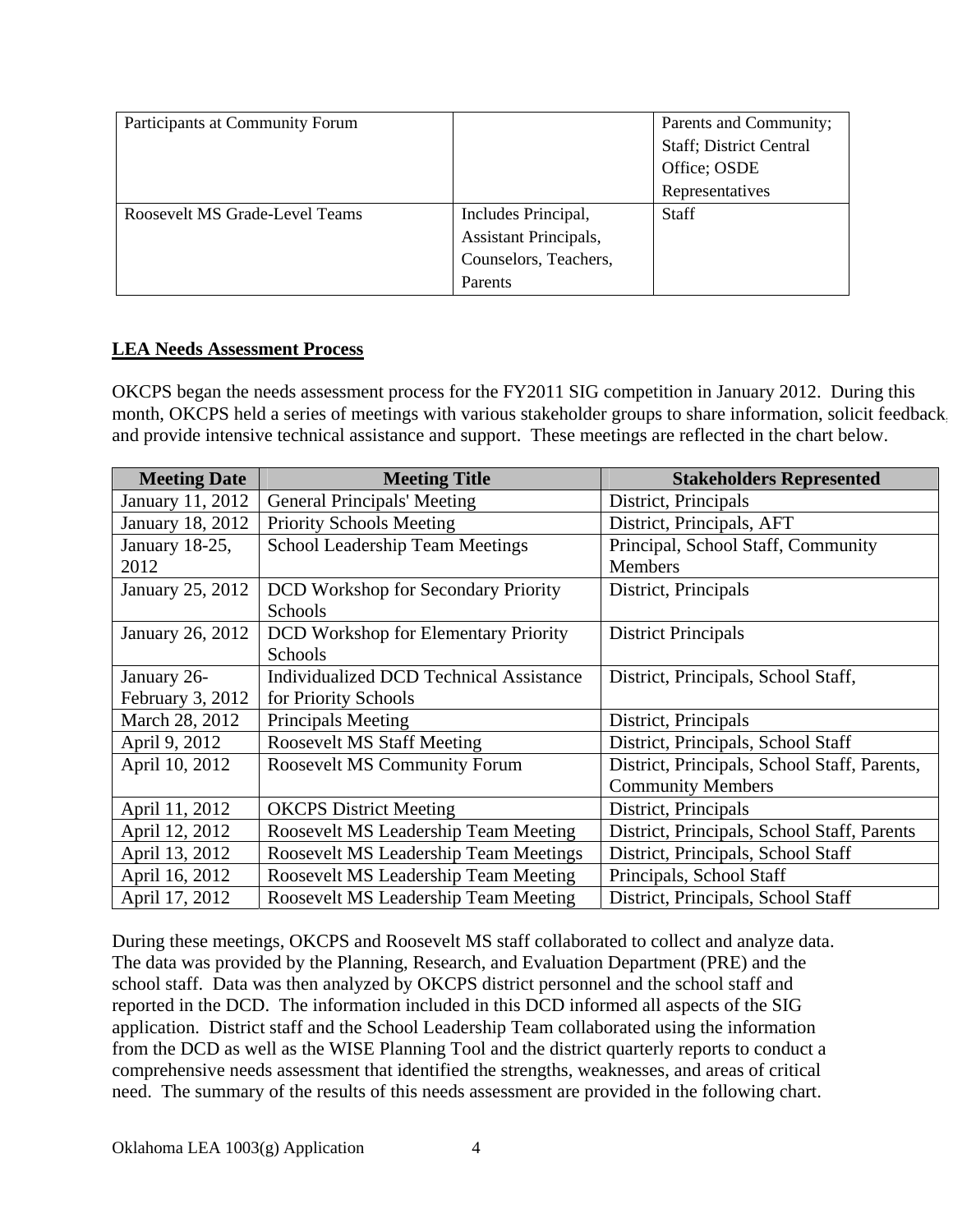| <b>Areas to be</b><br>considered as part of<br>the comprehensive<br>needs assessment | Summary of analysis of each of the areas considered as part of the comprehensive needs assessment.                                                                                                                                                                                                                                                                                                                                                                                                                                                                                                                                                                                                                                                                                                                                |
|--------------------------------------------------------------------------------------|-----------------------------------------------------------------------------------------------------------------------------------------------------------------------------------------------------------------------------------------------------------------------------------------------------------------------------------------------------------------------------------------------------------------------------------------------------------------------------------------------------------------------------------------------------------------------------------------------------------------------------------------------------------------------------------------------------------------------------------------------------------------------------------------------------------------------------------|
| <b>School Profile:</b><br>Includes student and<br>staff data.                        | Roosevelt Middle School, Home of the Titans, is located on Southwest 44 <sup>th</sup> Street in Oklahoma City. Roosevelt MS believes, as<br>stated in the mission statement, that "Every student will be educated according to individual needs. Students will increase critical<br>thinking and problem solving, confidence in caring for self and others, and facility in communication." To support this vision,<br>Roosevelt MS has implemented school improvement strategies to meet the diverse needs of the students and community as described<br>in the following school profile.                                                                                                                                                                                                                                        |
|                                                                                      | <b>Enrollment</b> - The enrollment at Roosevelt MS has increased substantially from 2006-2007 to 2011-2012. In 2006-2007 there were<br>816 students enrolled and in 2010-2011 there were 1000. The demographics have changed slightly as well with an increase in the<br>Hispanic and Asian subgroup and a decrease in all other subgroups. Although, the ELL subgroup population has decreased from<br>42.3 % in 2007-2008 to 33.2% in 2011-2012, the number of ELL students in the regular education subgroup and the number of<br>students who report a language other than English as their first language has increased. Additionally, the percentage of students<br>receiving free and reduced lunch has decreased slightly from 100% in 2007-2008 to 96.9% in 2011-2012, but is still higher than the<br>district average. |
|                                                                                      | Achievement - The Reading API scores for the Regular Education subgroup at Roosevelt MS show an overall decrease, but have<br>increased in the last year. In 2006, the API for this subgroup was 1043. It rose to 1082 (2007), 1112 (2008), and a high of 1218<br>(2009). In 2010, the scores decreased to 732 (following the state trend), but increased again in 2011 to 751.                                                                                                                                                                                                                                                                                                                                                                                                                                                   |
|                                                                                      | The Mathematics API for the Regular Education subgroup increased from 2006 to 2009, but decreased in 2010 and 2011. The API<br>in 2006 was 1159 and it increased to a high of 1295 in 2009. In 2010, the API score decreased to 817 and remained relatively steady<br>at 815 in 2011. Despite the overall decrease, Roosevelt MS did increase the mathematics API for the Native American subgroup and<br>achieved safe harbor in both the Native American and White subgroups.                                                                                                                                                                                                                                                                                                                                                   |
|                                                                                      | In 2011-2012, benchmark results improved from Quarter 1 to Quarter 2: 6 <sup>th</sup> grade math improved from 9 to 13% met benchmark, 6 <sup>th</sup><br>grade reading from 16 to 27% met benchmark, $7th$ grade math from 1 to 25% met benchmark, $7th$ grade reading from 10 to 19% met<br>benchmark, 8 <sup>th</sup> grade math from 0 to 11% met benchmark and reading 11 to 27% met benchmark.                                                                                                                                                                                                                                                                                                                                                                                                                              |
|                                                                                      | Attendance and Drop-Outs - The attendance rate for Roosevelt MS has remained relatively stable since 2006. In 2006, the rate<br>was 93%, about 1% higher than the district average for that year. The rate then reached a high of 93.5% in 2007 and then remained<br>around 92% for 2008 (92.1%), 2009 (92.7%), and 2010 (92.4%). In 2011, the attendance rate rose slightly to 92.8, just under the<br>district average of 93.8%.                                                                                                                                                                                                                                                                                                                                                                                                |
|                                                                                      | The number of drop-outs at Roosevelt MS has increased overall from 2006-2007. The number of drop-outs in that year was 10.<br>That number rose to 16 in 2007-2008, but decreased to 8 in 2008-2009 and 1 in 2009-2010. In 2010-2011, that number increased                                                                                                                                                                                                                                                                                                                                                                                                                                                                                                                                                                        |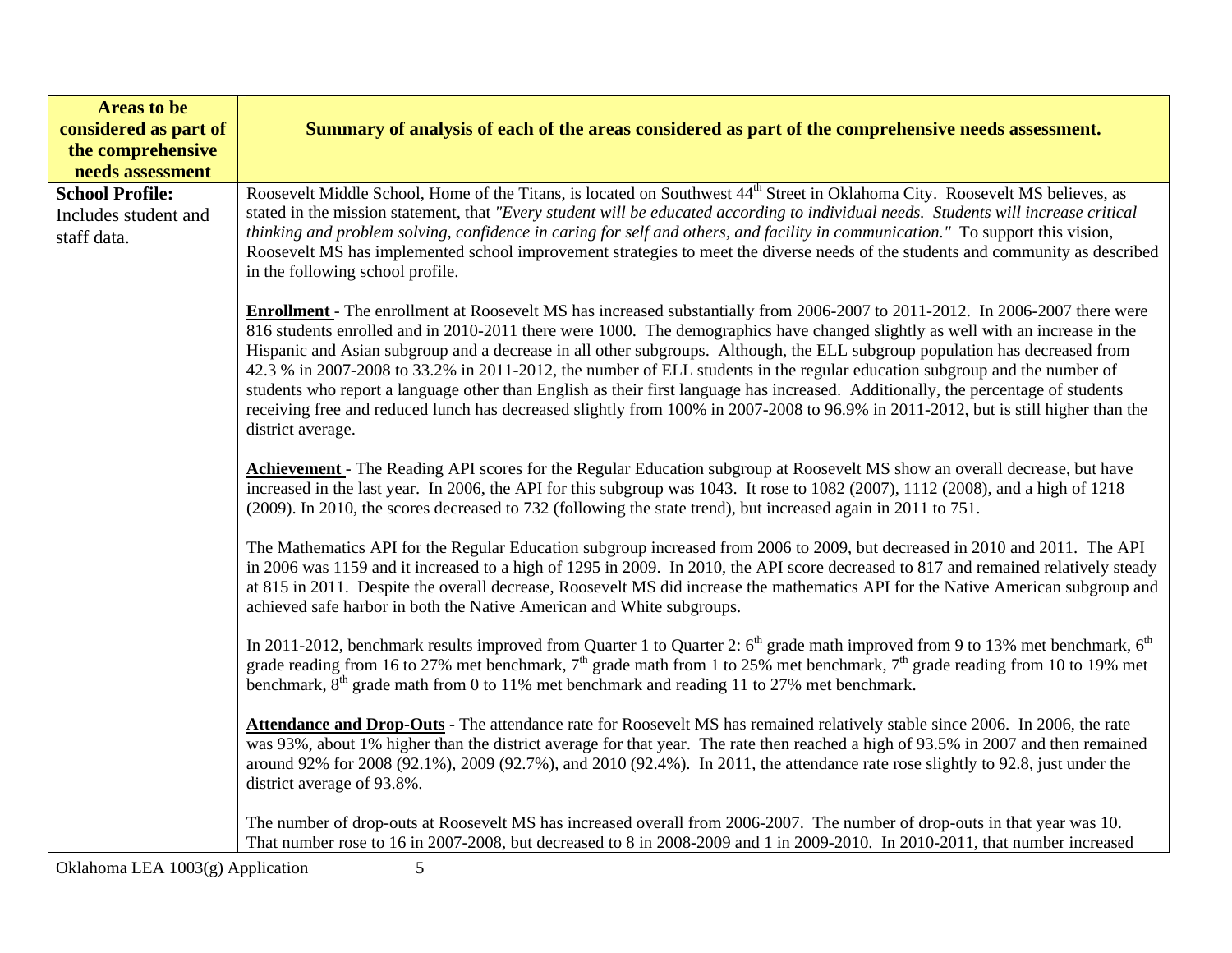|                                                                                                                                                     | again to 14 students or 2.2% of the enrollment.                                                                                                                                                                                                                                                                                                                                                                                                                                                                                                                                                                                |
|-----------------------------------------------------------------------------------------------------------------------------------------------------|--------------------------------------------------------------------------------------------------------------------------------------------------------------------------------------------------------------------------------------------------------------------------------------------------------------------------------------------------------------------------------------------------------------------------------------------------------------------------------------------------------------------------------------------------------------------------------------------------------------------------------|
|                                                                                                                                                     | Mobility and Attrition - The mobility rate of Roosevelt MS has remained about the same as the district percentage. In 2006-2007,<br>the rate was 51.1%, just above the district average of 50.2%. It then increased to 54.4% (2007-2008) and 56.4% (2008-2009), and<br>decreased to 55.6% (2009-2010). In 2010-2011, the mobility rate for Roosevelt was 53.2%, again just above the district average of<br>50.4% for that year.                                                                                                                                                                                               |
|                                                                                                                                                     | Attrition rate of teachers is defined by the number of teachers who leave the profession or transfer to another school district within<br>the school year. Attrition rates exclude retirements. Roosevelt MS has seen an overall increase in teacher attrition. The rates have<br>increased and decreased over the years. In 2005-2006, the rate was 24%. It dropped to 14% in 2006-2007, rose again to 27% in<br>2007-2008, and then decreased to 22% and 21% in 2008-2009 and 2009-2010 respectively. In 2010-2011, the attrition rate reached a<br>high of 38%                                                              |
|                                                                                                                                                     | <b>Behavior</b> - The number of suspensions at Roosevelt MS has increased over the last 5 years, but the percentage of enrollment has<br>decreased. In 2006-2007, the number of suspensions was 335 or 41.5% of the enrollment. By 2010-2011, the number of<br>suspensions had risen to 396 or 43.4% of the enrollment. This is lower, however, than the percentage in 2007-2008 (45.4%) and in<br>2008-2009 (45.6%).                                                                                                                                                                                                          |
|                                                                                                                                                     | Overall, Roosevelt MS has seen positive trends in some areas analyzed, but has also identified some areas that, as evidenced by the<br>data, have shown a negative trend and will be addressed in this SIG application.                                                                                                                                                                                                                                                                                                                                                                                                        |
| <b>Curriculum:</b><br>Includes academic<br>expectations,<br>alignment to PASS,<br>and the process to<br>monitor, evaluate and<br>review curriculum. | At Roosevelt MS, teachers use the district pacing guide, which is aligned to PASS, to design curriculum in the subject areas.<br>Teachers must refer to the pacing guide and the PASS objectives when creating lesson plans. Additionally, Roosevelt is beginning<br>the transition to CCSS. Pacing guides aligned to CCSS are being developed by the district and utilized by teachers in language arts<br>and math classes.                                                                                                                                                                                                  |
|                                                                                                                                                     | Roosevelt MS also implements the America's Choice (AC) curriculum. Currently, most Language Arts, Math, Science, and Social<br>Studies teachers use the AC workshop model to structure class, and our goal is to have all teachers using the workshop model.<br>Roosevelt MS has scheduled ten "Navigator" classes in language arts, and 5 "Navigator" classes in math. Roosevelt also has two<br>"Ramp-up" classes for each subject, language arts and math, that provide interventions in each subject area to approximately 30<br>students scoring lower limited knowledge and upper unsatisfactory that are not on an IEP. |
|                                                                                                                                                     | To ensure aligned curriculum for ELL students, teachers use a SIOP specific lesson plan to ensure alignment to state curriculum<br>which is monitored by evaluation administrators and leadership team members.                                                                                                                                                                                                                                                                                                                                                                                                                |
|                                                                                                                                                     | Use of the pacing guide, best practices, and America's Choice are monitored through Focus Walks, PLCs, and lesson plans. Focus<br>Walks are conducted by teachers to observe other teachers' use of the strategies and to provide continuous feedback and<br>reinforcement. Monitoring is also done by each department that meets weekly in PLCs to compare lesson plans and plan common<br>assessments. In PLCs, teachers also compare individual class progress to pacing guides and reflect on the effectiveness of the                                                                                                     |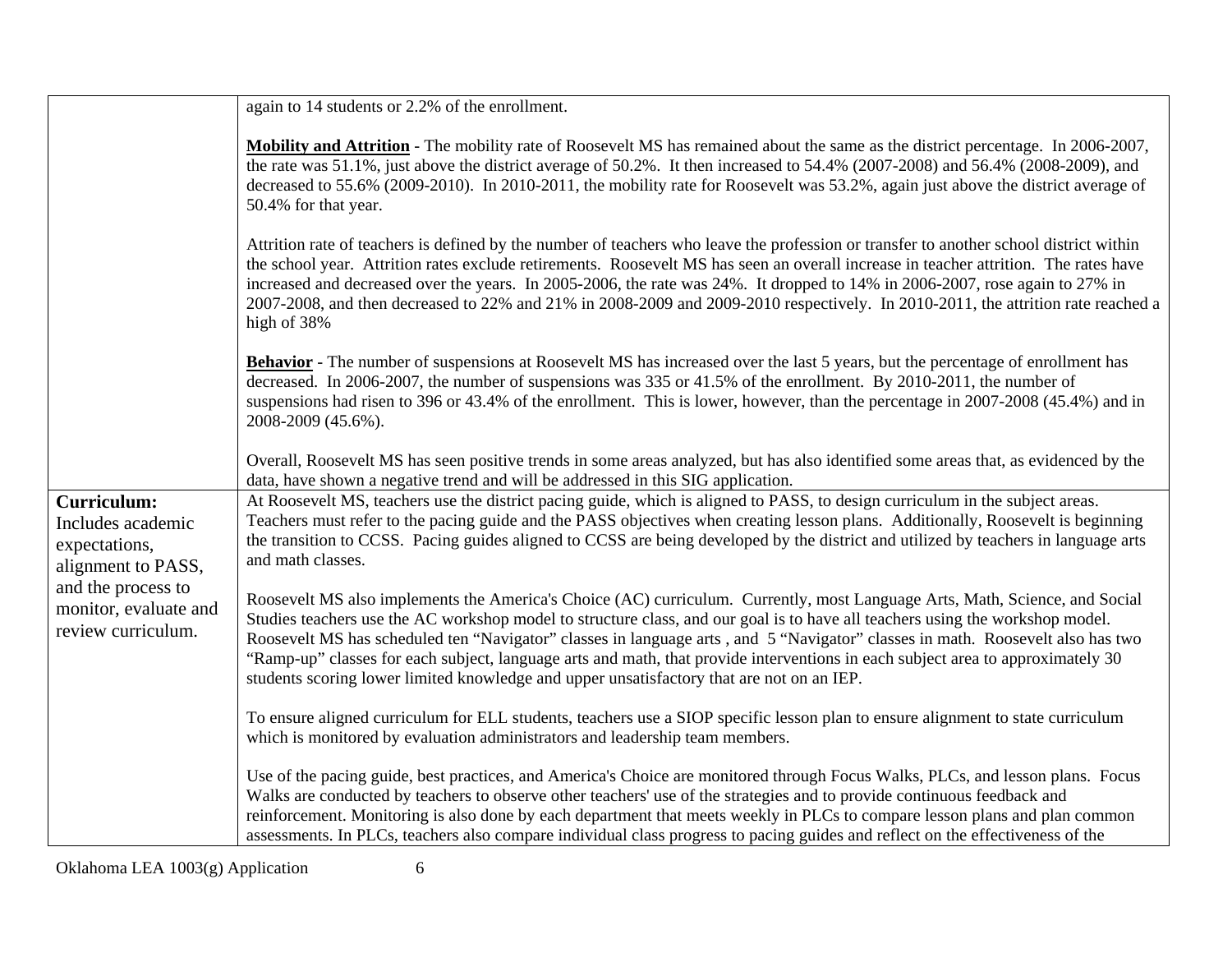|                            | methods used in class to teach students. Lesson plans are submitted to the school's portal for evaluating administrators to monitor.                                                                                                                                   |
|----------------------------|------------------------------------------------------------------------------------------------------------------------------------------------------------------------------------------------------------------------------------------------------------------------|
|                            | Each teacher has a lesson plan notebook provided to keep a hard copy for walk through inspection.                                                                                                                                                                      |
| <b>Classroom</b>           | Roosevelt MS regularly analyzes student data such as OCCT and benchmark data to determine interventions. At the beginning of                                                                                                                                           |
| <b>Evaluation/Assessme</b> | the school year, OCCT data is analyzed to determine which students will be place in Tier 2 or Tier 3 interventions. Tier 2                                                                                                                                             |
| nt:                        | intervention classes are offered to students scoring limited knowledge, and Tier 3 intervention classes provide intense interventions                                                                                                                                  |
| Includes classroom         | to students with extreme gaps in student knowledge. As students show improvement and proficiency on benchmark tests, provided                                                                                                                                          |
| assessments,               | three times a year, and periodic unit post tests, they are transitioned back into regular elective offerings and on grade level classes.                                                                                                                               |
| alignment to PASS,         | They are then monitored to determine if they should be included in other tutoring interventions as needed. Other interventions                                                                                                                                         |
| and use of assessment      | available to students are: intersession classes 3 times per year (the week before Fall break, Winter break and Spring break) and                                                                                                                                       |
| data.                      | Saturday School which is offered weekly since October 1, 2011 from 9-12.                                                                                                                                                                                               |
|                            |                                                                                                                                                                                                                                                                        |
|                            | Roosevelt MS analyzes additional data on students identified in the ELL or IEP subgroups. WIDA test results are used to determine<br>ELL interventions. Students that score above a 3.9 are identified and placed in Tier 2 intervention class called Literacy or Math |
|                            | Navigator. ELL inclusion teachers also work with the regular teacher to incorporate SIOP strategies for all students. Since the                                                                                                                                        |
|                            | majority of the student population is Hispanic (73%), the SIOP strategies are used in all classes to benefit students. Students on IEPs                                                                                                                                |
|                            | are provided interventions based on the specifics of their plan. A resource is available for student as needed. Inclusion teachers work                                                                                                                                |
|                            | collaboratively with the regular classroom teacher to address the learning needs of the students in the classroom.                                                                                                                                                     |
|                            |                                                                                                                                                                                                                                                                        |
|                            | Each student has an individual "Data Notebook" that they use to keep their data. They use a set of analysis worksheets to examine                                                                                                                                      |
|                            | data and determine individual weaknesses and strengths. Teachers and students then use this data to determine appropriate                                                                                                                                              |
|                            | individual student learning goals and to share progress with parents during student led conferences.                                                                                                                                                                   |
| <b>Instruction:</b>        | In 2011-2012, all schools in OKCPS adopted a continuous learning calendar that included intersession classes during fall, winter and                                                                                                                                   |
| Includes the varied        | spring breaks, and the district added an additional twenty (20) minutes of instructional time to each school day. Roosevelt MS                                                                                                                                         |
| strategies used in the     | implements these district initiatives as well as additional extended learning opportunities. Roosevelt MS also uses Title I and School                                                                                                                                 |
| classroom, integration     | Improvement funds to provide Saturday School for students. Saturday school is available for students who have failed benchmarks                                                                                                                                        |
| of technology, and         | or have scored limited knowledge or unsatisfactory on the OCCT. The sessions are from 9:00-12:00 from October to March.                                                                                                                                                |
| teacher collaboration.     | Roosevelt MS has seen success with this program and has had as many as 70 students attend one Saturday.                                                                                                                                                                |
|                            |                                                                                                                                                                                                                                                                        |
|                            | During the school day, Roosevelt MS provides a double block of literacy (90 minutes) for all core Language Arts classes, offers<br>after school tutoring twice a week, and provides Ramp-Up and Navigator Classes designed to meet the needs of the at-risk students.  |
|                            | Roosevelt MS has also created a Titan Tech Team. The Titan Tech Team is comprised of 5 teachers in the 7th grade that uses                                                                                                                                             |
|                            | laptops on a daily basis. The bold plan involves developing interdisciplinary strategies to help students increase reading                                                                                                                                             |
|                            | comprehension and retention of information, improve test scores, and develop research skills to bridge the learning gap for all                                                                                                                                        |
|                            | students in the program. Laptops are also used to increase writing and research skills in all classes. Currently, 175 students are                                                                                                                                     |
|                            | involved on the team, but the plan is to increase the number of participants to as many as 350 students.                                                                                                                                                               |
| <b>School Culture:</b>     | Roosevelt MS understands the importance of maintaining a safe and orderly environment and has implemented several strategies to                                                                                                                                        |
| Includes learning          | ensure the safety of students. A full time School Resource Officer (SRO) is employed at the school to monitor the building and                                                                                                                                         |
| environment, leader        | security cameras and provide additional resources for the administration, and students wear uniforms to designate grade level and are                                                                                                                                  |
|                            |                                                                                                                                                                                                                                                                        |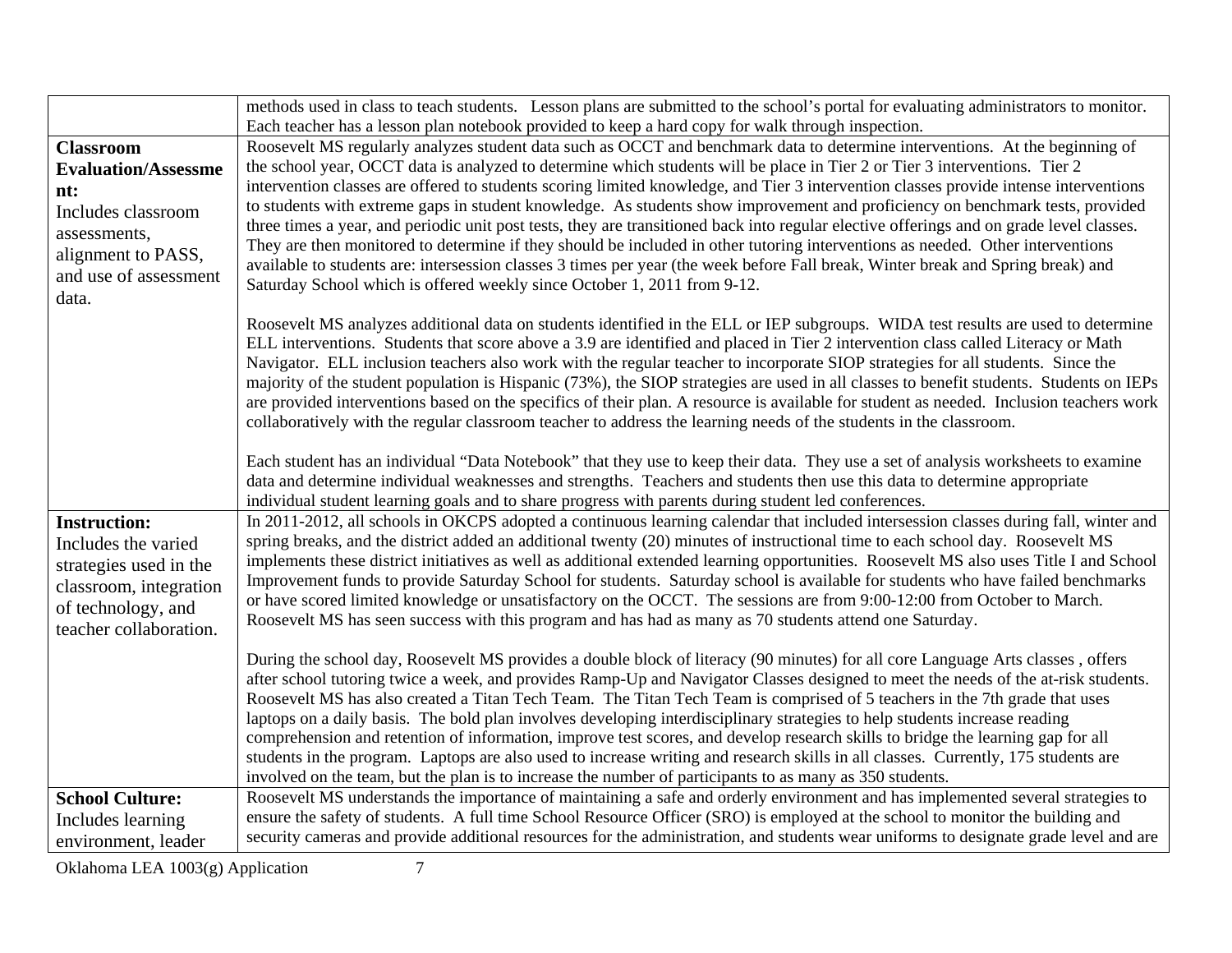| and teacher beliefs,<br>and value of equity<br>and diversity.                                                                          | subject to scan each day when entering the building. The school safety committee meets at least monthly to review these strategies<br>and other strategies, and to develop solutions to other safety issues that may arise.<br>Beyond safety, Roosevelt MS also provides additional supports to address the social, emotional, and health needs of the students. 16<br>individual counseling agencies are used to provide services to 54 students and their parents, 6 Supplemental Educational Services (SES)<br>tutoring agencies use the facility after school and service about 50 students, and a nurse is available onsite 3 days per week for parent and<br>student consultations. Additionally, Roosevelt MS has adopted a proactive plan for bullying. Counselors present bullying lessons in<br>classrooms during the 1 <sup>st</sup> 9 weeks of school. Students and parents are encouraged to report any bullying situations or other needs to the<br>counselors, teachers and administrators. All concerns are investigated and provided interventions such as mediation by counselors or<br>administrators. |
|----------------------------------------------------------------------------------------------------------------------------------------|---------------------------------------------------------------------------------------------------------------------------------------------------------------------------------------------------------------------------------------------------------------------------------------------------------------------------------------------------------------------------------------------------------------------------------------------------------------------------------------------------------------------------------------------------------------------------------------------------------------------------------------------------------------------------------------------------------------------------------------------------------------------------------------------------------------------------------------------------------------------------------------------------------------------------------------------------------------------------------------------------------------------------------------------------------------------------------------------------------------------------|
|                                                                                                                                        | To encourage good behavior, Roosevelt MS provides students with incentives. The Students of the Month are chosen for each grade<br>and a luncheon is provided for each student with the principal. Good notes are encouraged by the principal for teachers to give to<br>student when they are caught being good. They bring the note to the principal's office for a reward and recognition. Quarterly<br>award receptions are planned for students that have achieved academic excellence, perfect attendance, and honor rolls. Certificates<br>are presented, parents are encouraged to attend and parents and students receiving awards attend a cake and punch reception with the<br>principals. Students reaching reading benchmarks each quarter are invited to attend reward field trips or dances.                                                                                                                                                                                                                                                                                                               |
| <b>Student, Family, and</b><br><b>Community Support:</b><br>Includes<br>communication<br>methods and including<br>parents as partners. | Roosevelt MS's greatest success in the area of Family and Community Involvement for the 2011-2012 school year is the 300%<br>increase in PTSA membership. This has been attributed to the increased focus on the program and a comprehensive membership<br>drive. In addition to PTSA, Roosevelt MS has implemented other strategies to involve parents, families, and the community.<br>Roosevelt MS offers Conversational English classes for parents twice each week between October and May (servicing between 10 and 30<br>parents); distributes a Parent Outreach Newsletter and informational flyers translated into English and Spanish; offers parent meetings such<br>as Math Night (200 participants), OK Promise Night (46 participants), and Pastries for Parents; and communicates through the School<br>Connect Mobile Application and auto-dial phone calls which are available in English and Spanish. Further, Roosevelt MS provides<br>translation services for all meetings and conferences for parents.                                                                                              |
|                                                                                                                                        | Roosevelt MS has also developed several community partnerships. These community partnerships exist with area churches, the<br>Hispanic Chamber of Commerce, and area businesses. Youth for Christ has implemented the "PULSE" club in which area ministers<br>are connected to the school to provide Character First activities during lunch. The Hispanic Chamber of Commerce assists parents<br>with completing paperwork for OK Promise, and Homeland Stores provides Roosevelt MS discounts on items and donations for<br>many of the family and community meetings and events. Additionally, Roosevelt MS has partnered with the OKC Metropolitan<br>Library System to create a weekly book club called The Page Turners. There are about 10 students from all three grade levels that<br>attend regularly and the two Language Arts teachers that sponsor the club have secured donations from Little Caesar's for<br>refreshments.                                                                                                                                                                                 |
| <b>Professional Growth,</b><br>Development, and<br><b>Evaluation:</b><br>Includes professional<br>development plan,                    | With changing personnel and various levels of proficiency using technology, data analysis, and even effective teaching methods,<br>ongoing professional development is provided during both vertical and horizontal PLC team times. Pearson's America's Choice<br>training is provided for Language Arts, Math and Science teachers in an effort to utilize highly effective lesson structures that is<br>consistently used in all classes. Through the use of the America's Choice Workshop model teachers are afforded a platform for<br>discussion during PLC common planning times. Focus Walks by all teachers, America's Choice consultants, Taylor Tribble (data<br>consultant), Dedra Stafford (classroom management consultant), leadership team members, Instructional Facilitator, and school and                                                                                                                                                                                                                                                                                                              |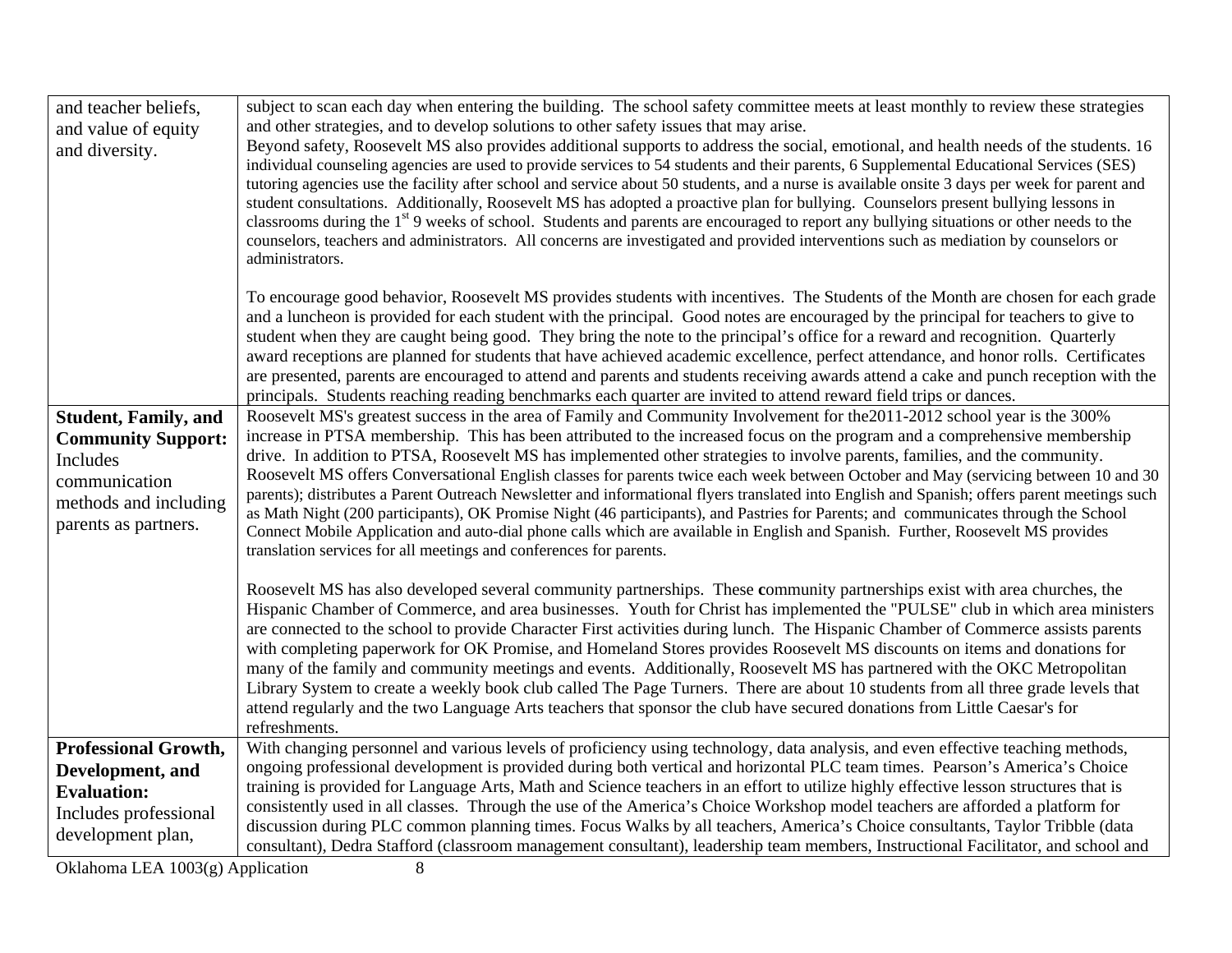| capacity building, and<br>evaluation process.          | district administrators are conducted to investigate the various methods of implementation of "Best Practices."<br>Because the majority of students at Roosevelt MS are bilingual, Building Academic Vocabulary (BAV) is a very high priority in all<br>classes, and will continue to be in the upcoming school year. Teachers utilize word walls in all classrooms to build the academic<br>vocabularies of students. These walls are designed to be interactive classroom tools. Professional development is provided all<br>teachers to improve the teaching of BAV, and teachers participate in focus walks to observe how word walls are used in other<br>classrooms. Teachers also share BAV ideas in PLC meetings. |
|--------------------------------------------------------|---------------------------------------------------------------------------------------------------------------------------------------------------------------------------------------------------------------------------------------------------------------------------------------------------------------------------------------------------------------------------------------------------------------------------------------------------------------------------------------------------------------------------------------------------------------------------------------------------------------------------------------------------------------------------------------------------------------------------|
| Leadership:                                            | There have been many leadership changes at Roosevelt MS in the 2011-2012 school year. The previous principal transferred to a<br>different school site within the district in Summer 2011. The current principal was placed at Roosevelt MS as an interim and hired                                                                                                                                                                                                                                                                                                                                                                                                                                                       |
| Includes process for<br>decision making,               | as the site principal. In addition to the principal, one assistant principal, the instructional facilitator, and a few teachers were                                                                                                                                                                                                                                                                                                                                                                                                                                                                                                                                                                                      |
| policies and                                           | replaced. The 2011-2012 school year, therefore, has been a transition year for the school. The Leadership Team has been meeting                                                                                                                                                                                                                                                                                                                                                                                                                                                                                                                                                                                           |
| procedures, and the                                    | regularly throughout the year to discuss revisions and updates to policies and procedures to meet the vision and goals for the 2011-                                                                                                                                                                                                                                                                                                                                                                                                                                                                                                                                                                                      |
| shared vision.                                         | 2012 school year.                                                                                                                                                                                                                                                                                                                                                                                                                                                                                                                                                                                                                                                                                                         |
| Organizational                                         | The Principal and the School Site Leadership Team of Roosevelt MS have control over the General Fund Budget and the site Title I                                                                                                                                                                                                                                                                                                                                                                                                                                                                                                                                                                                          |
| <b>Structure and</b>                                   | budget to expend funds to meet the needs of the students. Although the Office of Secondary Education and Reform has developed a                                                                                                                                                                                                                                                                                                                                                                                                                                                                                                                                                                                           |
| <b>Resources:</b>                                      | framework for all OKCPS schools to follow, and the Title I office monitors the Federal Requirements for Title I funds, the School                                                                                                                                                                                                                                                                                                                                                                                                                                                                                                                                                                                         |
| Includes use of                                        | Leadership Team has the flexibility to implement the elements. The district framework gives the school the "what" and the<br>Leadership Team designs the "how." In addition, Roosevelt MS has the autonomy to staff the school site, create the master schedule,                                                                                                                                                                                                                                                                                                                                                                                                                                                          |
| resources, master                                      | develop PLC meeting times, and allocate resources to departments as needed.                                                                                                                                                                                                                                                                                                                                                                                                                                                                                                                                                                                                                                               |
| schedule, staffing, and                                |                                                                                                                                                                                                                                                                                                                                                                                                                                                                                                                                                                                                                                                                                                                           |
| teaming.                                               | Roosevelt provides time for principals and teachers to collaborate and analyze data. The principal and teachers meet weekly in                                                                                                                                                                                                                                                                                                                                                                                                                                                                                                                                                                                            |
| <b>Comprehensive and</b><br><b>Effective Planning:</b> | PLCs, and Roosevelt MS used Title I funds to contract with an external data consultant for the 2011-2012 school year. This data                                                                                                                                                                                                                                                                                                                                                                                                                                                                                                                                                                                           |
| Includes the process                                   | consultant provides professional development on Edusoft and data analysis during PLC meetings and also assists the Roosevelt MS                                                                                                                                                                                                                                                                                                                                                                                                                                                                                                                                                                                           |
| for collaboration, use                                 | leadership team in monitoring the progress of the school.                                                                                                                                                                                                                                                                                                                                                                                                                                                                                                                                                                                                                                                                 |
| of data, development                                   |                                                                                                                                                                                                                                                                                                                                                                                                                                                                                                                                                                                                                                                                                                                           |
| of school goals, and                                   | Roosevelt MS also provides time for students to collect and analyze data. Students examine individual OCCT reports at the                                                                                                                                                                                                                                                                                                                                                                                                                                                                                                                                                                                                 |
| continuous evaluation.                                 | beginning of the year to determine weaknesses and write initial goals for the year. This information is kept in a student data<br>notebook, and the notebooks and goals are updated after each benchmark assessment. The notebooks are then shared with parents                                                                                                                                                                                                                                                                                                                                                                                                                                                           |
|                                                        | during the two parent teacher conferences throughout the year, and interventions are developed.                                                                                                                                                                                                                                                                                                                                                                                                                                                                                                                                                                                                                           |
|                                                        |                                                                                                                                                                                                                                                                                                                                                                                                                                                                                                                                                                                                                                                                                                                           |
|                                                        | Academic goals for the school are written in the school's WISE Plan, and progress toward the goals is checked at each quarterly                                                                                                                                                                                                                                                                                                                                                                                                                                                                                                                                                                                           |
|                                                        | review. Academic goals are also posted in the front office, library, school web site and classrooms for students, teachers, and                                                                                                                                                                                                                                                                                                                                                                                                                                                                                                                                                                                           |
|                                                        | parents.                                                                                                                                                                                                                                                                                                                                                                                                                                                                                                                                                                                                                                                                                                                  |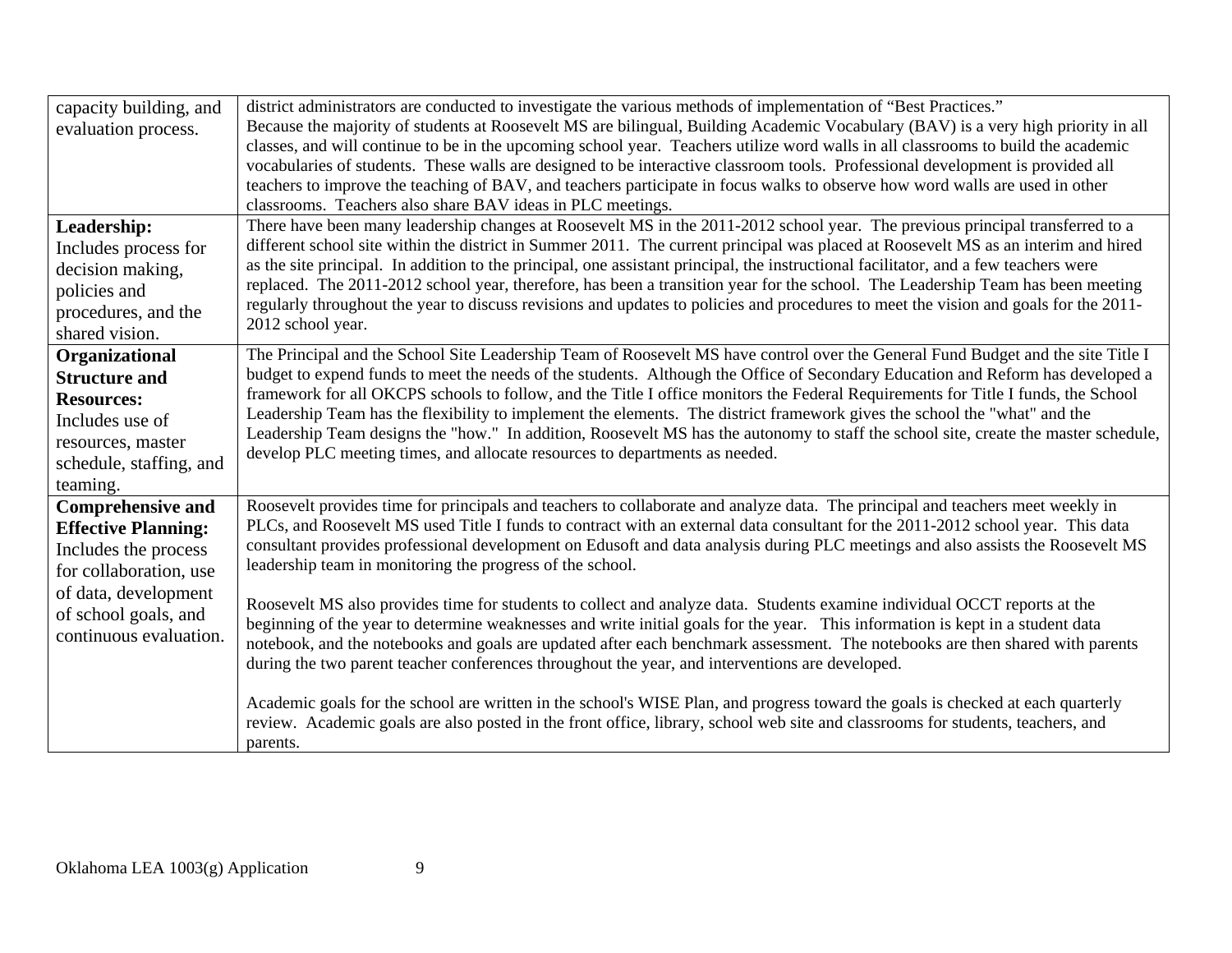# **SCHOOL IDENTIFICATION OF INTERVENTION MODEL**

OKCPS held several meetings to determine the needs of Roosevelt MS. OKCPS determined that the model most appropriate for Roosevelt MS would be the **Transformation Model**.

The current status of Roosevelt MS as a priority school and a potential C3 school contributed to the decision. As a priority or C3 school, Roosevelt MS will be required to implement the Turnaround Principles as outlined in Oklahoma's ESEA Flexibility Waiver Request. These principles include review of the principal and staff, increased flexibility and autonomy, professional development, extended learning time, curriculum alignment, data reviews, school environment, and family and community engagement. These Turnaround Principles align almost directly with the required components of the Transformation Model as defined by the United States Department of Education. Additionally, as a potential C3 school, Roosevelt MS will receive intensive technical assistance from the Oklahoma State Department of Education to meet the Turnaround Principles. Because of this increased assistance, the more drastic models such as Turnaround, Restart, and Closure did not seem necessary or appropriate given the increased support and funding that will be available to Roosevelt MS.

The comprehensive needs assessment also informed the choice of the Transformation Model. It was evident from the continuous needs assessment process at Roosevelt MS that many best practices are already in place. These include:

- Protected Collaboration Time for PLCs
- Job-Embedded Professional Development in Data Review and Analysis
- Innovative Curricular Programs Such as The Titan Tech Team
- Student Data Notebooks
- Building Academic Vocabulary
- Functioning Parent/Teacher/Student Association
- Community Partnerships

However, it was also evident through data analysis that Roosevelt MS has areas that need additional support; support that would be provided by implementation of the Transformation Model. According to the Oklahoma State Department of Education "Priority School" District Capacity Review Profile, the two areas that received the lowest scores from reviewers were Historical Data Analysis and District Expectations. The needs assessment conducted by the district and school revealed some areas that could be addressed in order to strengthen these categories. Although the overall API for Roosevelt MS increased from 2010-2011, the math API for All students decreased slightly (from 817-815) and the school did not make Adequate Yearly Progress (AYP). Also, it appears from the score sheet that Roosevelt MS needs to address communication with stakeholders and the community, increasing depth of knowledge, and interventions for subgroups, specifically ELL and IEP.

Through careful consideration of both the current identification of Roosevelt MS as a priority school and the results of the needs assessment, OKCPS determined implementation of the Transformation Model would allow Roosevelt MS to continue existing successful practices as well as focus attention and receive support in the areas of need.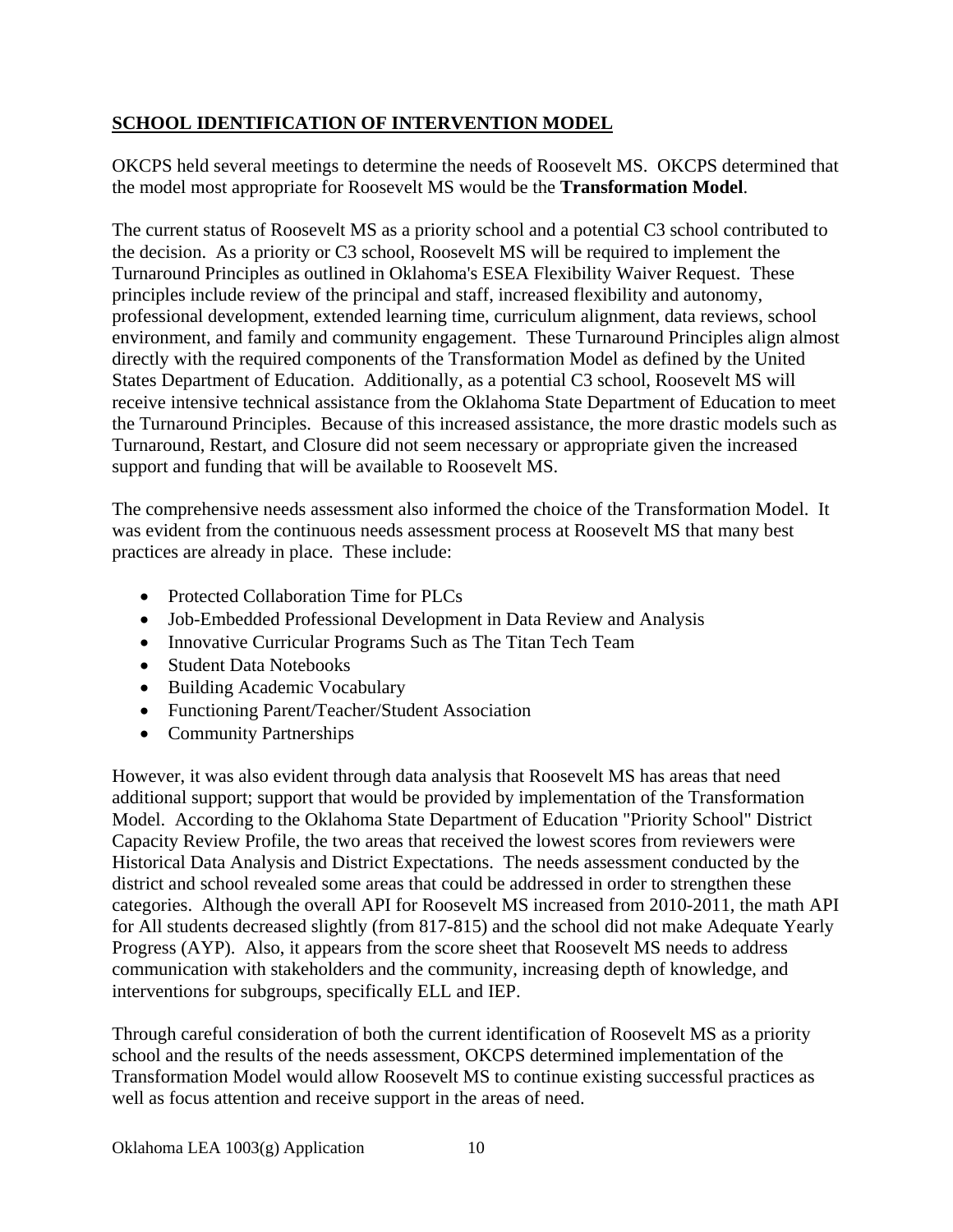# **SCHOOL SMART GOALS\***

\*Due to Oklahoma's recent changes in the accountability system, OKCPS recognizes that once the application is approved, OSDE will provide guidance in revision of the SMART goals to include measurable benchmarks for all OCCT/EOI subjects, Growth Index for All students, Growth Index for the Lowest Performing 25%, and Whole School Improvements as defined by the A-F rules.

# **SMART Reading Language Arts Goals**

### **Goals for 2012-2013:**

Sixth Grade: In 2012-2013, the proficiency rate for All  $6<sup>th</sup>$  grade students in Reading will increase from 27% to 40%.

Seventh Grade: In 2012-2013, the proficiency rate for All  $7<sup>th</sup>$  grade students in Reading will increase from 39% to 50%.

Eighth Grade: In 2012-2013, the proficiency rate in Reading for All  $8<sup>th</sup>$  grade students will increase from 38% to 50%.

## **Goal for 2013-2014:**

Sixth Grade: In 2013-2014, the proficiency rate in Reading for All  $6<sup>th</sup>$  grade students will increase from 40% to 50%.

Seventh Grade: In 2013-2014, the proficiency rates in Reading for All  $7<sup>th</sup>$  grade students will increase to 55% from the  $6<sup>th</sup>$  grade proficiency rate of 40%.

Eighth Grade: In 2014-2015, the proficiency rate in Reading for All  $8<sup>th</sup>$  grade students will increase to 65% from the  $7<sup>th</sup>$  grade proficiency rate of 50%.

#### **Goal for 2014-2015:**

Sixth Grade: In 2014-2015, the proficiency rate in Reading for All  $6<sup>th</sup>$  grade students will increase from 50% to 60%.

Seventh Grade: In 2014-2015, the proficiency rates in Reading for All  $7<sup>th</sup>$  grade students will increase to  $65\%$  from the  $6<sup>th</sup>$  grade proficiency rate of 50%..

Eighth Grade: In 2014-2015, the proficiency rates in Reading for All  $8<sup>th</sup>$  grade students will increase to 70% from the  $7<sup>th</sup>$  grade proficiency rate of 55%.

**Rationale:** In 2010-2011, the proficiency rates for the All students subgroup for Reading were 27% ( $6<sup>th</sup>$  Grade), 39% ( $7<sup>th</sup>$  Grade), and 38% ( $8<sup>th</sup>$  Grade). Due to analysis of student data and benchmark scores, Roosevelt MS anticipates an increase in OCCT/EOI proficiency rates for the 2011-2012 school year and believes with the additional support from C3 and SIG, the listed goals will be attainable. Although the goals listed for the next three years for Roosevelt MS do not reflect a 100% proficiency rate after three years, the goals do reflect an increased proficiency rate of approximately 30% for All students.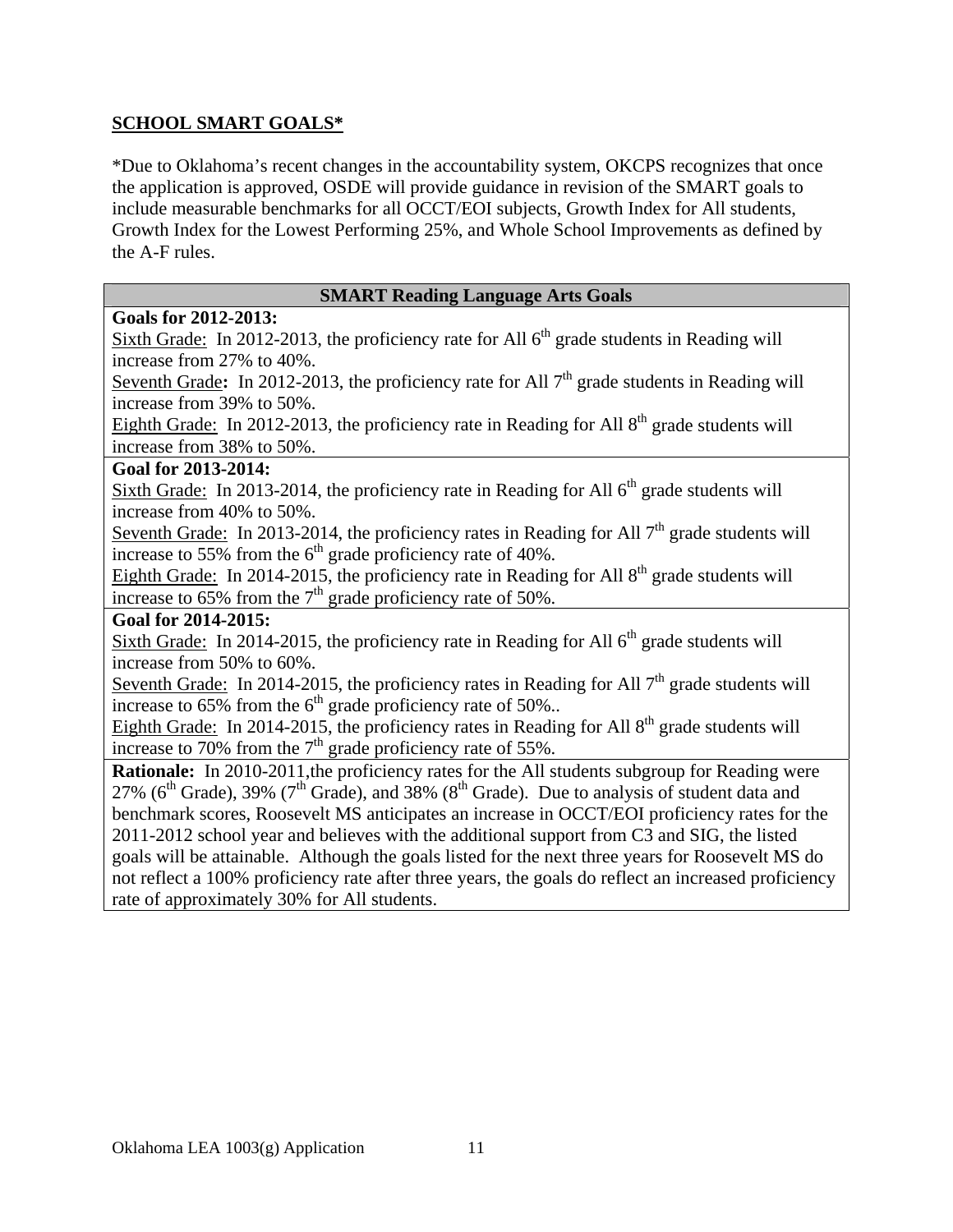#### **SMART Mathematics Goals**

### **Goals for 2012-2013:**

Sixth Grade: In 2012-2013, the proficiency rate in Math for All  $6<sup>th</sup>$  grade students will increase from 29% to 42%.

Seventh Grade: In 2012-2013, the proficiency rate for All 7<sup>th</sup> grade students in Math will increase from 38% to 50%.

Eighth Grade: In 2012-2013, the proficiency rate in Math for All  $8<sup>th</sup>$  grade students will increase from 34% to 45%.

#### **Goal for 2013-2014:**

Sixth Grade: In 2013-2014, the proficiency rate in Math for All 6<sup>th</sup> grade students will increase from 42% to 55%.

Seventh Grade: In 2013-2014, the proficiency rates in Math for All  $7<sup>th</sup>$  grade students will increase to 57% from the  $6<sup>th</sup>$  grade proficiency rate of 42%.

Eighth Grade: In 2014-2015, the proficiency rates in Math for All  $8<sup>th</sup>$  grade students will increase to  $65\%$  from the  $7<sup>th</sup>$  grade proficiency rate of 50%.

#### **Goal for 2014-2015:**

Sixth Grade: In 2014-2015, the proficiency rate in Math for All  $6<sup>th</sup>$  grade students will increase from 55% to 65%.

Seventh Grade: In 2014-2015, the proficiency rates in Math for All  $7<sup>th</sup>$  grade students will increase to  $65\%$  from the  $6<sup>th</sup>$  grade proficiency rate of 55%..

Eighth Grade: In 2014-2015, the proficiency rates in Math for All  $8<sup>th</sup>$  grade students will increase to 70% from the  $7<sup>th</sup>$  grade proficiency rate of 57%.

**Rationale:** In 2010-2011, the proficiency rates for the All students subgroup for Math were 29%  $(6<sup>th</sup> Grade)$ , 38% (7<sup>th</sup> Grade), and 34% (8<sup>th</sup> Grade). Because of analysis of student data and benchmark scores, Roosevelt MS anticipates an increase in OCCT/EOI proficiency rates for the 2011-2012 school year and believes with the additional support from C3 and SIG, the listed goals will be attainable. Although the goals listed for the next three years for Roosevelt MS do not reflect a 100% proficiency rate after three years, the goals do reflect an increased proficiency rate of approximately 30% for All students.

| <b>SMART Graduation Rate Goals</b> |  |  |
|------------------------------------|--|--|
| Goal for $2012 - 2013$ : N/A       |  |  |
| Goal for $2013-2014$ : N/A         |  |  |
| Goal for $2014 - 2015$ : N/A       |  |  |
| Rationale: N/A                     |  |  |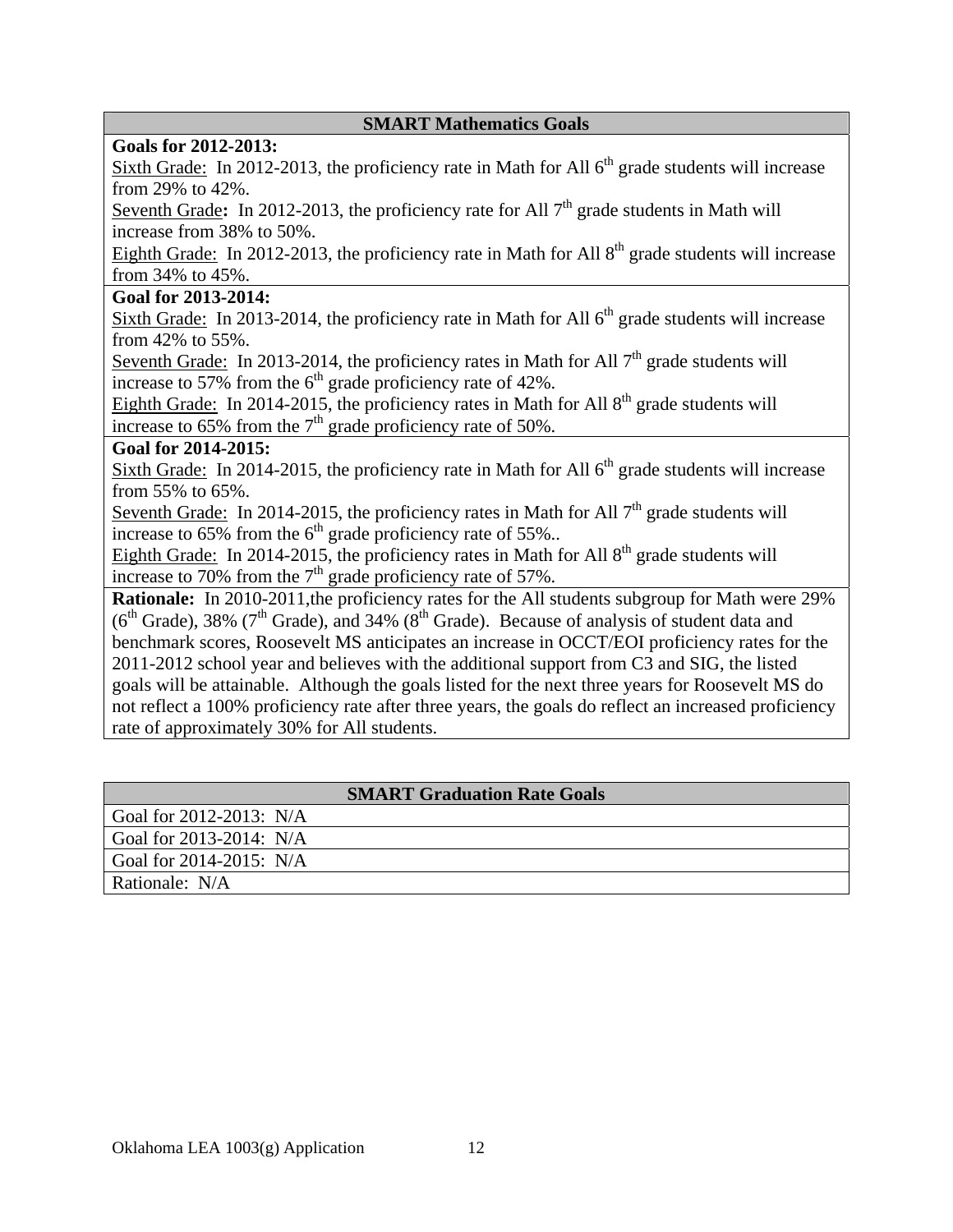# **INTEGRATION OF SERVICES**

| <b>Resource</b>                | Alignment with 1003(g)                                              |
|--------------------------------|---------------------------------------------------------------------|
| Title I, Part A                | In 2011-2012, Title I, Part A funds were used to provide 4          |
|                                | Literacy and Math Navigator Teachers, pay stipends for              |
|                                | afterschool tutoring and Saturday school, purchase supplemental     |
|                                | materials for math and Language Arts, contract with professional    |
|                                | development providers, send teachers and administrators to          |
|                                | national conferences and workshops, provide parent nights and       |
|                                | PASS booklets for parents, and pay the salary for the Attendance    |
|                                | Advocate. As Roosevelt MS is a priority school, the                 |
|                                | interventions provided with Title I will be reviewed and aligned    |
|                                | with the required Menu of Interventions from the OSDE.              |
| Title II, Part A               | Title II, Part A funds are used to provide New Teacher              |
|                                | Orientation to all teachers new to the district, to provide monthly |
|                                | Principal Academies, and to pay the salary of the district          |
|                                | Director of Professional Growth and Development who provides        |
|                                | various trainings for all teachers and administrators within the    |
|                                | school.                                                             |
| Title III, Part A              | Title III, Part A funds provide professional development and        |
|                                | materials to Roosevelt MS. This includes SIOP training,             |
|                                | Reading Horizons training, and Reading Horizons supplemental        |
|                                | materials. Roosevelt MS is a newcomer site and also receives        |
|                                | support from the district in the form of a part-time ELL            |
|                                | Instructional Facilitator. Roosevelt MS also has available the      |
|                                | resources and staff of the Language and Cultural Services           |
|                                | Department at OKCPS.                                                |
| <b>Other Federal Resources</b> | Roosevelt MS received School Improvement 1003(a) funds in           |
| School Improvement             | 2011-2012. These funds were used to provide additional              |
| 1003(a)                        | Saturday School tutors; professional development and books for      |
| <b>IDEA</b>                    | teachers; supplemental materials such as laptops, Front Row         |
|                                | Audio Systems, student response systems, Smart Board                |
|                                | accessories, and library materials; pay the salary for a parent     |
|                                | liaison; and purchase Rosetta Stone to assist the staff in learning |
|                                | Spanish.                                                            |
|                                | IDEA funds are used by Roosevelt MS to provide Special              |
|                                | Education services, as appropriate, to the nearly 16% of students   |
|                                | identified as Special Education.                                    |
| <b>State Resources</b>         | ACE funds are used to provide instructional supplies, books, and    |
| <b>Achieving Classroom</b>     | technology to support ACE remediation.                              |
| Excellence (ACE)               |                                                                     |
| <b>Local Resources</b>         | N/A                                                                 |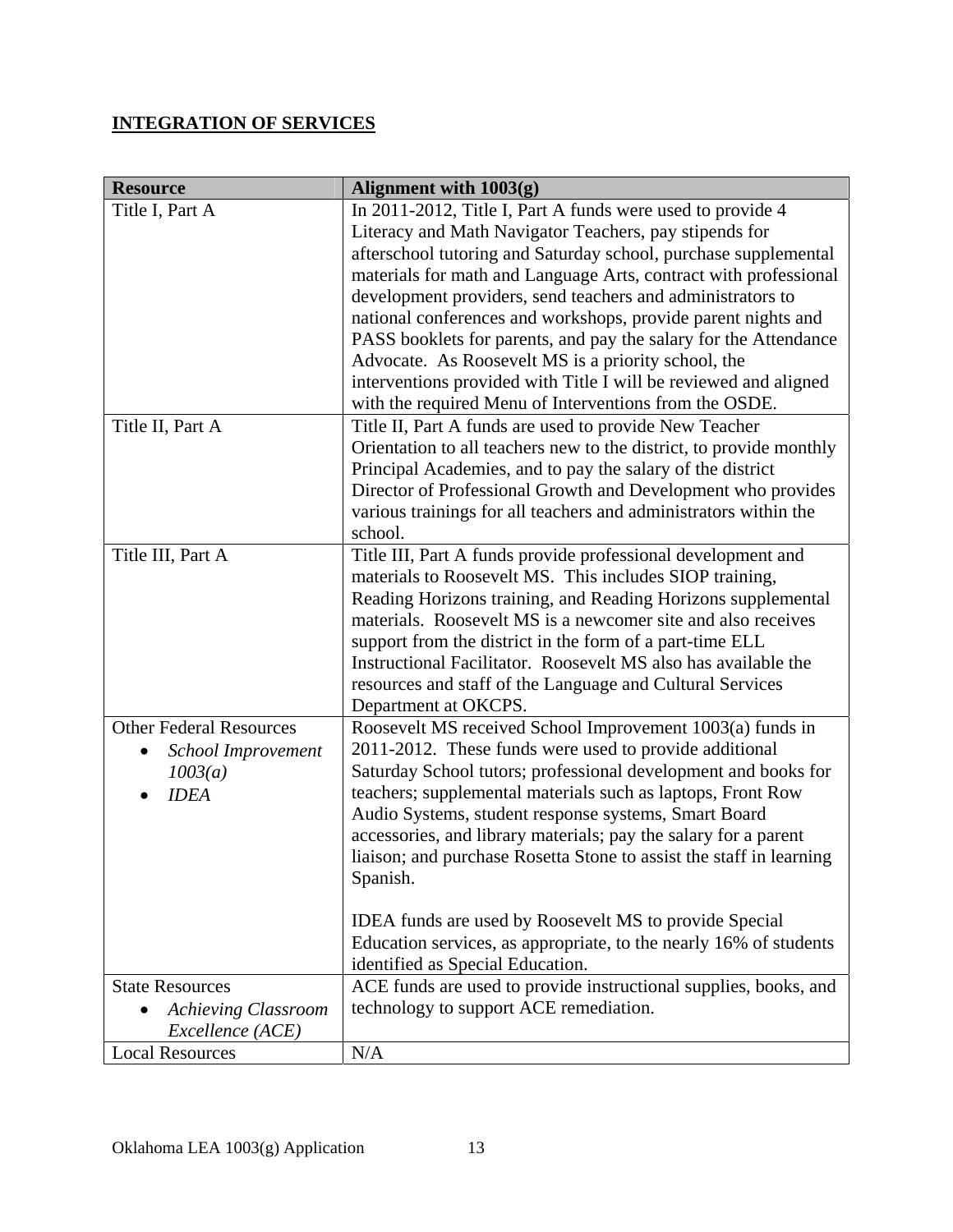# **SCHOOL MODIFICATION OF POLICIES AND PROCEDURES**

OKCPS will collaborate with Roosevelt MS to modify policies and procedures to meet the requirements of the Transformation Model. Modifications will be made in the following areas:

## **Memorandum of Understanding**

A Memorandum of Understanding (MOU) between OKCPS and AFT will be developed to address the collective bargaining modifications necessary for implementation of the Transformation Model. The MOU will include provisions concerning teacher evaluation, teacher contract time, performance pay, and other areas covered by the collective bargaining agreement. Pending approval of this application, the MOU will be approved by the OKCPS Board of Education.

## **Staffing**

OKCPS currently provides site principals the hiring authority to post open positions, review applications, conduct interviews, check references, verify credentials and submit the name of the most qualified applicant to the district Human Capital Department. In addition, for Roosevelt MS, the district will ensure that staff will not be assigned to the school site without the approval of the principal. Current staff will also be provided the opportunity to transfer to another OKCPS school site if they are unwilling or unable to meet the employment conditions of SIG. Roosevelt MS will then use a structured interview process to hire staff to fill any vacant positions.

## **Teacher Evaluation System**

In accordance with the TLE requirements of the State of Oklahoma, Roosevelt MS will implement a rigorous, transparent, and equitable Teacher Evaluation System. OKCPS has committed to the Marzano Causal Teacher Evaluation Model. Principals are currently being trained on both the model and iObservation, a Web based system used to effectively implement the model. More information about the Teacher Evaluation System can be found in the school action plan.

# **Scheduling**

Roosevelt MS has modified its policies and procedures related to scheduling to reflect several situations unique to OKCPS.

Continuous Learning - Roosevelt MS implements a continuous learning calendar in which school begins the first week of August and ends the last week of May. The traditional summer break is shortened to just eight weeks and more frequent breaks are scheduled throughout the year. Students and staff receive two weeks for fall break, three weeks for winter break, and two weeks for spring break. However, during the first week of each of these breaks, Roosevelt MS offers intersession classes in reading and math. Students who are identified as most academically at-risk are given priority to attend.

Increased Learning Time - Roosevelt MS, like other schools in OKCPS, increased the school day by 20 minutes in the 2011-2012 school year by adding 15 minutes to the morning and 5 minutes to the afternoon. This time is used to provide additional instruction for students in each class period.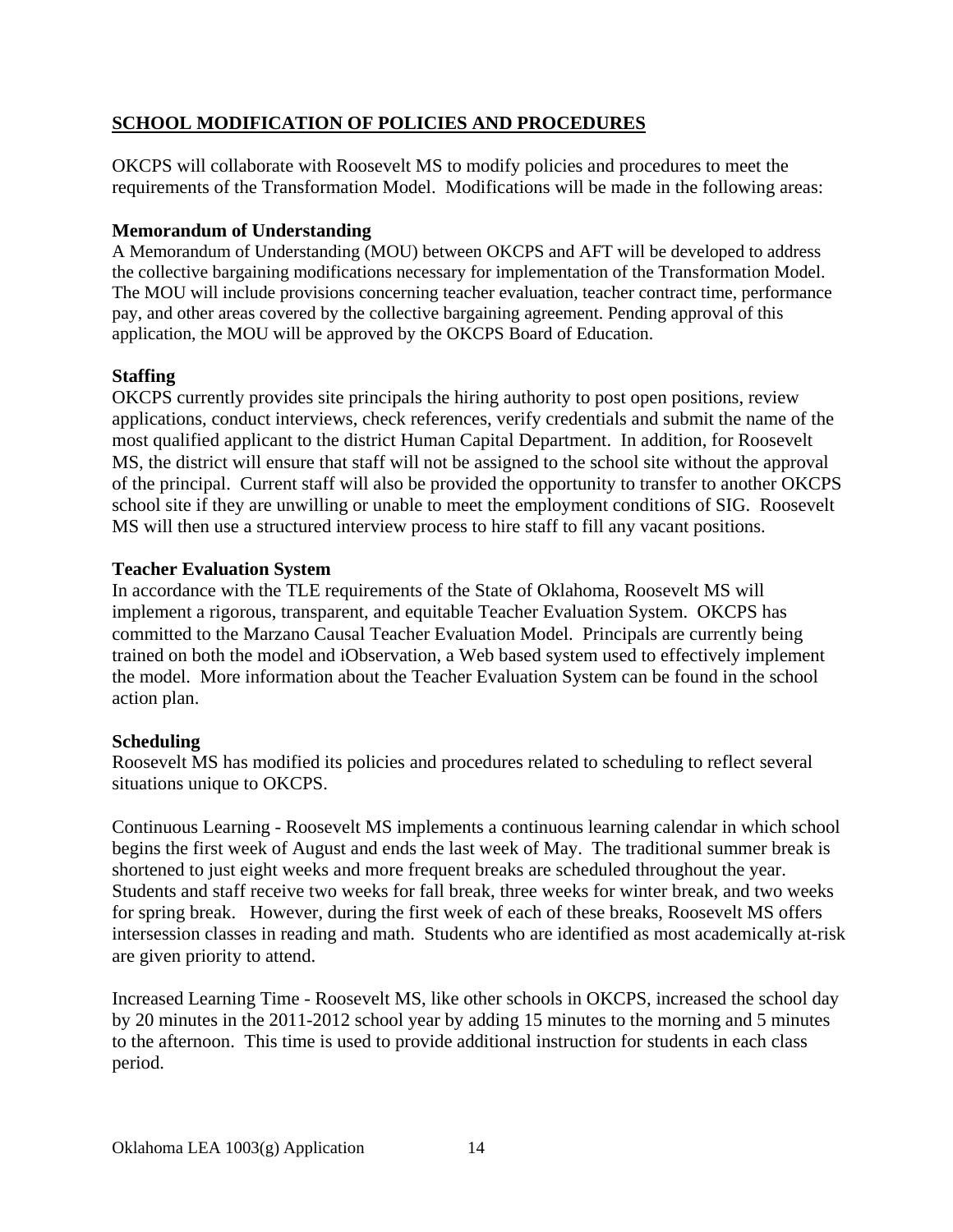In addition to these district initiatives, Roosevelt MS will implement increased time to meet the requirements of priority schools and the requirements of SIG. Roosevelt MS will hold 11 regular school days during the scheduled district intersession time. While other schools are inviting students who are most academically at-risk to attend Reading and Math enhancement during three days of fall break, three days of winter break, and five days of spring break, Roosevelt MS will add 11 extra days to the regular school year by scheduling regular school days during fall, winter, and spring breaks.

## **Collaboration Time**

Roosevelt MS currently provides collaboration for each teacher weekly. During this collaboration time, departments share lesson plans, create common assessments, and review data. Roosevelt MS will continue the practice of PLCs and ensure each teacher receives 90 minutes of collaboration time per week.

## **Professional Development**

Roosevelt MS currently schedules professional development days for teachers prior to the start of school and has used Title I and School Improvement funds to provide professional development throughout the year. To meet the requirements of SIG, Roosevelt MS will ensure a 5 day academy prior to the start of school and will focus SIG funds on high-quality, job-embedded professional development for all teachers. Additionally, Roosevelt MS will modify practices to ensure all teachers hired after the first day of school will receive 5 additional days of training.

Beyond these areas, OKCPS will continue to work with Roosevelt MS to identify areas that may need modification and develop revisions to policies and procedures to best support the implementation of the Transformation Model.

# **SCHOOL SUSTAINABILITY EFFORTS**

OKCPS and Roosevelt MS understand that the FY2011 SIG funds are only available for three years. As a result, OKCPS and Roosevelt MS have built into the SIG application sustainability efforts that will ensure improvements made during the period of funds will continue beyond the grant award timeframe.

#### **Stakeholder Involvement**

To ensure sustainability, Roosevelt MS has involved stakeholders in the process of developing the SIG application. Meetings were held with stakeholders at the school site continuously through the year in the form of annual and quarterly reviews, and formal SIG meetings for all stakeholders were held in April 2012. The following chart details the meetings held regarding the Priority Schools and SIG application requirements. (Repeated from the LEA Needs Assessment section of this application.)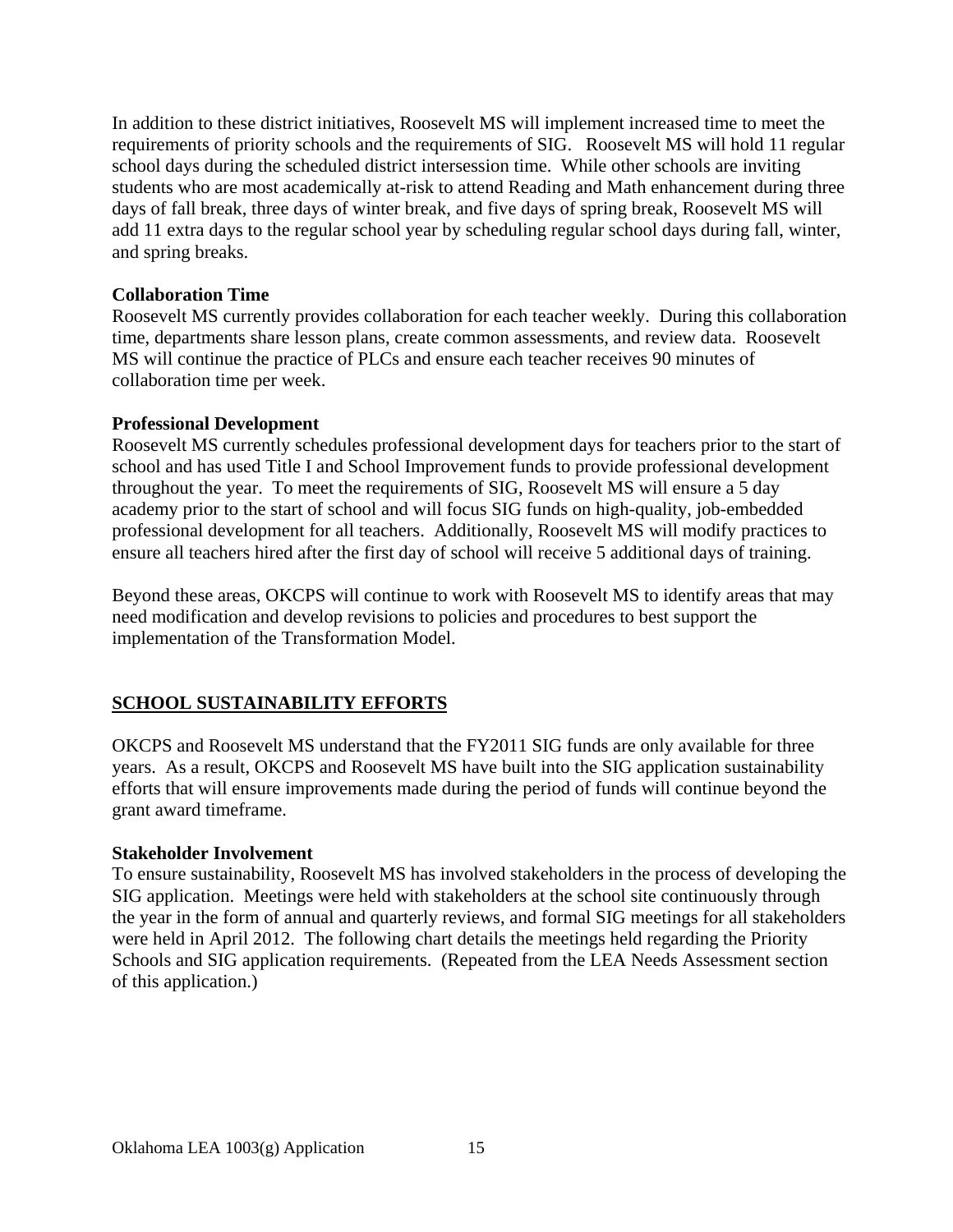| <b>Meeting Date</b> | <b>Meeting Title</b>                           | <b>Stakeholders Represented</b>  |
|---------------------|------------------------------------------------|----------------------------------|
| January 11, 2012    | <b>General Principals' Meeting</b>             | District, Principals             |
| January 18, 2012    | <b>Priority Schools Meeting</b>                | District, Principals, AFT        |
| January 18-25,      | <b>School Leadership Team Meetings</b>         | Principal, School Staff, Parents |
| 2012                |                                                | <b>Community Members</b>         |
| January 25, 2012    | <b>DCD</b> Workshop for Secondary Priority     | District, Principals             |
|                     | Schools                                        |                                  |
| January 26, 2012    | <b>DCD</b> Workshop for Elementary Priority    | <b>District Principals</b>       |
|                     | Schools                                        |                                  |
| January 26-         | <b>Individualized DCD Technical Assistance</b> | District, Principals, School     |
| February 3, 2012    | for Priority Schools                           | Staff, Parents,                  |
| March 28, 2012      | Principals Meeting                             | District, Principals             |
| April 9, 2012       | <b>Roosevelt MS Staff Meeting</b>              | District, Principals, School     |
|                     |                                                | <b>Staff</b>                     |
| April 10, 2012      | <b>Roosevelt MS Community Forum</b>            | District, Principals, School     |
|                     |                                                | <b>Staff, Parents, Community</b> |
|                     |                                                | <b>Members</b>                   |
| April 11, 2012      | <b>OKCPS</b> District Meeting                  | District, Principals             |
| April 12, 2012      | Roosevelt MS PLC Meetings                      | Principals, School Staff         |
| April 13, 2012      | Roosevelt MS Leadership Team Meetings          | District, Principals, School     |
|                     |                                                | <b>Staff</b>                     |
| April 16, 2012      | Roosevelt MS Leadership Team Meeting           | Principals, School Staff         |
| April 17, 2012      | Roosevelt MS Leadership Team Meeting           | District, Principals, School     |
|                     |                                                | <b>Staff</b>                     |

OKCPS and Roosevelt MS hope that the involvement of various stakeholder groups will not only provide the feedback necessary for implementation of effective strategies, but will provide a sense of shared ownership that will be essential for sustainability and accountability. To ensure continued stakeholder involvement, Roosevelt MS will communicate to all stakeholders on a regular basis through School Connect, the new mobile application; auto-dial phone calls; and additional family and community meetings. Roosevelt MS, as a Priority School, will also form a Community Advisory Board (CAB) to advise the school, recommend school improvement strategies, and increase the involvement of parents and the community in all aspects of the school.

# **WISE Planning Tool**

OKCPS began implementing the WISE Planning Tool in the 2009-2010 school year with all the SIG and School Improvement Sites. In the 2011-2012 school year, OKCPS required all of its school sites to create school plans using WISE. As a result of these efforts, Roosevelt MS has had two full years of implementation of WISE. OKCPS and Roosevelt MS have a vested interest in WISE, and, therefore, the commitment necessary to ensure the WISE Plan is effective not only during the years of SIG implementation, but also in the subsequent school years.

# **Formative and Summative Data**

OKCPS and Roosevelt MS currently have a plan in place for the use of formative and summative data. OKCPS contracts with Riverside Publishing for the EduSoft Comprehensive Benchmark Assessment, and the OKCPS PRE department designs and develops benchmarks for the school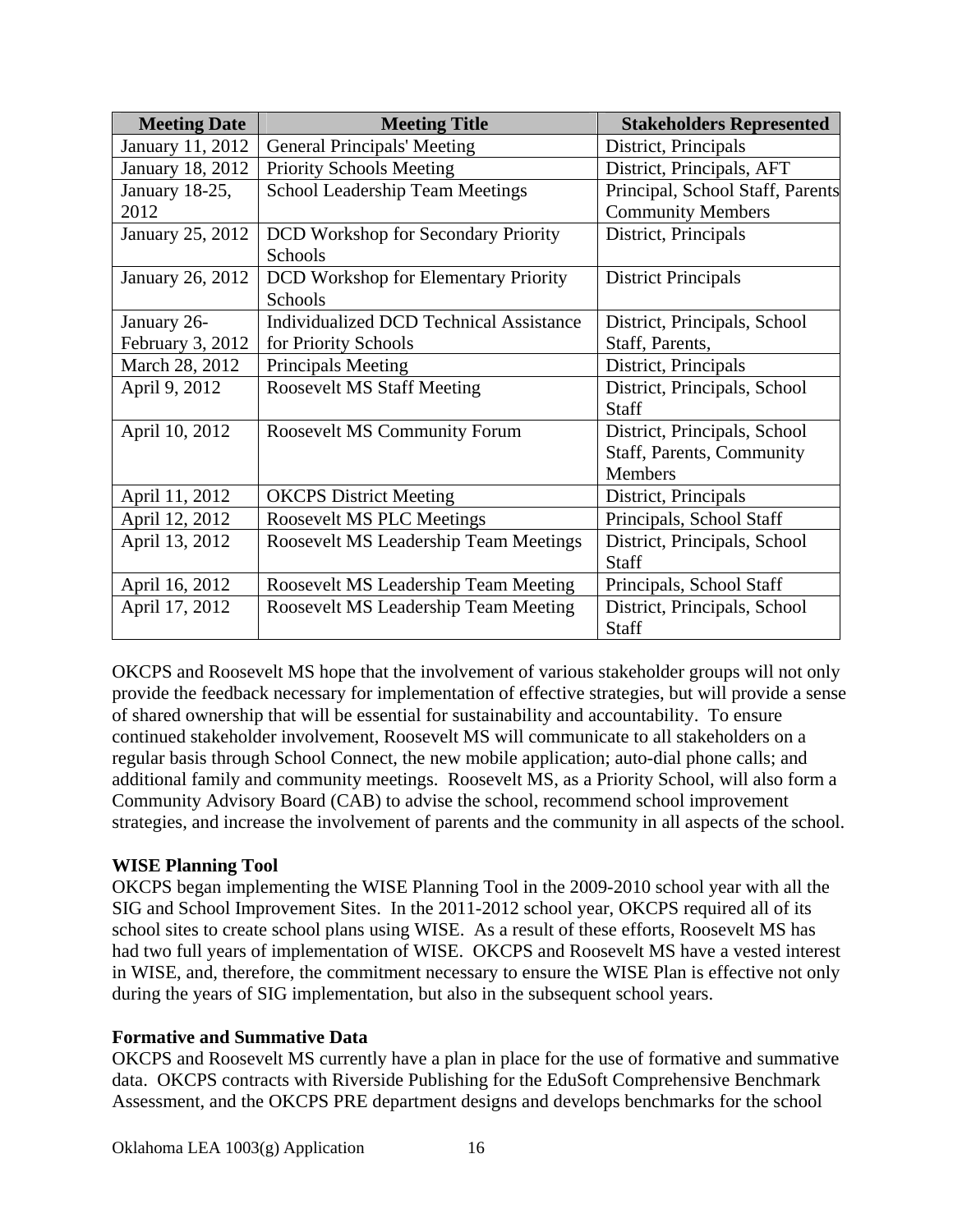sites to administer three times a year. The data from these benchmarks is then reviewed and analyzed in principal meetings and site PLC meetings, and the results are used to determine interventions. OKCPS also provides extensive support for schools in the area of formative and summative data; schools have access to the PRE department for various forms of data and to the Curriculum Department and the Title I office for training and support in data review.

OKCPS has also used SIG funds from Cohort I and Cohort II to pay the salary for a SIG Data Coordinator. The Data Coordinator provides the SIG schools with additional support in collecting and analyzing data as well as using the data to drive decisions in the classroom.

Because OKCPS has already built a culture of data-driven decision making, these efforts will be sustainable beyond the availability of the SIG funds.

# **Funding Sources**

OKCPS and Roosevelt MS considered funding sources when developing the SIG application. Roosevelt MS will leverage SIG funds to implement initiatives that will build capacity of the school staff and the community such as professional development for teachers and training for parents on how to be academic partners at home. For the initiatives funded by SIG that are determined to be highly effective, OKCPS will work with Roosevelt MS to reallocate Title I funds for continued support. Additionally, OKCPS will encourage and support Roosevelt MS in securing outside funding from community organizations and businesses.

## **Title I Schoolwide Plan**

The Title I Schoolwide Plan at Roosevelt MS will support the sustainability efforts. OKCPS requires one plan for all schools regardless of Title I or School Improvement Status. For SIG schools, OKCPS works with sites to develop plans that include the approved actions for Title I, School Improvement (if necessary), and SIG. Because this process is currently in place and is supported at the district level, Roosevelt MS will be able to sustain SIG action steps in the Title I Schoolwide Plan after the availability of SIG funds has ended.

# **Transition Plans**

Unlike previous cohorts of SIG, Roosevelt MS has a unique situation in that it has also been identified as a Priority School and a possible C3 school. Because of this situation, Roosevelt MS will receive additional support for not only its implementation of the chosen SIG reform model, but in creating a transition plan.

As a C3 school, Roosevelt MS will be required to develop a transition plan from the increased oversight of the OSDE back to the oversight of the district. This plan will have to address the capacity of the district and school to continue the improvement efforts, a plan for the district and the school to continue the Turnaround Principles and other effective improvement initiatives, and the recommendation of the C3 Advisory Board.

Because much of the accountability system described in Oklahoma's ESEA Flexibility Waiver Request aligns with the requirements of SIG, the C3 transition plan will be used and enhanced to ensure not only the smooth transition from C3 to the district, but from the status of a SIG school back to a non-SIG school.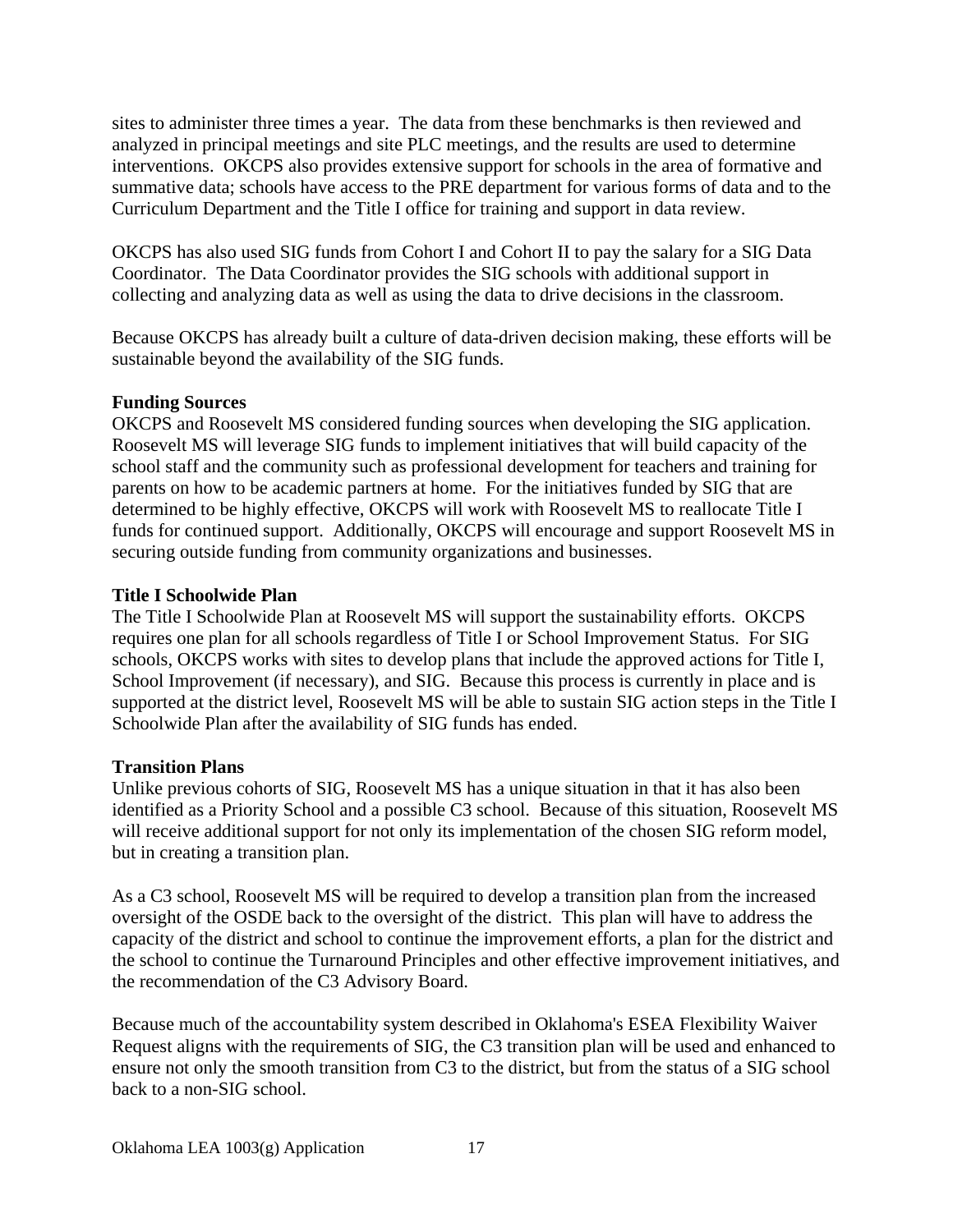OKCPS and Roosevelt MS are confident that with the additional support from the OSDE during the next three years as both a SIG School and a priority or C3 school, Roosevelt MS will not only show improvement, but will be able to sustain the efforts long after the funding period has ended.

# **SCHOOL ACTION PLAN FOR PRE-IMPLEMENTATION**

Roosevelt MS will not be requesting part of the Year 1 funds to support Pre-Implementation activities. The proposed SIG initiatives will be implemented in the 2012-2013 school year.

# **SCHOOL ACTION PLAN**

For each Priority school, complete a **three-year** action plan for the selected intervention model. Be specific and provide detailed information regarding action steps, timelines, and person(s) responsible. Action plans can be expanded as needed.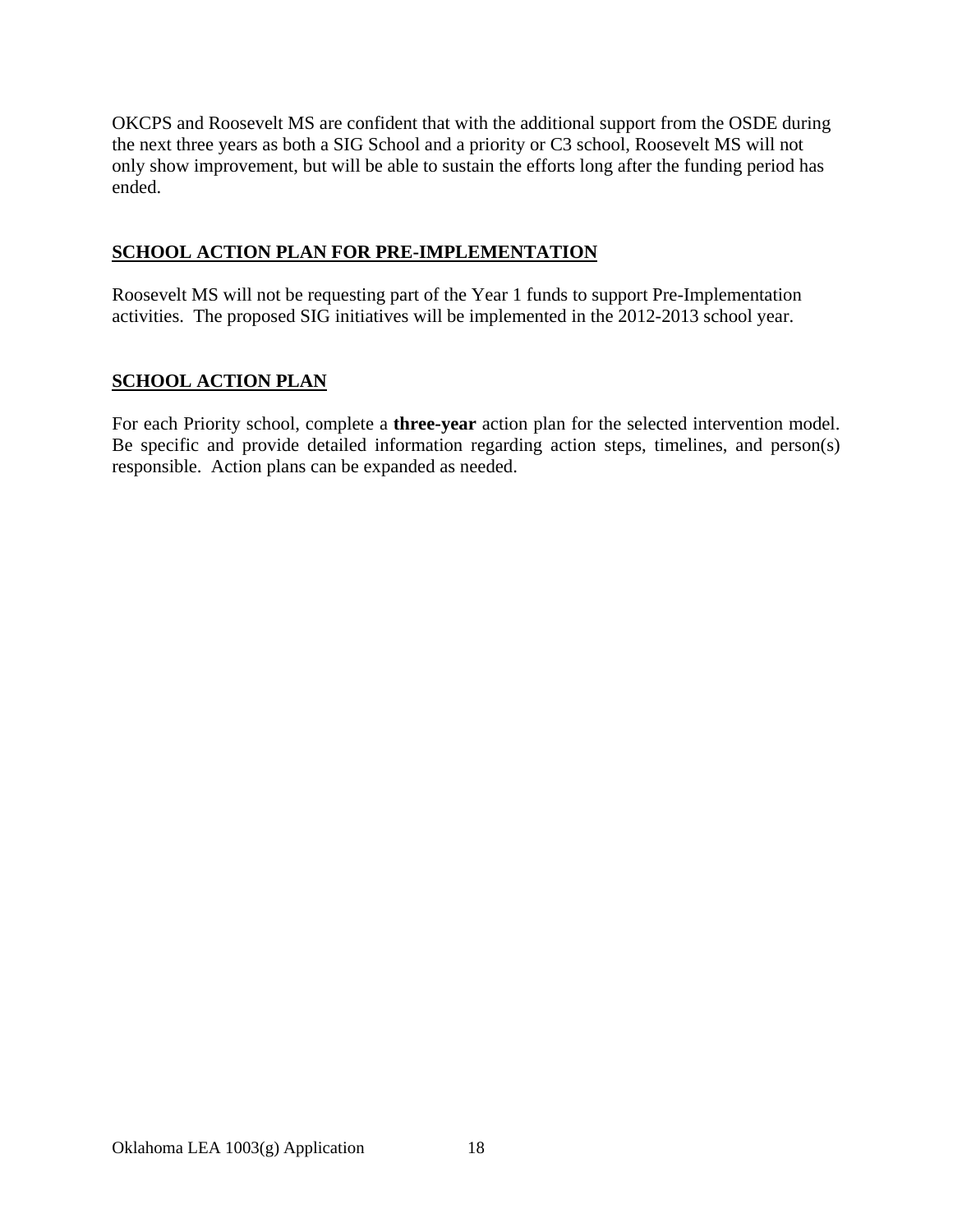| <b>Name of School:</b>                                                                               |                                                                                                                                                                                                                                                                                                                                                                                                                                                                                                                                                                                                                                                                         |                                              |                                                             |
|------------------------------------------------------------------------------------------------------|-------------------------------------------------------------------------------------------------------------------------------------------------------------------------------------------------------------------------------------------------------------------------------------------------------------------------------------------------------------------------------------------------------------------------------------------------------------------------------------------------------------------------------------------------------------------------------------------------------------------------------------------------------------------------|----------------------------------------------|-------------------------------------------------------------|
| <b>Transformation Model</b>                                                                          | <b>LEA Design and Implementation of the Intervention</b><br><b>Model</b><br>(include alignment of additional resources)                                                                                                                                                                                                                                                                                                                                                                                                                                                                                                                                                 | <b>Timeline for</b><br><b>Implementation</b> | <b>Name and Position of</b><br><b>Responsible Person(s)</b> |
|                                                                                                      | <b>Requirements for the Transformation Model (LEA must implement actions 1-11)</b>                                                                                                                                                                                                                                                                                                                                                                                                                                                                                                                                                                                      |                                              |                                                             |
| 1. Replace the principal who led the<br>school prior to commencement of the<br>transformation model. | Oklahoma City Public Schools (OKCPS) replaced the<br>principal at Roosevelt MS in the 2011-2012 school year.<br>OKCPS plans to retain the current principal based on these<br>qualities.                                                                                                                                                                                                                                                                                                                                                                                                                                                                                |                                              |                                                             |
|                                                                                                      | However, OKCPS recognizes that as a C3 school, the<br>principal is subject to a review by the State Director of C3<br>schools. According to the waiver, "The State Director of C3<br>schools shall review the performance of every principal, using<br>established criteria, to determine if the principal; has the<br>skills, abilities, and leadership qualities to serve as an<br>instructional leader in the school. Any principal who does not<br>have the skills, abilities, and leadership qualities necessary to<br>lead the turnaround efforts will be replaced." Given this<br>requirement, OKCPS has developed the following plan to<br>meet this component: |                                              |                                                             |
|                                                                                                      | <b>Action Steps for Implementation:</b>                                                                                                                                                                                                                                                                                                                                                                                                                                                                                                                                                                                                                                 |                                              |                                                             |
|                                                                                                      | 1. Meet with OSDE to discuss qualifications of current site<br>principal.                                                                                                                                                                                                                                                                                                                                                                                                                                                                                                                                                                                               | April 2012                                   | <b>OKCPS</b> Superintendent<br>and District Staff, OSDE     |
|                                                                                                      | 2. C3 evaluates current site principal based on established<br>criteria.<br>3. C3 and OKCPS will collaboratively determine if the                                                                                                                                                                                                                                                                                                                                                                                                                                                                                                                                       | April 2012                                   | State Director of C3<br>Schools                             |
|                                                                                                      | current site principal has the "skills, abilities, and leadership<br>qualities" to lead the turnaround efforts of SIG and C3.                                                                                                                                                                                                                                                                                                                                                                                                                                                                                                                                           | April - May 2012                             | <b>OKCPS</b> District Staff and<br>State Director of C3     |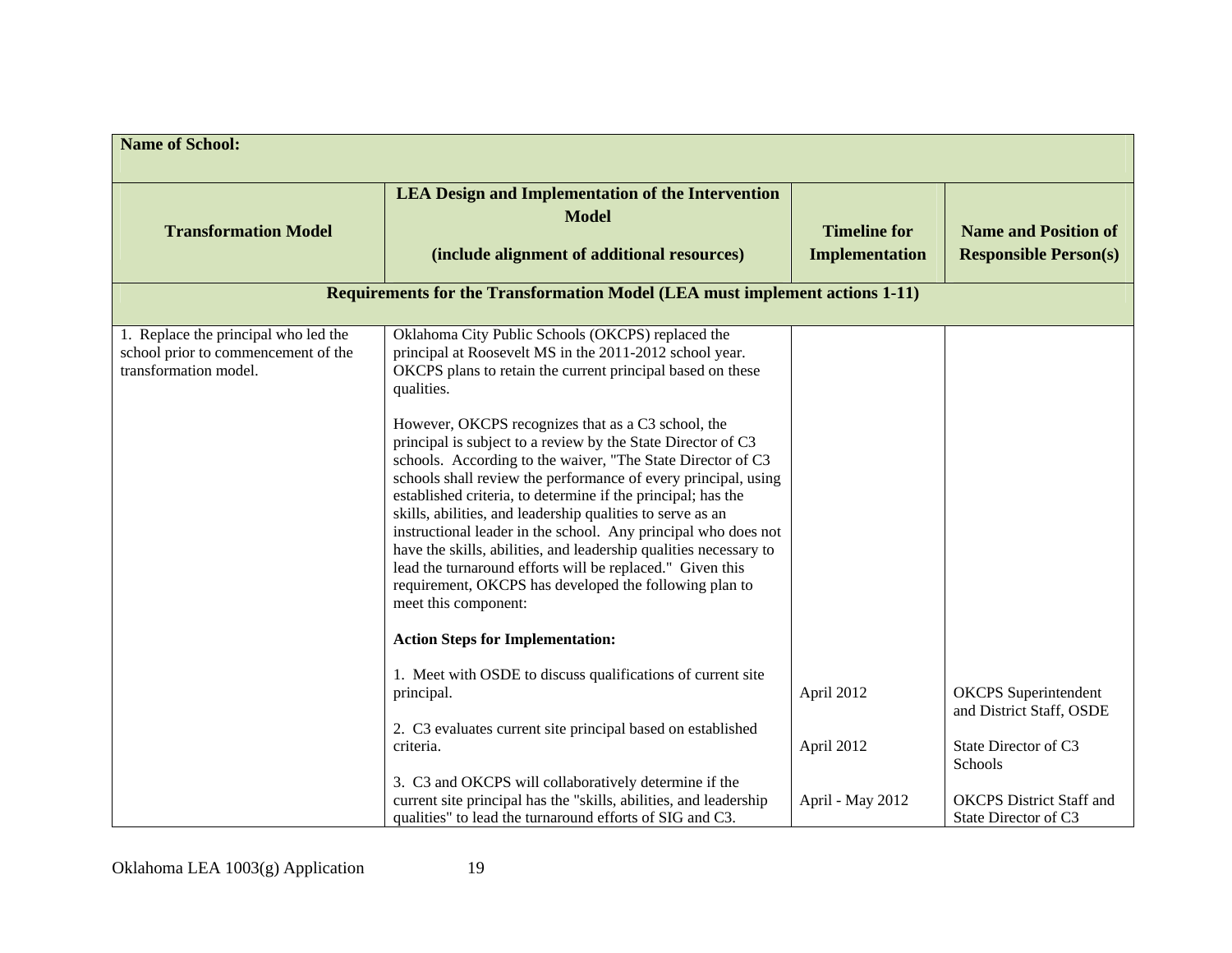| <b>Name of School:</b>                                                                                                                                                                                                                                                                                                                                                                                                                                                                                                                    |                                                                                                                                                                                                                                                                                                                                                                                                                                                                                                                                                                                                                                                                                                            |                                              |                                                                                                      |
|-------------------------------------------------------------------------------------------------------------------------------------------------------------------------------------------------------------------------------------------------------------------------------------------------------------------------------------------------------------------------------------------------------------------------------------------------------------------------------------------------------------------------------------------|------------------------------------------------------------------------------------------------------------------------------------------------------------------------------------------------------------------------------------------------------------------------------------------------------------------------------------------------------------------------------------------------------------------------------------------------------------------------------------------------------------------------------------------------------------------------------------------------------------------------------------------------------------------------------------------------------------|----------------------------------------------|------------------------------------------------------------------------------------------------------|
| <b>Transformation Model</b>                                                                                                                                                                                                                                                                                                                                                                                                                                                                                                               | <b>LEA Design and Implementation of the Intervention</b><br><b>Model</b><br>(include alignment of additional resources)                                                                                                                                                                                                                                                                                                                                                                                                                                                                                                                                                                                    | <b>Timeline for</b><br><b>Implementation</b> | <b>Name and Position of</b><br><b>Responsible Person(s)</b>                                          |
|                                                                                                                                                                                                                                                                                                                                                                                                                                                                                                                                           | 4. Current site principal will begin implementation of the<br>Turnaround Principles.<br>Or                                                                                                                                                                                                                                                                                                                                                                                                                                                                                                                                                                                                                 | <b>July 2012</b>                             | <b>OKCPS Office of School</b><br>Turnaround                                                          |
|                                                                                                                                                                                                                                                                                                                                                                                                                                                                                                                                           | 4. C3 and OKCPS will collaboratively recruit and hire a<br>principal to lead the turnaround efforts of SIG and C3.                                                                                                                                                                                                                                                                                                                                                                                                                                                                                                                                                                                         | June-July 2012                               | <b>OKCPS Human Capital</b><br>Department and State<br>Director of C3                                 |
|                                                                                                                                                                                                                                                                                                                                                                                                                                                                                                                                           | 5. Continuously evaluate the site principal using the TLE<br>model chosen by OKCPS to ensure effectiveness each year<br>with the option of non-renewal of employment contract based<br>on established performance targets.                                                                                                                                                                                                                                                                                                                                                                                                                                                                                 | July 2012-June 2015                          | Executive Director of the<br>Office of School<br>Turnaround, State Director<br>of C <sub>3</sub>     |
| 2. Use rigorous, transparent, and<br>equitable evaluation systems for teachers<br>and principals that:<br>a. Take into account data on student<br>growth (as defined in this notice) as<br>a significant factor as well as other<br>factors such as multiple observation-<br>based assessments of performance<br>and ongoing collections of<br>professional practice reflective of<br>student achievement and increased<br>high-school graduations rates; and<br>b. Are designed and developed with<br>teacher and principal involvement. | In accordance with Oklahoma State Law, OKCPS is in the<br>process of adopting a Teacher and Leader Effectiveness<br>Evaluation System (TLE) that includes components that align<br>directly with this requirement of the Transformation Model.<br>Oklahoma's TLE will include a five-tier rating system, annual<br>evaluation, comprehensive remediation plans and coaching<br>for teachers, and quantitative and qualitative assessment<br>components. The State TLE commission narrowed the<br>options for TLE systems to three, and OKCPS chose<br>Marzano's Causal Teacher Evaluation Model.<br>The following actions will be taken in Years 1-3 of SIG to<br>ensure implementation of this component: |                                              |                                                                                                      |
|                                                                                                                                                                                                                                                                                                                                                                                                                                                                                                                                           | Year 1:<br>The 2012-2013 school year will be a transition year for<br>Roosevelt MS. Principals and teachers will receive district<br>provided training on the MRL evaluation system and the                                                                                                                                                                                                                                                                                                                                                                                                                                                                                                                | 2012-2013                                    | <b>OKCPS</b> Professional<br>Development Dept., Exec.<br>Director of School<br>Turnaround, Principal |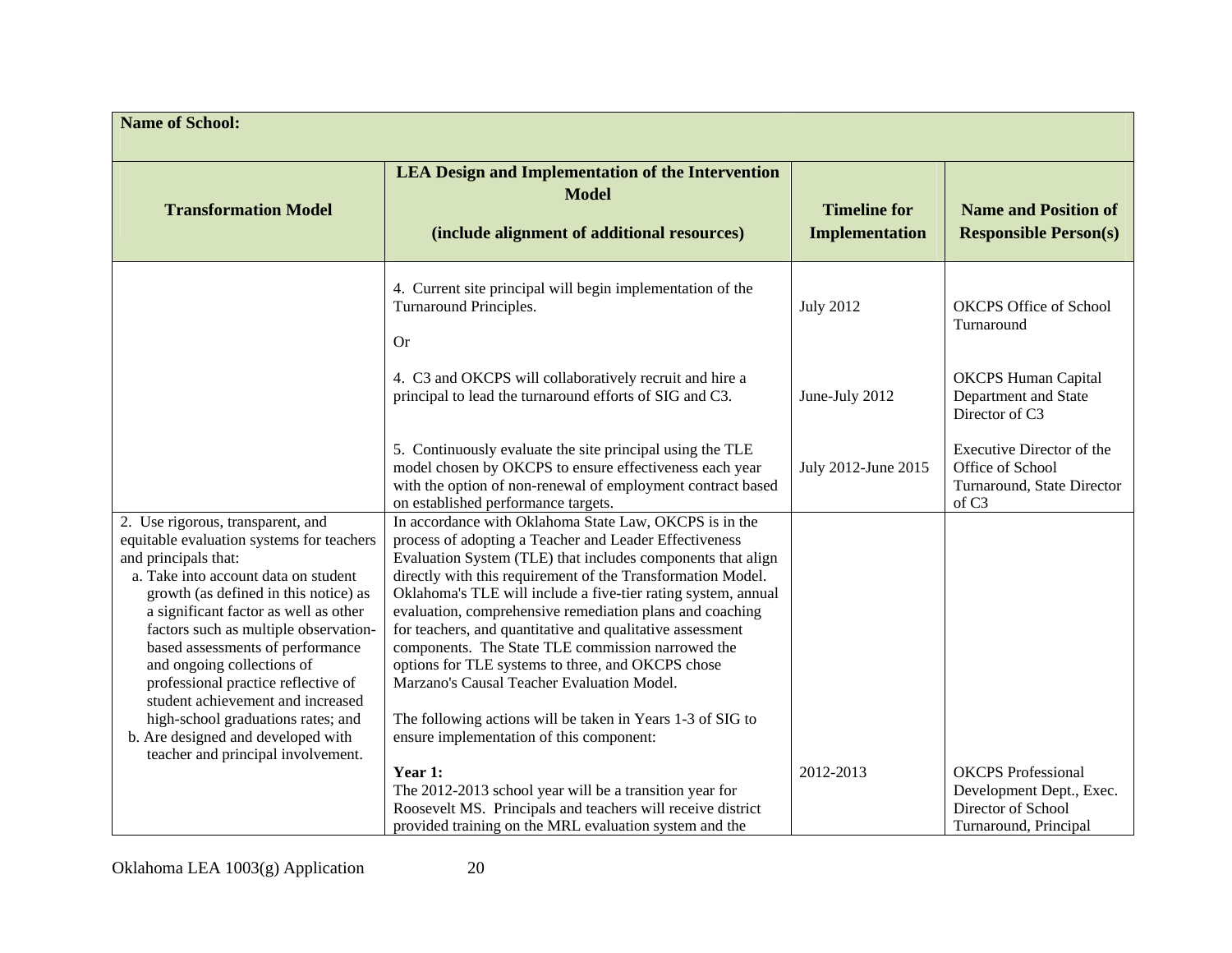| <b>Name of School:</b>                                                                                                                                                                                                                                                                                                                           |                                                                                                                                                                                                                                                                                                                                                                                                                                                                                                                                                                                                                                                                                                                                                                                                                                                                                                                                                                                            |                                              |                                                                                                      |
|--------------------------------------------------------------------------------------------------------------------------------------------------------------------------------------------------------------------------------------------------------------------------------------------------------------------------------------------------|--------------------------------------------------------------------------------------------------------------------------------------------------------------------------------------------------------------------------------------------------------------------------------------------------------------------------------------------------------------------------------------------------------------------------------------------------------------------------------------------------------------------------------------------------------------------------------------------------------------------------------------------------------------------------------------------------------------------------------------------------------------------------------------------------------------------------------------------------------------------------------------------------------------------------------------------------------------------------------------------|----------------------------------------------|------------------------------------------------------------------------------------------------------|
| <b>Transformation Model</b>                                                                                                                                                                                                                                                                                                                      | <b>LEA Design and Implementation of the Intervention</b><br><b>Model</b><br>(include alignment of additional resources)                                                                                                                                                                                                                                                                                                                                                                                                                                                                                                                                                                                                                                                                                                                                                                                                                                                                    | <b>Timeline for</b><br><b>Implementation</b> | <b>Name and Position of</b><br><b>Responsible Person(s)</b>                                          |
|                                                                                                                                                                                                                                                                                                                                                  | iObservation system, a web based program that supports the<br>MRL evaluation model. During this year, teachers and<br>administrators will pilot the MRL system, but will still use the<br>current teacher evaluation system for formal evaluations.<br>PARs will be hired and schedules will be implemented.<br>Year 2 and Year 3:<br>In the 2013-2014 and 2014-2015 school years, Roosevelt MS,<br>as well as all other schools in OKCPS, will transition to the<br>MRL Evaluation system for all formal evaluations. Because<br>the evaluation system will no longer be considered a pilot<br>program, all statutory requirements related to TLE will be<br>implemented and upheld during this school year including the<br>requirement to develop comprehensive remediation plans for<br>any teacher rated "needs improvement" or<br>"ineffective."Training on the MRL evaluation model will<br>continue to be provided by the district to ensure full and<br>effective implementation. | 2013-2015                                    | <b>OKCPS</b> Professional<br>Development Dept., Exec.<br>Director of School<br>Turnaround, Principal |
| 3. Identify and reward school leaders,<br>teachers, and other staff who, in<br>implementing this model, have increased<br>student achievement and high-school<br>graduation rates and identify and remove<br>those who, after ample opportunities<br>have been provided for them to improve<br>their professional practice, have not<br>done so. | Cohort 1 and II SIG schools had the opportunity to write for<br>up to \$2 million in SIG funds. Because of the amount<br>available, these schools were able to offer ample financial<br>incentives and bonuses for all teachers in the school if goals<br>were met. However, due to limited funding available for the<br>Cohort III SIG competition, OKCPS will not be able to meet<br>this component equitably across all SIG schools.<br>Although Roosevelt MS will implement the Transformation<br>Model like four other SIG schools in the district, the<br>performance pay structure for Roosevelt MS will be different<br>than the other schools. Again, this difference is based on<br>available funds for the FY2011 competition.                                                                                                                                                                                                                                                  |                                              |                                                                                                      |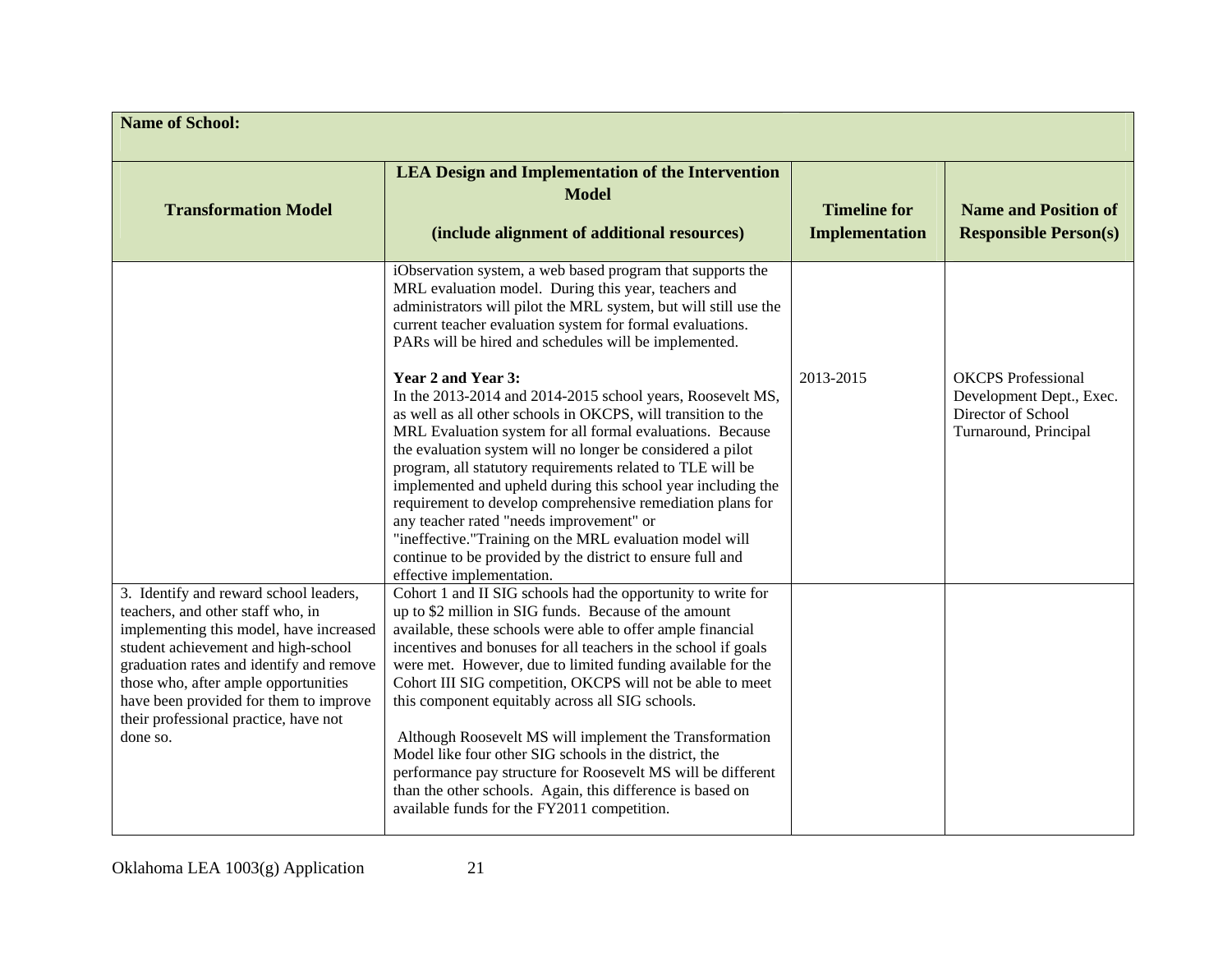| <b>Name of School:</b>      |                                                                                                                                                                                                                                                                                                                                                                                                                                                                                                                                                                                                                                                                                  |                                              |                                                             |
|-----------------------------|----------------------------------------------------------------------------------------------------------------------------------------------------------------------------------------------------------------------------------------------------------------------------------------------------------------------------------------------------------------------------------------------------------------------------------------------------------------------------------------------------------------------------------------------------------------------------------------------------------------------------------------------------------------------------------|----------------------------------------------|-------------------------------------------------------------|
| <b>Transformation Model</b> | <b>LEA Design and Implementation of the Intervention</b><br><b>Model</b><br>(include alignment of additional resources)                                                                                                                                                                                                                                                                                                                                                                                                                                                                                                                                                          | <b>Timeline for</b><br><b>Implementation</b> | <b>Name and Position of</b><br><b>Responsible Person(s)</b> |
|                             | The proposed performance incentive plan is as follows*:<br>Certified staff will receive a \$1000 incentive if the<br>school earns a C on the A-F Grading Scale.<br>Certified staff will receive a \$2000 incentive if the<br>$\bullet$<br>school earns a B on the A-F Grading Scale.<br>Certified staff will receive a \$3000 incentive if the<br>$\bullet$<br>school earns an A on the A-F Grading Scale.<br>* Incentives will be paid on a prorated scale based on FTE.<br>For each year of the SIG funds, OKCPS will implement the<br>following action steps to ensure reliable data and efficient<br>rewarding of performance pay:<br><b>Action Steps for Implementation</b> |                                              |                                                             |
|                             | 1. Meet with AFT representatives to develop MOU regarding<br>performance incentives.                                                                                                                                                                                                                                                                                                                                                                                                                                                                                                                                                                                             | May-June                                     | Superintendent, District<br>Academic Team, AFT              |
|                             | 2. OKCPS Board approval of MOU.                                                                                                                                                                                                                                                                                                                                                                                                                                                                                                                                                                                                                                                  | July                                         | OKCPS SBOE,<br>Superintendent                               |
|                             | 3. OKCPS PRE Department and Roosevelt MS<br>administration will receive the annual school report card from<br>OSDE.                                                                                                                                                                                                                                                                                                                                                                                                                                                                                                                                                              | August                                       | PRE, Principal                                              |
|                             | 4. Representatives from PRE and Federal Programs and the<br>site principal will analyze the information and determine the<br>performance pay amounts for each eligible teacher.                                                                                                                                                                                                                                                                                                                                                                                                                                                                                                  | September                                    | PRE, Principal, Federal<br>Program                          |
|                             | 5. Required financial documents will be completed by the<br>Federal Programs Office.                                                                                                                                                                                                                                                                                                                                                                                                                                                                                                                                                                                             | September                                    | <b>Federal Programs</b>                                     |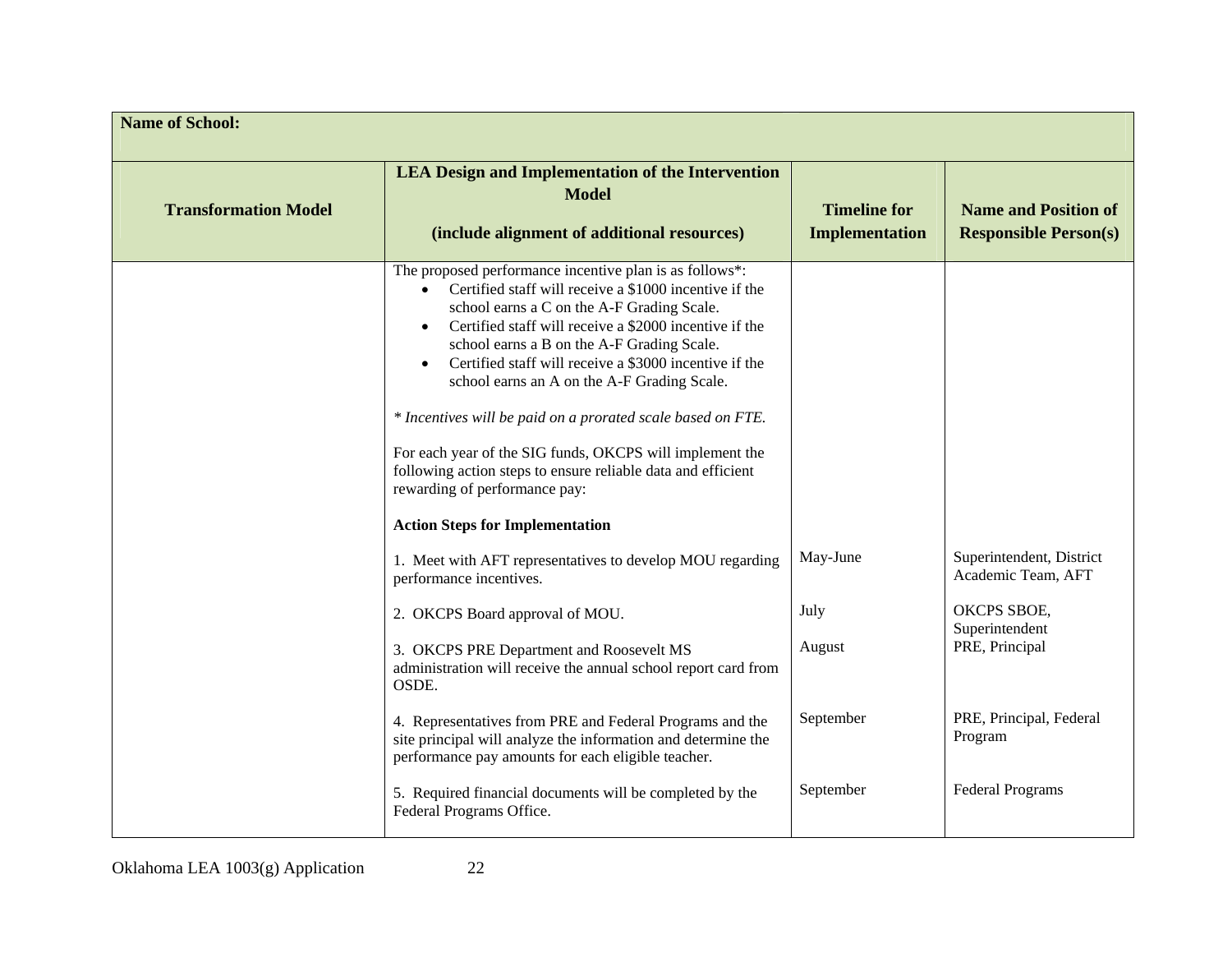| <b>Name of School:</b>                                                                                                                                                                                                                                                                                                                                                                                                                                                                                                                                  |                                                                                                                                                                                                                                                                                                                                                                                                                                                                                                                                                                                                                                                                                                                                                                                                                                                                                                                                                                                                                                                                                                                                                                                                                                                                                                                                                                                                                                                                                                                                                  |                                       |                                                             |
|---------------------------------------------------------------------------------------------------------------------------------------------------------------------------------------------------------------------------------------------------------------------------------------------------------------------------------------------------------------------------------------------------------------------------------------------------------------------------------------------------------------------------------------------------------|--------------------------------------------------------------------------------------------------------------------------------------------------------------------------------------------------------------------------------------------------------------------------------------------------------------------------------------------------------------------------------------------------------------------------------------------------------------------------------------------------------------------------------------------------------------------------------------------------------------------------------------------------------------------------------------------------------------------------------------------------------------------------------------------------------------------------------------------------------------------------------------------------------------------------------------------------------------------------------------------------------------------------------------------------------------------------------------------------------------------------------------------------------------------------------------------------------------------------------------------------------------------------------------------------------------------------------------------------------------------------------------------------------------------------------------------------------------------------------------------------------------------------------------------------|---------------------------------------|-------------------------------------------------------------|
| <b>Transformation Model</b>                                                                                                                                                                                                                                                                                                                                                                                                                                                                                                                             | <b>LEA Design and Implementation of the Intervention</b><br><b>Model</b><br>(include alignment of additional resources)                                                                                                                                                                                                                                                                                                                                                                                                                                                                                                                                                                                                                                                                                                                                                                                                                                                                                                                                                                                                                                                                                                                                                                                                                                                                                                                                                                                                                          | <b>Timeline for</b><br>Implementation | <b>Name and Position of</b><br><b>Responsible Person(s)</b> |
|                                                                                                                                                                                                                                                                                                                                                                                                                                                                                                                                                         | 6. Eligible teachers will receive stipend payments in the<br>amount earned according to performance pay guidelines.                                                                                                                                                                                                                                                                                                                                                                                                                                                                                                                                                                                                                                                                                                                                                                                                                                                                                                                                                                                                                                                                                                                                                                                                                                                                                                                                                                                                                              | September                             | Financial Dept., Federal<br>Programs                        |
| 4. Provide staff with ongoing, high-<br>quality, job-embedded professional<br>development (e.g., regarding subject-<br>specific pedagogy, instruction that<br>reflects a deeper understanding of the<br>community served by the school, or<br>differentiated instruction) that is aligned<br>with the school's comprehensive<br>instructional program and designed with<br>school staff to ensure they are equipped<br>to facilitate effective teaching and<br>learning and have the capacity to<br>successfully implement school reform<br>strategies. | Roosevelt Middle School will continue its current job-<br>embedded professional development in the areas of<br>America's Choice, Common Core State Standards and<br>Data Analysis with support from the OKCPS district central<br>office and the OSDE.<br>However, with the SIG funds, Roosevelt Middle School will<br>provide staff with additional ongoing, high quality, job-<br>embedded professional development that is aligned to the<br>needs assessment, the Turnaround Principles required of C3<br>schools, the OSDE Menu of Interventions, and the<br>requirements of the Transformation Model. The proposed<br>focus areas for professional development are as follows:<br>Sheltered Observational Protocol (SIOP) - A qualified<br>SIOP coach will be hired full-time for the school site. This<br>coach will provide training on SIOP, model SIOP strategies,<br>coach teachers in the classroom, assist with data analysis of<br>ELL related data, and meet with PLCs, administrators, and the<br>Leadership Team to determine progress toward the required<br>Language Instruction Program Delivery Plan and the<br>effectiveness of the ELL strategies.<br>The Art and Science of Teaching and Building Academic<br>Vocabulary - Marzano Research Laboratory will provide<br>professional development in the Art and Science of Teaching,<br>Building Academic Vocabulary, and effective use of the<br>Evaluation System. Services will include development of a<br>common language, use of data, student-teacher relationship |                                       |                                                             |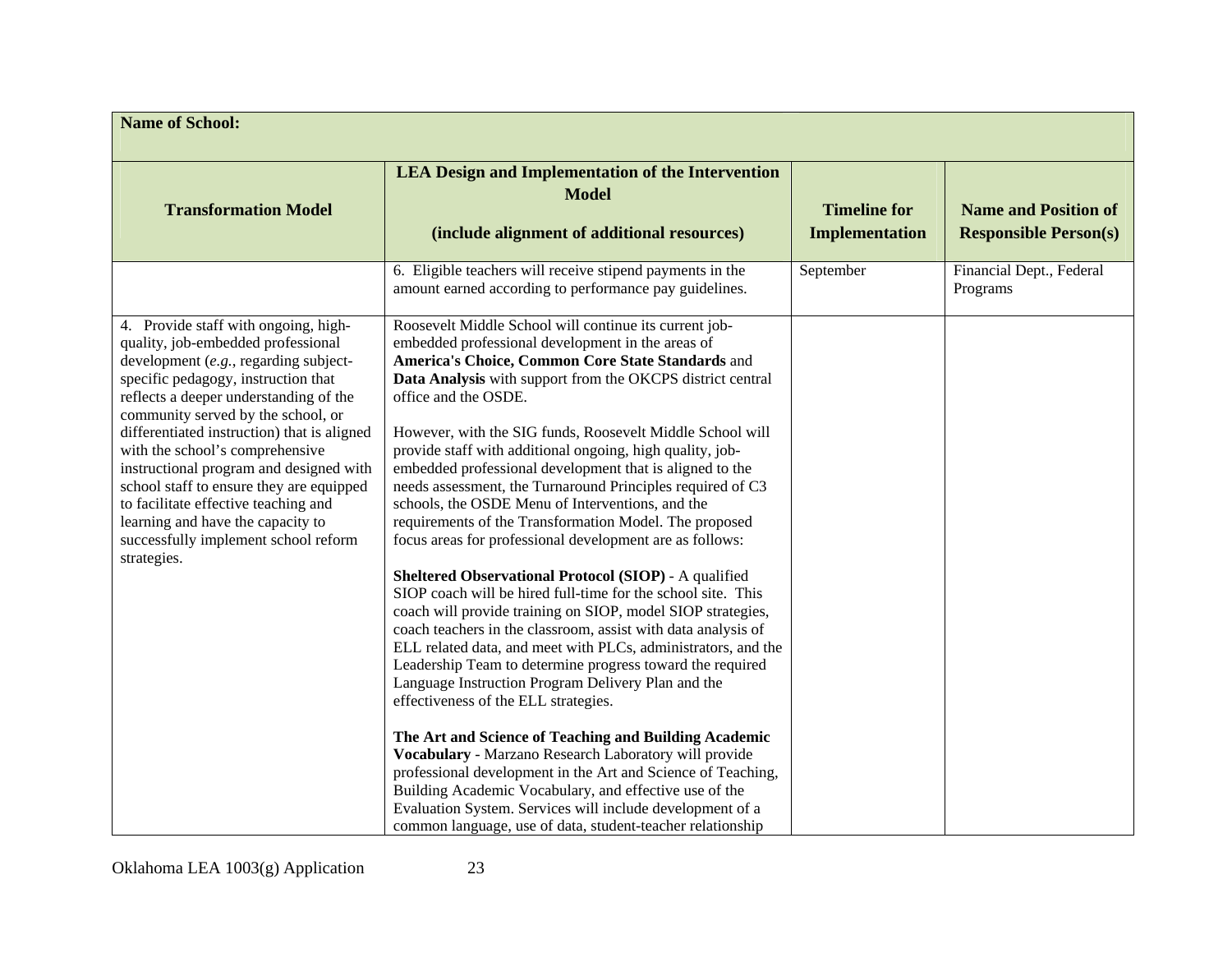| <b>Name of School:</b>      |                                                                                                                                                                                                                                                                                                                                                                                                                                                                                                                                                                                                                                                                                                                                                                                                                                                                                                                                                                                                                                                                                                                           |                                       |                                                             |
|-----------------------------|---------------------------------------------------------------------------------------------------------------------------------------------------------------------------------------------------------------------------------------------------------------------------------------------------------------------------------------------------------------------------------------------------------------------------------------------------------------------------------------------------------------------------------------------------------------------------------------------------------------------------------------------------------------------------------------------------------------------------------------------------------------------------------------------------------------------------------------------------------------------------------------------------------------------------------------------------------------------------------------------------------------------------------------------------------------------------------------------------------------------------|---------------------------------------|-------------------------------------------------------------|
| <b>Transformation Model</b> | <b>LEA Design and Implementation of the Intervention</b><br><b>Model</b><br>(include alignment of additional resources)                                                                                                                                                                                                                                                                                                                                                                                                                                                                                                                                                                                                                                                                                                                                                                                                                                                                                                                                                                                                   | <b>Timeline for</b><br>Implementation | <b>Name and Position of</b><br><b>Responsible Person(s)</b> |
|                             | building, instructional strategies, and formative assessments.<br><b>State Required Professional Development - Roosevelt MS</b><br>will provide the required 5-day teacher academy prior to the<br>start of school to inform teachers of the requirements of C3<br>and SIG. These five days will also be planned to support the<br>identified professional development focus for the school year.<br>Additionally, administrators and teachers (as applicable) will<br>attend What Works in Schools, the Principals Leadership<br>Academy, and any other State required professional<br>development and incorporate the trainings into the larger plan<br>for the school.<br><b>Instructional Strategies and Content Knowledge - To</b><br>enhance instruction in the classroom, teachers will be<br>provided with professional development in the areas of<br>instructional strategies and content knowledge. Although this<br>training will be driven by the results of the needs assessments<br>done each year, the training will consist of, but will not be<br>limited to Ruby Payne's A Framework for Understanding |                                       |                                                             |
|                             | Poverty, Pre-AP/AP, Literacy/Math/Technology Integration,<br>and content trainings sponsored by State and National content<br>area directors and organizations.<br><b>District Mentoring/Coaching - Roosevelt MS recognizes</b><br>that there are schools within the OKCPS district that are<br>effectively implementing PLCs, strategies for ELL students,<br>and data review processes. The staff at Roosevelt MS will<br>collaborate with the Office of Secondary Education and<br>Reform to partner with higher performing schools for site<br>visits and mentoring/coaching in areas of need. Schools that<br>have been identified as possible partners include Belle Isle                                                                                                                                                                                                                                                                                                                                                                                                                                           |                                       |                                                             |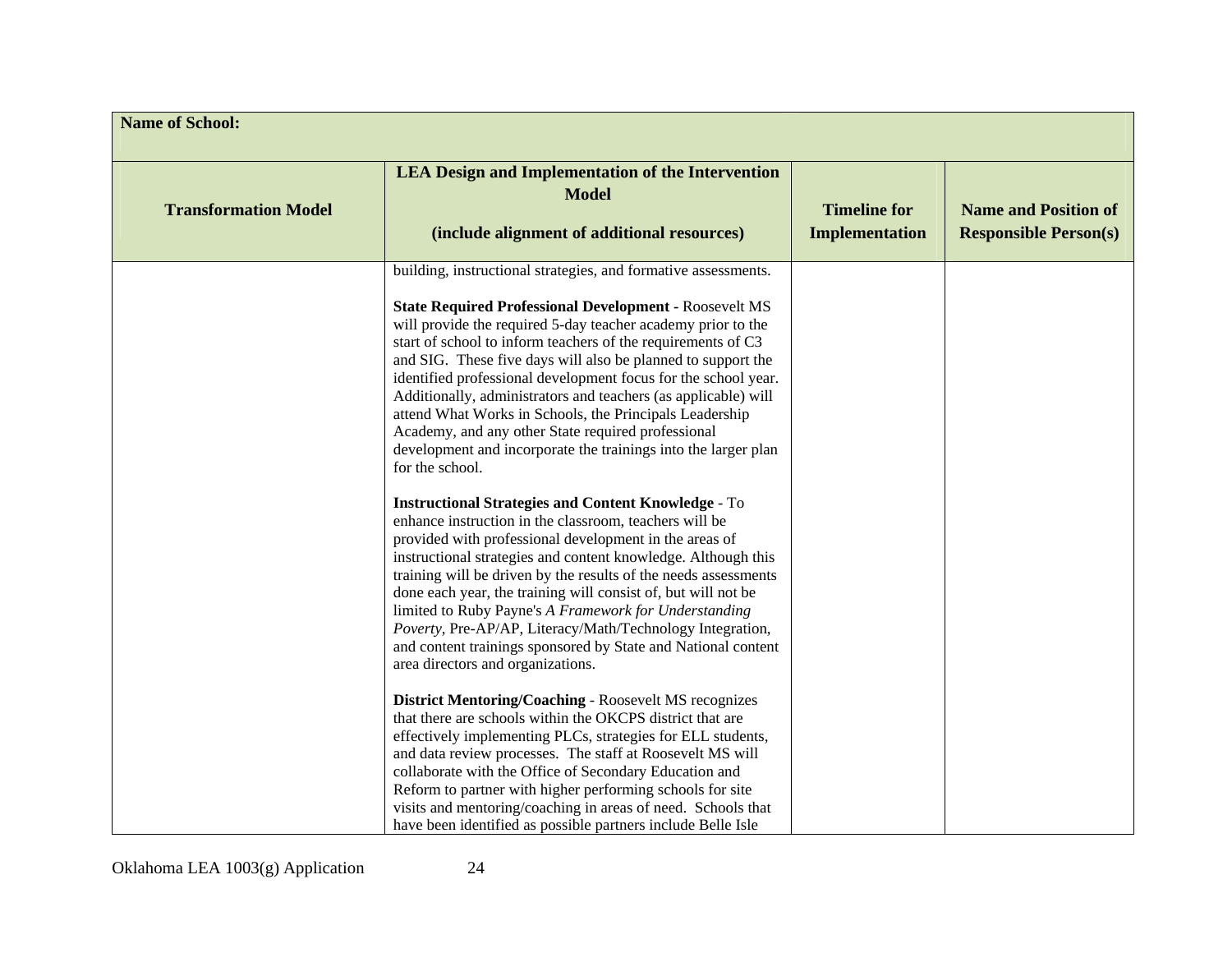| <b>Name of School:</b>      |                                                                                                                                                                                                                                                                                                                                                                                                                                                                                                                                                                                                                                                                                                                                                                                                                                                                                                                                                                                                                                                                                                                                                                                                                                                                                                                                                                                                                                                                                                                                                                                                |                                              |                                                                                                             |
|-----------------------------|------------------------------------------------------------------------------------------------------------------------------------------------------------------------------------------------------------------------------------------------------------------------------------------------------------------------------------------------------------------------------------------------------------------------------------------------------------------------------------------------------------------------------------------------------------------------------------------------------------------------------------------------------------------------------------------------------------------------------------------------------------------------------------------------------------------------------------------------------------------------------------------------------------------------------------------------------------------------------------------------------------------------------------------------------------------------------------------------------------------------------------------------------------------------------------------------------------------------------------------------------------------------------------------------------------------------------------------------------------------------------------------------------------------------------------------------------------------------------------------------------------------------------------------------------------------------------------------------|----------------------------------------------|-------------------------------------------------------------------------------------------------------------|
| <b>Transformation Model</b> | <b>LEA Design and Implementation of the Intervention</b><br><b>Model</b><br>(include alignment of additional resources)                                                                                                                                                                                                                                                                                                                                                                                                                                                                                                                                                                                                                                                                                                                                                                                                                                                                                                                                                                                                                                                                                                                                                                                                                                                                                                                                                                                                                                                                        | <b>Timeline for</b><br><b>Implementation</b> | <b>Name and Position of</b><br><b>Responsible Person(s)</b>                                                 |
|                             | MS. Classen SAS MS, and US Grant HS.<br>Roosevelt Middle School recognizes that SIG is a three-year<br>grant and has planned this proposed professional development<br>to be a continuous process that ensures seamless integration<br>of providers and addresses the areas of most need in Year 1.<br>The proposed schedule is as follows:<br>Year $1-$<br>The needs assessment done by the Roosevelt MS staff showed<br>that 30% of the students are ELL, and there is a large<br>achievement gap between students in the ELL subgroup and<br>the Regular Education subgroup. For 2011, the ELL<br>subgroup API scores were 485 in math and 211 in reading<br>compared to the Regular Education API scores of 815 for<br>math and 751 for reading. The needs assessment also showed<br>that training in instructional strategies and classroom<br>management is needed school-wide. For these reasons,<br>Roosevelt MS has identified the following professional<br>development opportunities for Year 1 of the SIG grant. These<br>align directly with the Turnaround Principles and the Menu of<br>Interventions.<br>Schedule 5-Day teacher academy focused on C3 and<br>$\bullet$<br>SIG requirements and focused on Professional<br>development initiatives for Year 1 (see below).<br>Provide intensive SIOP training and coaching to all<br>$\bullet$<br>staff members.<br>Provide training for administrators on Marzano<br>$\bullet$<br>Teacher and Leader Effectiveness model.<br>Schedule book studies for The Art and Science of<br>Teaching and BAV to be monitored through PLCs | 2012-2013                                    | Principal, OKCPS<br>Professional<br>Development<br>Committee, Executive<br>Director of School<br>Turnaround |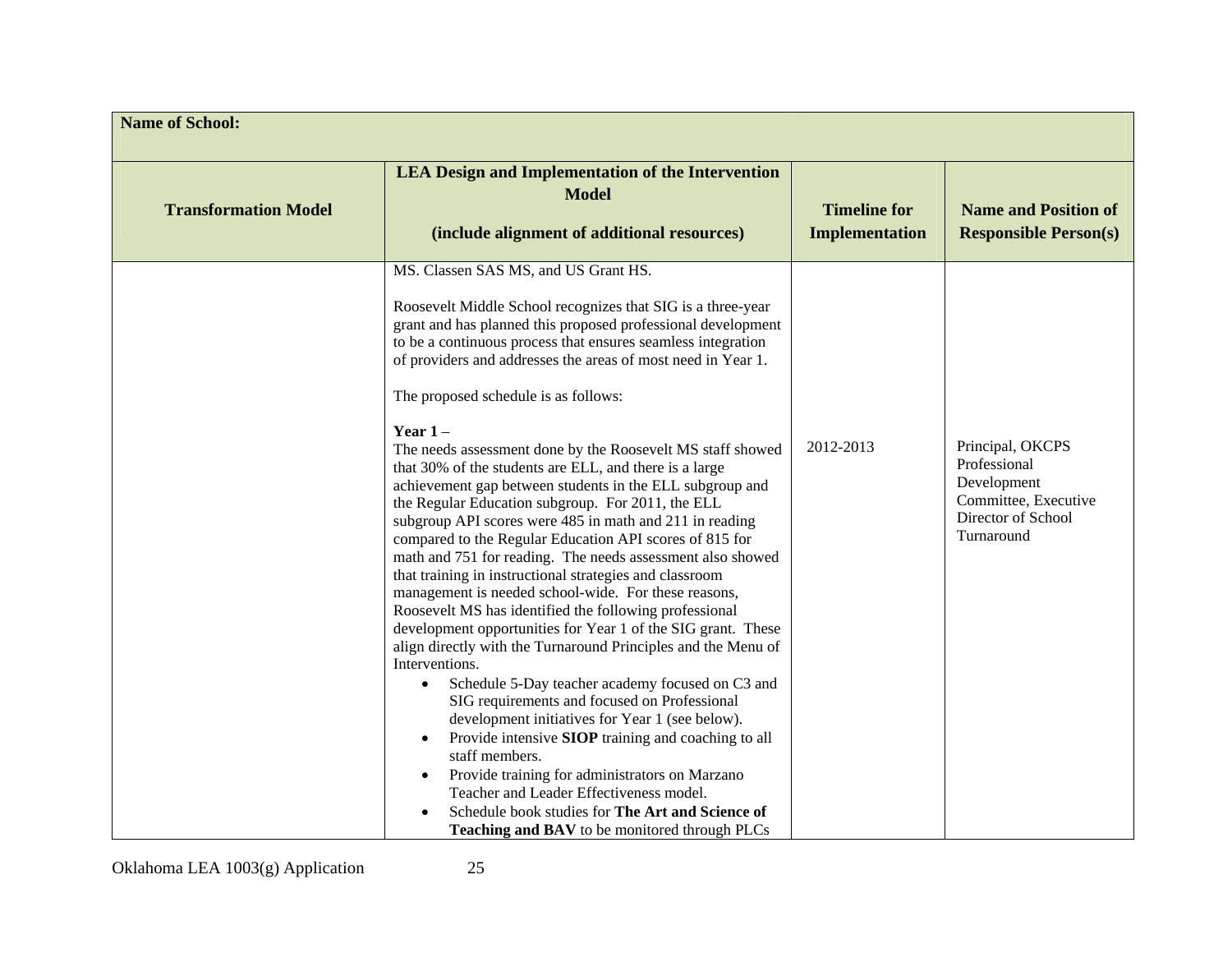| <b>Name of School:</b>      |                                                                                                                                                                                                                                                                                                                                                                                                                                                                                                                                                                                                                                                                                                                                                                                                                                                                                                                                                                                                                                                                                                                                                                                                                                                                                                                                    |                                       |                                                                                                    |
|-----------------------------|------------------------------------------------------------------------------------------------------------------------------------------------------------------------------------------------------------------------------------------------------------------------------------------------------------------------------------------------------------------------------------------------------------------------------------------------------------------------------------------------------------------------------------------------------------------------------------------------------------------------------------------------------------------------------------------------------------------------------------------------------------------------------------------------------------------------------------------------------------------------------------------------------------------------------------------------------------------------------------------------------------------------------------------------------------------------------------------------------------------------------------------------------------------------------------------------------------------------------------------------------------------------------------------------------------------------------------|---------------------------------------|----------------------------------------------------------------------------------------------------|
| <b>Transformation Model</b> | <b>LEA Design and Implementation of the Intervention</b><br><b>Model</b><br>(include alignment of additional resources)                                                                                                                                                                                                                                                                                                                                                                                                                                                                                                                                                                                                                                                                                                                                                                                                                                                                                                                                                                                                                                                                                                                                                                                                            | <b>Timeline for</b><br>Implementation | <b>Name and Position of</b><br><b>Responsible Person(s)</b>                                        |
|                             | and regular staff meetings.<br>Professional development on rituals and routines,<br>classroom management, and effective<br>behavior/discipline policies provided by the district<br>Professional Development department.<br>Develop district mentoring/coaching program.<br>Additional State Required Professional Development<br>(i.e., What Works in Schools, Principals Leadership<br>Academy)<br>Year 2 -<br>Roosevelt MS believes that the professional development in<br>Year 1 will provide the staff the skills and abilities to enhance<br>their knowledge in Year 2. Because of the academic need of<br>the ELL students, SIOP training and coaching will be<br>continued. Also, training will extend the Art and Science of<br>Teaching beyond a book study to continuous, job-embedded<br>coaching by an expert consultant.<br>Schedule 5-Day teacher academy focused on C3 and<br>SIG requirements and focused on Professional<br>development initiatives for Year 2 (see below).<br>Continue to provide SIOP training and coaching to<br>all staff members and additional intensive training to<br>new or otherwise identified staff.<br>Provide training and coaching on The Art and<br>Science of Teaching and BAV to build upon Year 1<br>book studies.<br>Additional State Required Professional<br>Development. | 2013-2014                             | Principal, Professional<br>Development<br>Committee, Executive<br>Director of School<br>Turnaround |
|                             | Continue district mentoring/coaching program.<br>Additional professional development on instructional                                                                                                                                                                                                                                                                                                                                                                                                                                                                                                                                                                                                                                                                                                                                                                                                                                                                                                                                                                                                                                                                                                                                                                                                                              |                                       |                                                                                                    |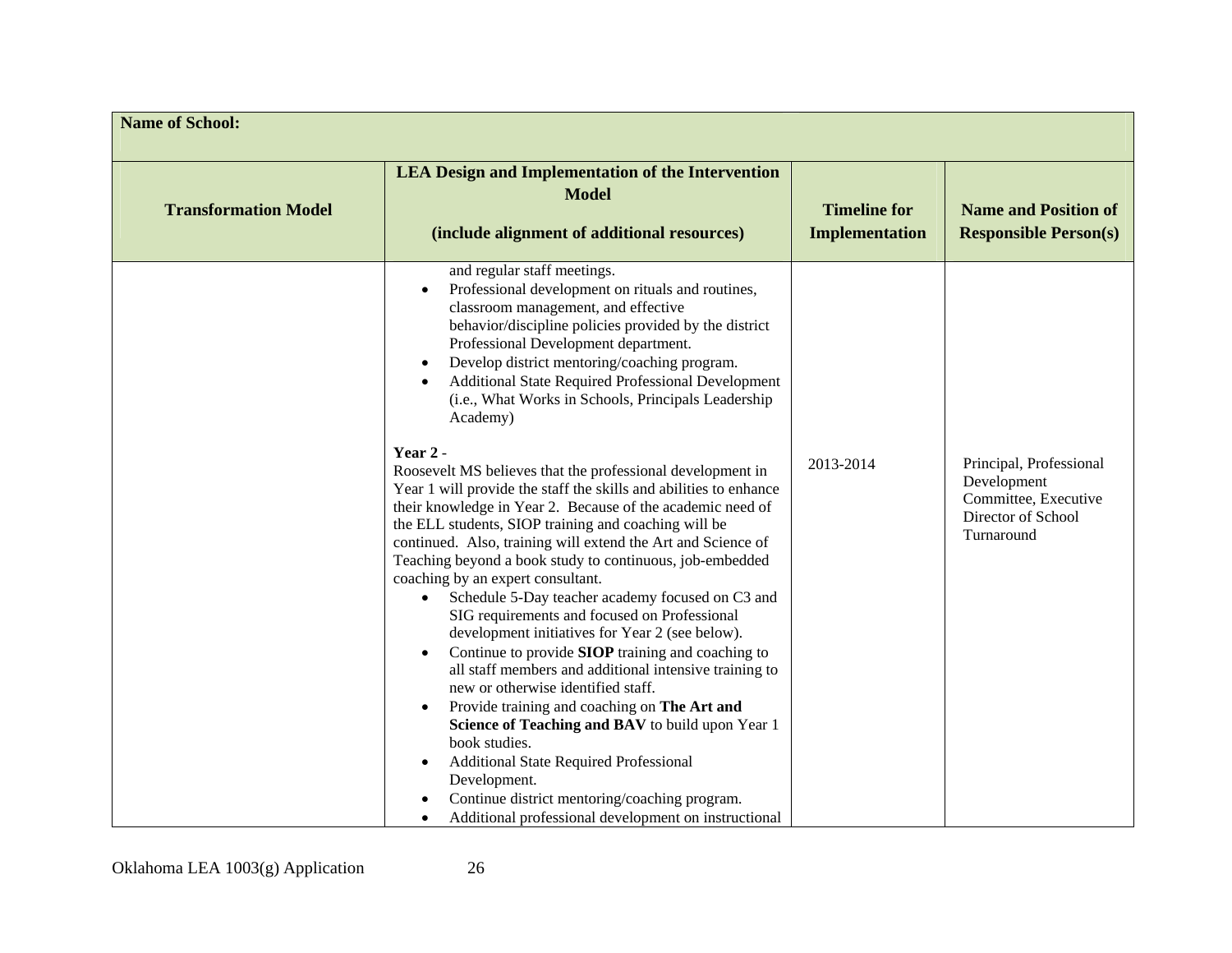| <b>Name of School:</b>      |                                                                                                                                                                                                                                                                                                                                                                                                                                                                                                                                                                                                                                                                                                                                                                                                                                                                                                                                                                                                                                                                                                                                                                                                                                                                                                    |                                              |                                                                                                    |
|-----------------------------|----------------------------------------------------------------------------------------------------------------------------------------------------------------------------------------------------------------------------------------------------------------------------------------------------------------------------------------------------------------------------------------------------------------------------------------------------------------------------------------------------------------------------------------------------------------------------------------------------------------------------------------------------------------------------------------------------------------------------------------------------------------------------------------------------------------------------------------------------------------------------------------------------------------------------------------------------------------------------------------------------------------------------------------------------------------------------------------------------------------------------------------------------------------------------------------------------------------------------------------------------------------------------------------------------|----------------------------------------------|----------------------------------------------------------------------------------------------------|
| <b>Transformation Model</b> | <b>LEA Design and Implementation of the Intervention</b><br><b>Model</b><br>(include alignment of additional resources)                                                                                                                                                                                                                                                                                                                                                                                                                                                                                                                                                                                                                                                                                                                                                                                                                                                                                                                                                                                                                                                                                                                                                                            | <b>Timeline for</b><br><b>Implementation</b> | <b>Name and Position of</b><br><b>Responsible Person(s)</b>                                        |
|                             | strategies and content knowledge as identified by the<br>needs assessment after Year 1. This could include<br>Ruby Payne's A Framework for Understanding<br>Poverty, Technology Integration, and classroom<br>management.                                                                                                                                                                                                                                                                                                                                                                                                                                                                                                                                                                                                                                                                                                                                                                                                                                                                                                                                                                                                                                                                          |                                              |                                                                                                    |
|                             | Year $3-$<br>Year 3 is the final year of the SIG funds, and Roosevelt MS<br>recognizes that by the end of this year, the staff should have<br>the capacity to sustain the strategies and improvement efforts<br>of Years 1 and 2. During this year, Roosevelt MS plans to<br>transition from consultant or trainer led professional<br>development to staff-led professional development with<br>coaching and advising by consultants in the areas of SIOP,<br>The Art and Science of Teaching, and PLC. Roosevelt MS<br>also plans to provide additional professional development that<br>will expand teachers' instructional strategies and content<br>knowledge.<br>Schedule 5-Day teacher academy focused on C3 and<br>$\bullet$<br>SIG requirements and focused on Professional<br>development initiatives for Year 3 (see below).<br>Transition to staff-led SIOP and The Art and<br>Science of Teaching and BAV trainings during PLC<br>meetings and regular staff meetings with advisement<br>from consultants.<br>Provide individualized professional development<br>opportunities to teachers in the areas of instructional<br>strategies and content knowledge (i.e., Pre-AP/AP,<br>Literacy/Math/Technology Integration)<br>Continue district mentoring/coaching program.<br>$\bullet$ | 2014-2015                                    | Principal, Professional<br>Development<br>Committee, Executive<br>Director of School<br>Turnaround |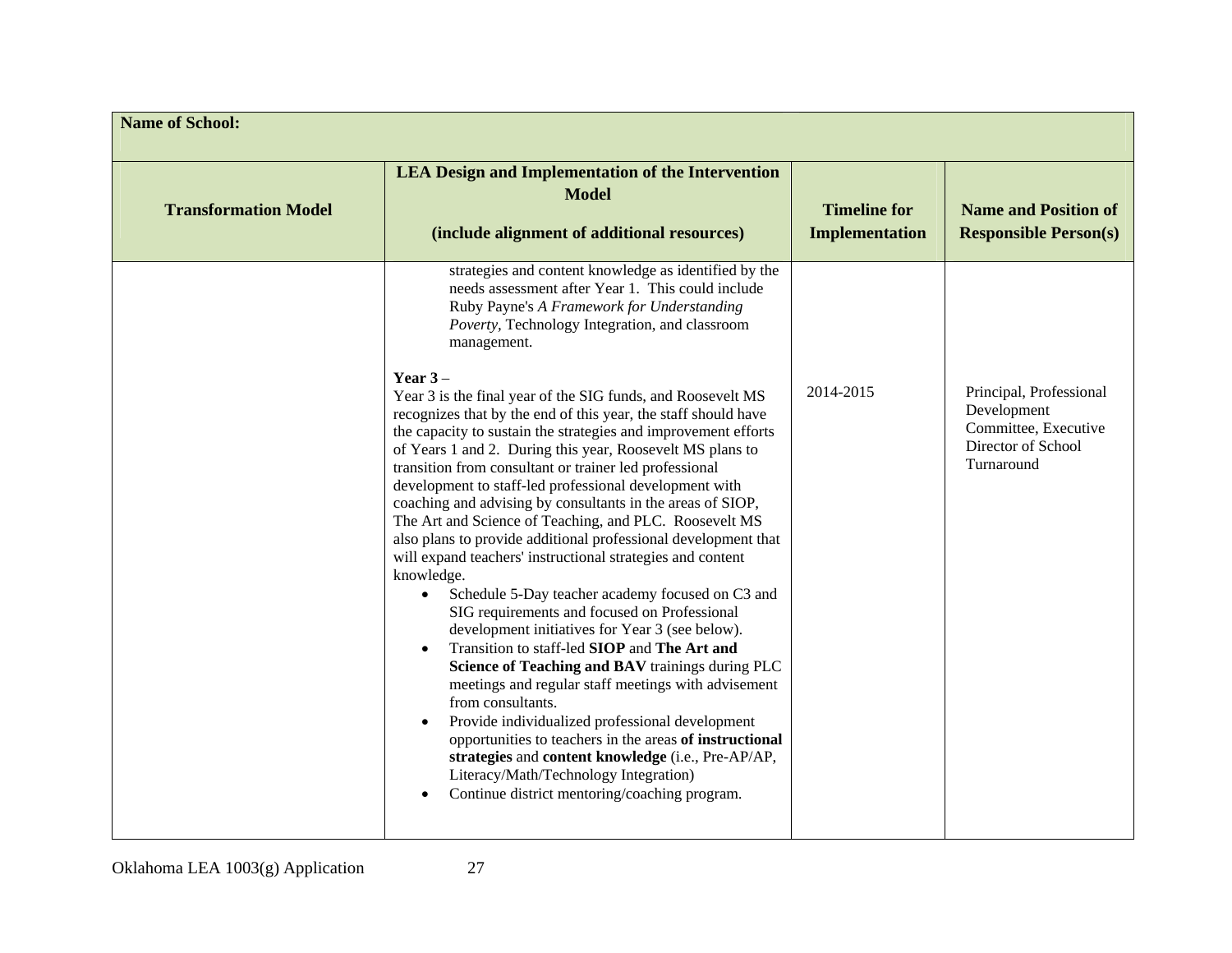| <b>Name of School:</b>                                                                                                                                                                                                                                                                                                  |                                                                                                                                                                                                                                                                                                                                                                                                                                                                                                                                                                                                                                                                                                                                                                                          |                                              |                                                             |
|-------------------------------------------------------------------------------------------------------------------------------------------------------------------------------------------------------------------------------------------------------------------------------------------------------------------------|------------------------------------------------------------------------------------------------------------------------------------------------------------------------------------------------------------------------------------------------------------------------------------------------------------------------------------------------------------------------------------------------------------------------------------------------------------------------------------------------------------------------------------------------------------------------------------------------------------------------------------------------------------------------------------------------------------------------------------------------------------------------------------------|----------------------------------------------|-------------------------------------------------------------|
| <b>Transformation Model</b>                                                                                                                                                                                                                                                                                             | <b>LEA Design and Implementation of the Intervention</b><br><b>Model</b><br>(include alignment of additional resources)                                                                                                                                                                                                                                                                                                                                                                                                                                                                                                                                                                                                                                                                  | <b>Timeline for</b><br><b>Implementation</b> | <b>Name and Position of</b><br><b>Responsible Person(s)</b> |
|                                                                                                                                                                                                                                                                                                                         | To ensure proposed professional development is implemented<br>with fidelity and to evaluate the effectiveness of services,<br>Roosevelt MS will implement the following strategies for all<br>providers:<br>Create an annual schedule and comprehensive<br>calendar for all contracted services.<br>Host a meeting for all providers to share<br>expectations, set goals, and ensure continuity of<br>message.<br>Create a monitoring plan (i.e., focus walks) to ensure<br>services are provided as scheduled and strategies are<br>implemented in the classroom.<br>Evaluate the services through teacher survey.<br>Re-evaluate services annually to determine if<br>services are meeting the needs of the school and<br>students and if the expected outcomes are being met.         |                                              |                                                             |
| 5. Implement such strategies such as<br>financial incentives, increased<br>opportunities for promotion and career<br>growth, and more flexible work<br>conditions that are designed to recruit,<br>place, and retain staff with the skills<br>necessary to meet the needs of the<br>student in a transformation school. | In addition to the performance incentives described in<br>Requirement 3 of this application, Roosevelt MS will<br>continue the successful strategies that are currently being used<br>to recruit and retain teachers and principals. Although,<br>Roosevelt MS plans to continue these for the duration of the<br>SIG funds, they are not necessarily supported with SIG, but<br>may be provided for by state and local funds or other federal<br>funding sources.<br><b>Teacher/Principal Recruitment</b><br>Roosevelt MS understands the importance of effective<br>teachers and leaders in overall school improvement. To<br>address this, Roosevelt MS will make every effort to recruit<br>highly qualified and highly effective teachers and principals.<br>These efforts include: | 2012-2015                                    | Principal, OKCPS Human<br>Capital Department                |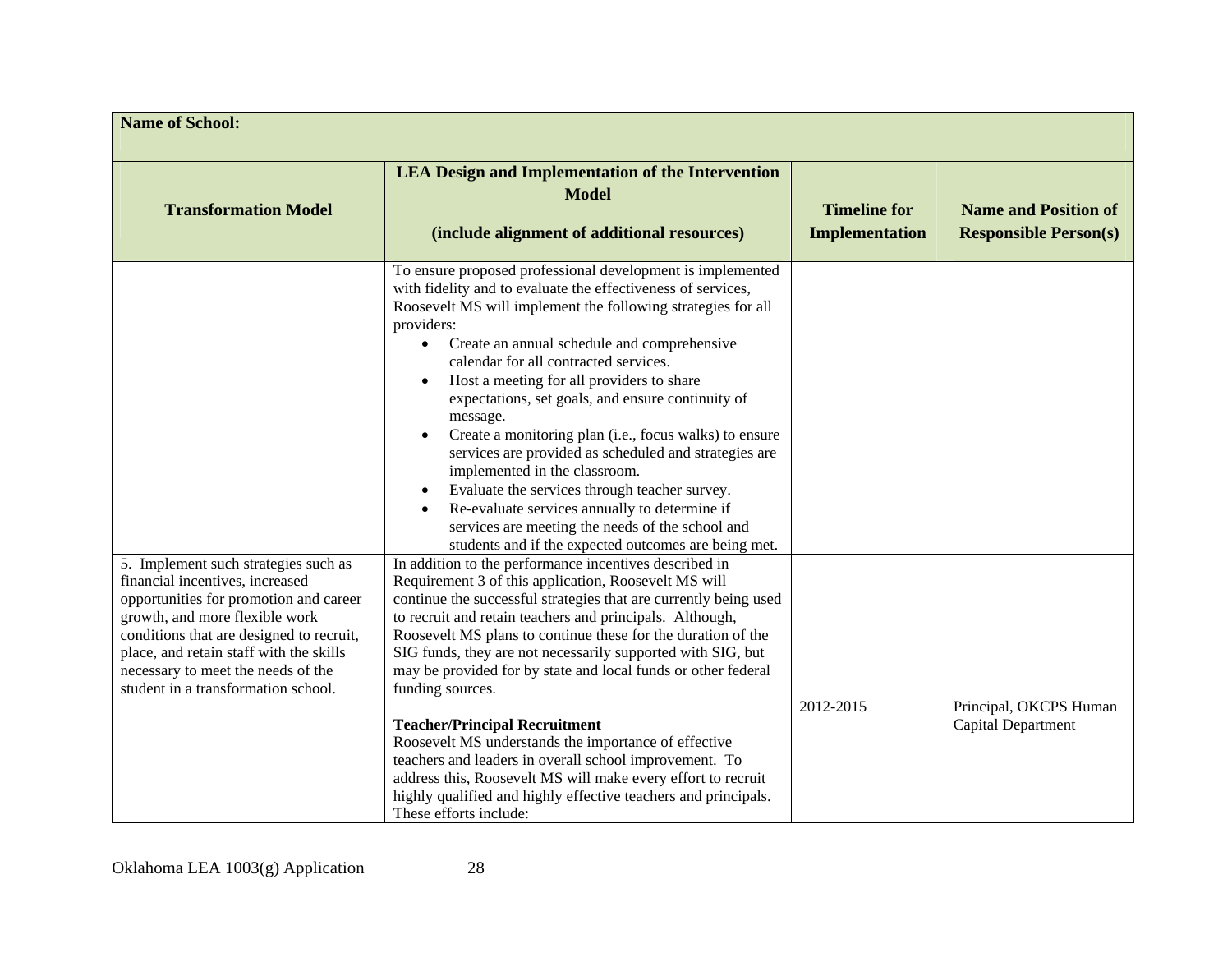| <b>Name of School:</b>      |                                                                                                                                                                                                                                                                                                                                                                                                                                                                                                                                                                                                                                                                                      |                                              |                                                                                                                  |
|-----------------------------|--------------------------------------------------------------------------------------------------------------------------------------------------------------------------------------------------------------------------------------------------------------------------------------------------------------------------------------------------------------------------------------------------------------------------------------------------------------------------------------------------------------------------------------------------------------------------------------------------------------------------------------------------------------------------------------|----------------------------------------------|------------------------------------------------------------------------------------------------------------------|
| <b>Transformation Model</b> | <b>LEA Design and Implementation of the Intervention</b><br><b>Model</b><br>(include alignment of additional resources)                                                                                                                                                                                                                                                                                                                                                                                                                                                                                                                                                              | <b>Timeline for</b><br><b>Implementation</b> | <b>Name and Position of</b><br><b>Responsible Person(s)</b>                                                      |
|                             | Roosevelt MS will participate in annual OKCPS<br>sponsored job fairs.<br>OKCPS and Roosevelt MS will continue to partner<br>with Teach for America to fill vacancies with high<br>quality teachers.<br>OKCPS and Roosevelt MS will continue to partner<br>with the UCO Urban Teacher Preparation program<br>to recruit highly effective teachers with experience<br>in urban schools.<br>OKCPS and Roosevelt MS will continue to use the<br>Search Soft system to streamline application and<br>hiring practices.<br>OKCPS and Roosevelt MS will continue to post<br>vacant positions on the CCOSA and OSSBA Web<br>sites as well as on National job search sites, if<br>applicable. |                                              |                                                                                                                  |
|                             | <b>New Teacher Induction</b><br>Teachers new to Roosevelt MS will be provided additional<br>support through the New Teacher Induction Program. This<br>program is designed and implemented by the OKCPS<br>Curriculum Department and provides not only a beginning of<br>the school year conference, but ongoing professional<br>development for all teachers that are new to the OKCPS<br>district. Monthly sessions on instructional strategies,<br>classroom management, and other topics are offered.                                                                                                                                                                            | 2012-2015                                    | <b>OKCPS</b> Professional<br>Development Dept., Title<br><b>IIA Coordinator</b> , Federal<br>Programs, Principal |
|                             | <b>Collaboration Time</b><br>All teachers at Roosevelt MS are provided two periods per<br>day for planning and collaboration. One 45 minute time<br>block is provided for individual teacher planning and                                                                                                                                                                                                                                                                                                                                                                                                                                                                            | 2012-2015                                    | Principal, Counselor,<br>Leadership Team                                                                         |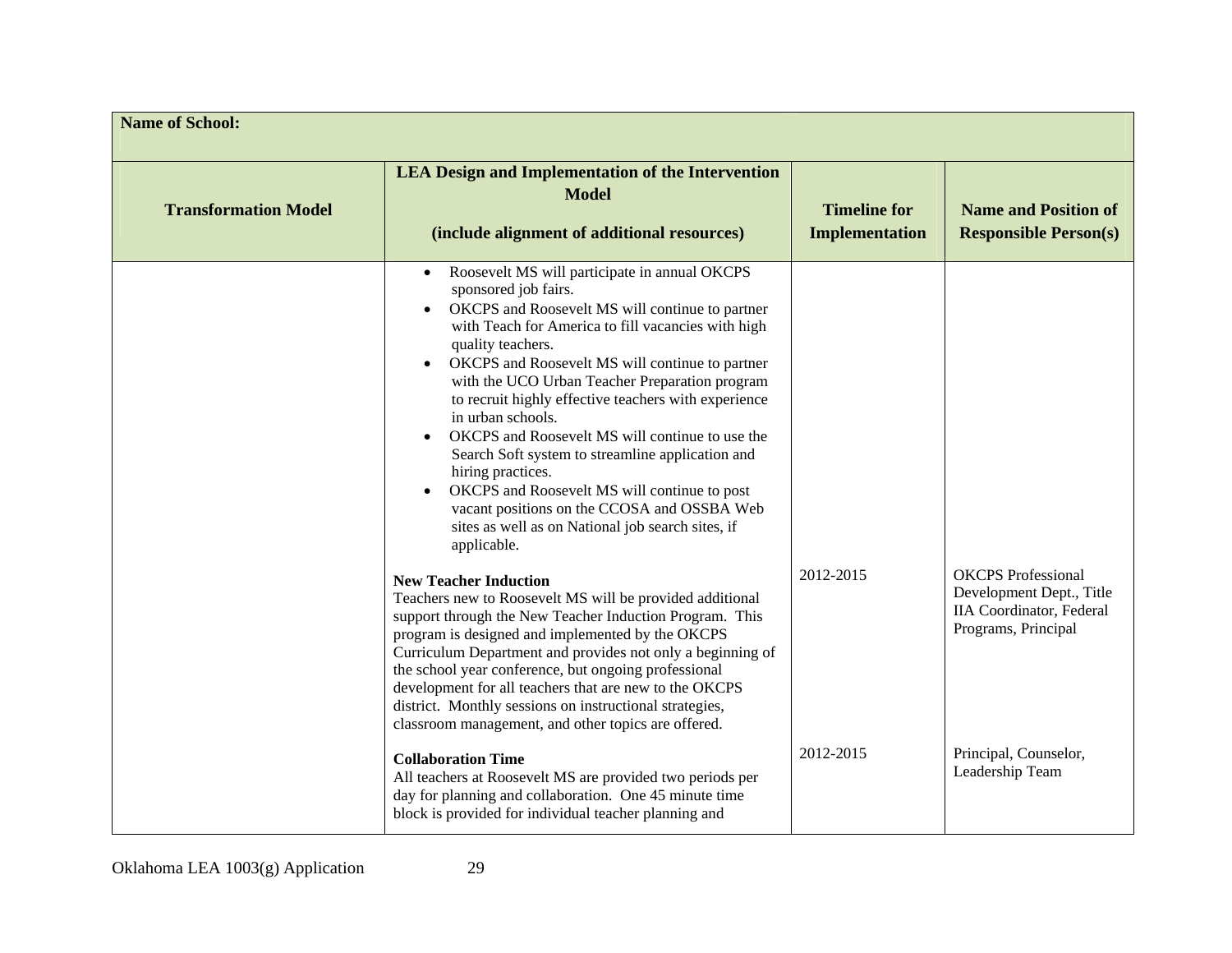| <b>Name of School:</b>      |                                                                                                                                                                                                                                                                                                                                                                                                                                                                                                                                                                                                                                                                                                                                                                                                                                                                                                                                                                                                                                                                                                                                                                                                                                                                                                                                                                                                                                                                                                                                                                                              |                                              |                                                             |
|-----------------------------|----------------------------------------------------------------------------------------------------------------------------------------------------------------------------------------------------------------------------------------------------------------------------------------------------------------------------------------------------------------------------------------------------------------------------------------------------------------------------------------------------------------------------------------------------------------------------------------------------------------------------------------------------------------------------------------------------------------------------------------------------------------------------------------------------------------------------------------------------------------------------------------------------------------------------------------------------------------------------------------------------------------------------------------------------------------------------------------------------------------------------------------------------------------------------------------------------------------------------------------------------------------------------------------------------------------------------------------------------------------------------------------------------------------------------------------------------------------------------------------------------------------------------------------------------------------------------------------------|----------------------------------------------|-------------------------------------------------------------|
| <b>Transformation Model</b> | <b>LEA Design and Implementation of the Intervention</b><br><b>Model</b><br>(include alignment of additional resources)                                                                                                                                                                                                                                                                                                                                                                                                                                                                                                                                                                                                                                                                                                                                                                                                                                                                                                                                                                                                                                                                                                                                                                                                                                                                                                                                                                                                                                                                      | <b>Timeline for</b><br><b>Implementation</b> | <b>Name and Position of</b><br><b>Responsible Person(s)</b> |
|                             | preparation. The other 45 minute time block is provided for<br>teachers to meet in PLCs. During PLC time, teachers review<br>and analyze student data, compare and create lesson plans and<br>interventions, and analyze student work. This schedule<br>ensures teachers have time not only to work together to<br>improve student achievement, but also time during the school<br>day to prepare for instruction.<br><b>Foundation for Oklahoma City Public Schools</b><br>The Foundation for Oklahoma City Public Schools provides<br>classroom support, grant opportunities, opportunities for<br>community partnership, and honors and awards to recognize<br>excellence. Specifically, the Foundation provides the<br>following incentives and supports for teachers at Roosevelt<br>MS:<br>Teacher Warehouse - The Teacher Warehouse<br>provides much needed supplies such as paper,<br>pencils/pens, markers, etc. to teachers on a monthly<br>basis.<br>Grants - Teachers have the opportunity to apply for<br>grants to fund innovative classroom projects.<br>Students also have the opportunity to apply for<br>grants to cover lodging and travel to attend national<br>academic competitions.<br>National Board Certification - Teachers can also<br>apply to the Foundation to receive assistance with<br>the fees associated with pursuing National Board<br>Certification.<br>Awards and Honors - Teachers are recognized for<br>excellence through various awards and honors<br>programs sponsored by the foundation such as Stars<br>of Education and Teacher of the Year. | 2012-2015                                    | <b>OKCPS</b> Communications<br>Dept., Principal             |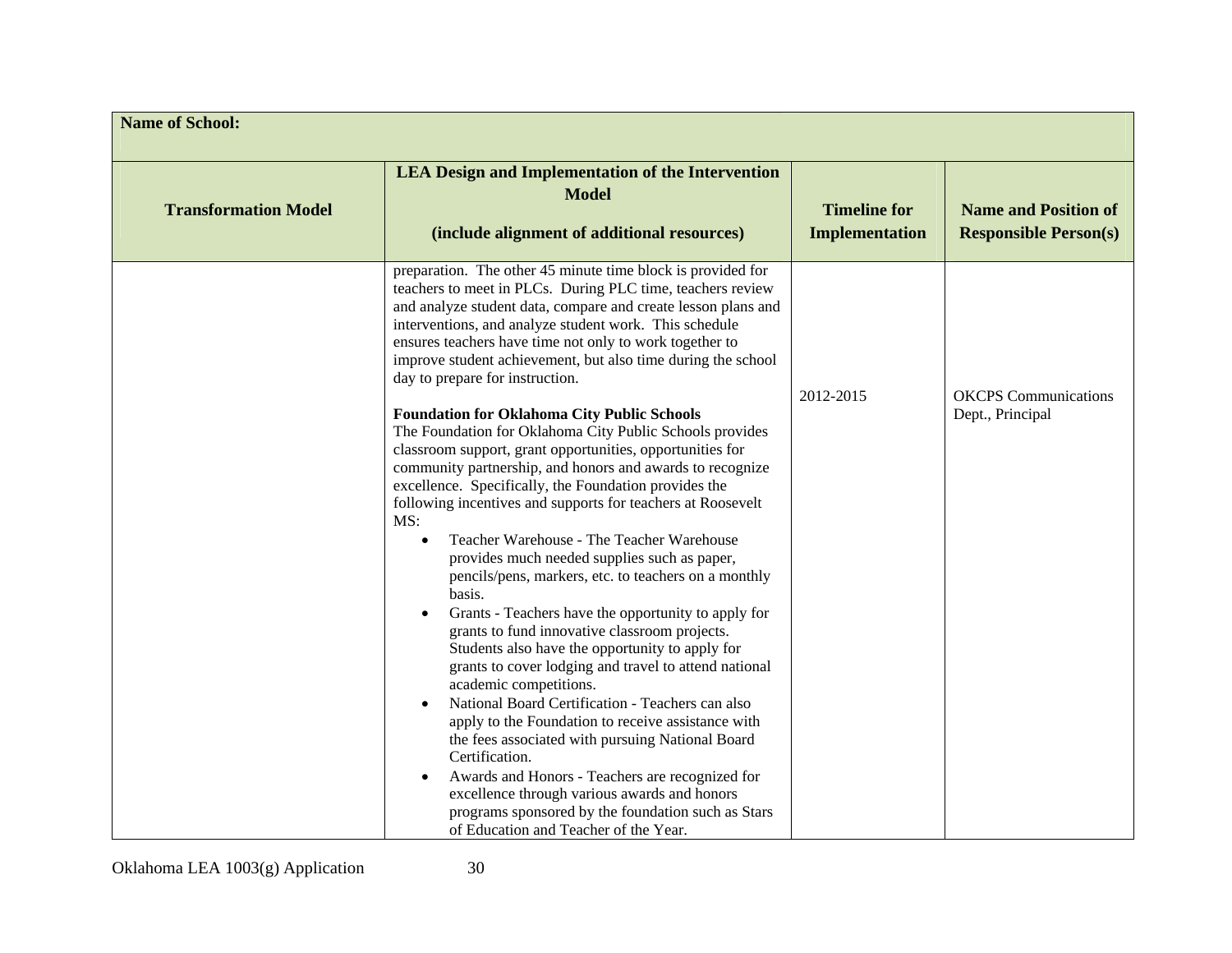| <b>Name of School:</b>                                                                                                                                                                                   |                                                                                                                                                                                                                                                                                                                                                                                                                                                                                                                                                                                                                                                                                                                                                                                                                                                                                                                                                                                                                                                                                                                                                                                                                                                                                                                                                                                                                                                                                                                                                                                                                                                                                                                                                                                                   |                                              |                                                             |
|----------------------------------------------------------------------------------------------------------------------------------------------------------------------------------------------------------|---------------------------------------------------------------------------------------------------------------------------------------------------------------------------------------------------------------------------------------------------------------------------------------------------------------------------------------------------------------------------------------------------------------------------------------------------------------------------------------------------------------------------------------------------------------------------------------------------------------------------------------------------------------------------------------------------------------------------------------------------------------------------------------------------------------------------------------------------------------------------------------------------------------------------------------------------------------------------------------------------------------------------------------------------------------------------------------------------------------------------------------------------------------------------------------------------------------------------------------------------------------------------------------------------------------------------------------------------------------------------------------------------------------------------------------------------------------------------------------------------------------------------------------------------------------------------------------------------------------------------------------------------------------------------------------------------------------------------------------------------------------------------------------------------|----------------------------------------------|-------------------------------------------------------------|
| <b>Transformation Model</b>                                                                                                                                                                              | <b>LEA Design and Implementation of the Intervention</b><br><b>Model</b><br>(include alignment of additional resources)                                                                                                                                                                                                                                                                                                                                                                                                                                                                                                                                                                                                                                                                                                                                                                                                                                                                                                                                                                                                                                                                                                                                                                                                                                                                                                                                                                                                                                                                                                                                                                                                                                                                           | <b>Timeline for</b><br><b>Implementation</b> | <b>Name and Position of</b><br><b>Responsible Person(s)</b> |
| 6. Use data to identify and implement<br>an instructional program that is research-<br>based and "vertically aligned" from one<br>grade to the next as well as aligned with<br>State academic standards. | <b>Professional Development</b><br>Teachers at Roosevelt MS are provide multiple opportunities<br>to receive high quality professional development. Not only<br>does Roosevelt MS use Title I funds to provide job-embedded<br>training on data review and America's Choice, but teachers<br>can also attend district sponsored training in technology<br>integration, literacy and math strategies, and Common Core<br>State Standards. Roosevelt MS plans to use SIG funds to<br>create a focused and intensive professional development plan<br>that will provide teachers with the skills and abilities to be<br>successful in the classroom, improve student achievement and<br>engagement, and gain an overall sense of confidence and<br>community that will lead to higher rates of retention. The<br>professional development plan is described in Component 4<br>of this section of the SIG application.<br>The Oklahoma City Public Schools (OKCPS) curriculum has<br>been aligned and is currently aligned with the Priority<br>Academic Student Skills (PASS). OKCPS Pacing Guide<br>addresses the PASS Standards at each grade level, PK-12.<br>Updates are conducted on the Pacing Guides each school year<br>to remain current with the PASS revisions. These guides are<br>provided for each content area teacher.<br>Additionally, OKCPS is beginning the transition to Common<br>Core State Standards (CCSS), and the Executive Director of<br>Curriculum is leading the revision of the current pacing<br>guides to reflect the CCSS. The new pacing guides will be<br>provided to teachers and a cadre of district trainers will<br>provide intensive assistance in the transition to the new<br>pacing guides and instructional strategies related to the new<br>standards. | 2012-2015                                    | Principal, Professional<br>Development Committee            |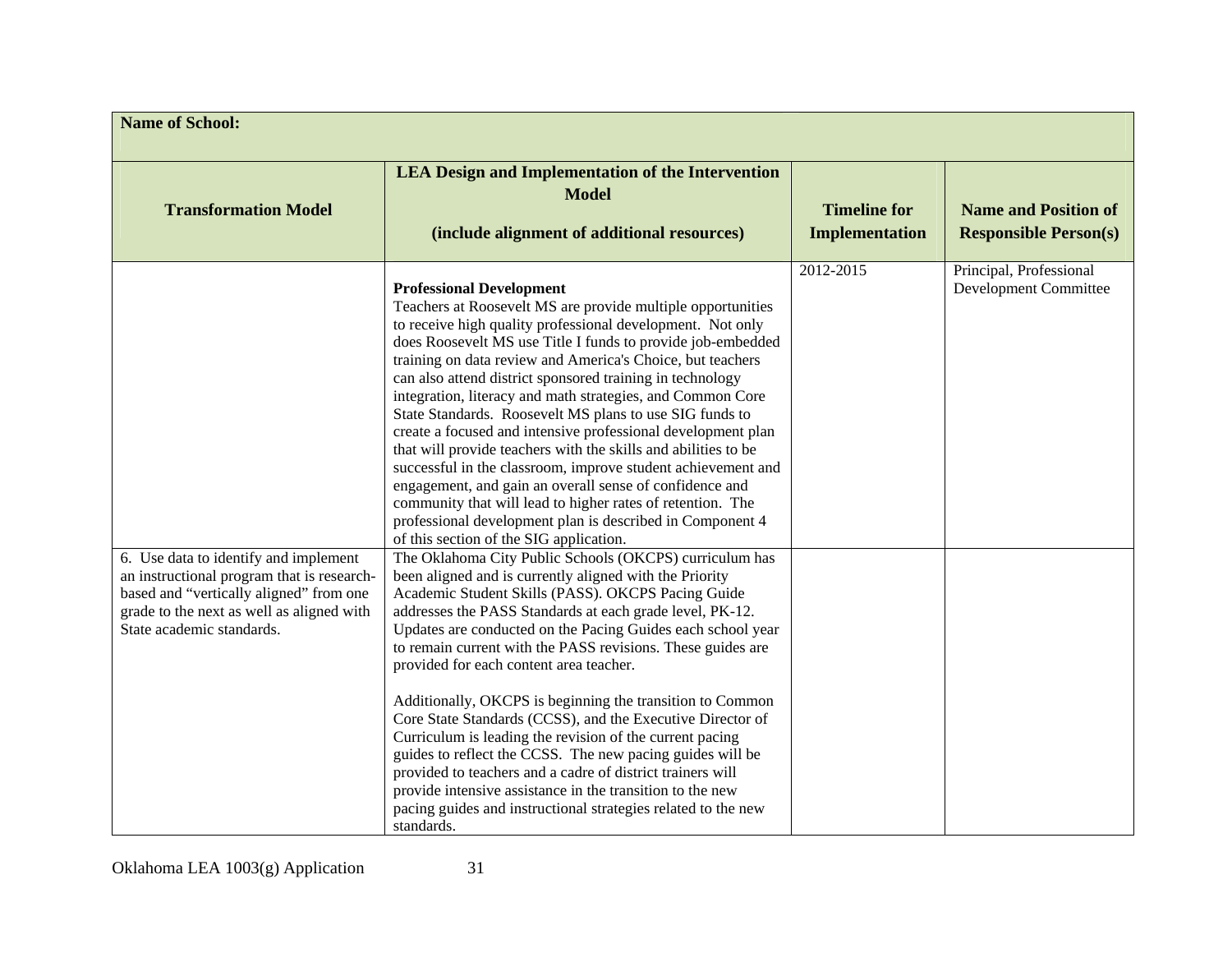| <b>Name of School:</b>      |                                                                                                                                                                                                                                                                                                                                                                                                                                                                                                                                                                                                                                                                                                                                                                                                                                                                                                                                                                                                                                                                                                                                                                                                                                                                                                                                                                                                                                                                                                                                                                                                                                                                               |                                       |                                                             |
|-----------------------------|-------------------------------------------------------------------------------------------------------------------------------------------------------------------------------------------------------------------------------------------------------------------------------------------------------------------------------------------------------------------------------------------------------------------------------------------------------------------------------------------------------------------------------------------------------------------------------------------------------------------------------------------------------------------------------------------------------------------------------------------------------------------------------------------------------------------------------------------------------------------------------------------------------------------------------------------------------------------------------------------------------------------------------------------------------------------------------------------------------------------------------------------------------------------------------------------------------------------------------------------------------------------------------------------------------------------------------------------------------------------------------------------------------------------------------------------------------------------------------------------------------------------------------------------------------------------------------------------------------------------------------------------------------------------------------|---------------------------------------|-------------------------------------------------------------|
| <b>Transformation Model</b> | <b>LEA Design and Implementation of the Intervention</b><br><b>Model</b><br>(include alignment of additional resources)                                                                                                                                                                                                                                                                                                                                                                                                                                                                                                                                                                                                                                                                                                                                                                                                                                                                                                                                                                                                                                                                                                                                                                                                                                                                                                                                                                                                                                                                                                                                                       | <b>Timeline for</b><br>Implementation | <b>Name and Position of</b><br><b>Responsible Person(s)</b> |
|                             | OKCPS has also addressed curriculum in the OKCPS<br>Strategic Plan which was approved in 2011. A major goal in<br>this plan is to ensure "all students will graduate prepared for<br>success in college and/or their chosen career path." To meet<br>this goal, the Office of Secondary Education and Reform has<br>implemented the Rigor and Readiness initiative which<br>addresses six key areas: curriculum, scheduling, tutoring,<br>instruction, professional development, and school climate.<br>The America's Choice instructional program is part of this<br>initiative.<br>Roosevelt MS currently implements the America's Choice<br>curriculum as part of the instructional program. There are<br>currently 12 Language Arts teachers, 6 math teachers, and 6<br>science teachers that implement the workshop model in the<br>classroom. Additionally, Roosevelt has scheduled 10<br>Navigator Literacy and 5 Navigator Math classes to provide<br>additional support to students scoring Limited Knowledge on<br>the OCCT and/or district benchmarks, and has scheduled 2<br>classes of Ramp-Up Literacy and 2 classes of Ramp-Up Math<br>to students scoring lower Limited Knowledge or<br>Unsatisfactory on the OCCT and/or district benchmarks.<br>Roosevelt MS has seen some academic improvement since<br>the adoption of America's Choice specifically in 8 <sup>th</sup> grade<br>math and 8 <sup>th</sup> grade reading which have both increased the<br>percentage of students scoring proficient, and in library<br>circulation that has more than doubled since 2009, partly due<br>to the 25 book campaign which is also part of America's<br>Choice. |                                       |                                                             |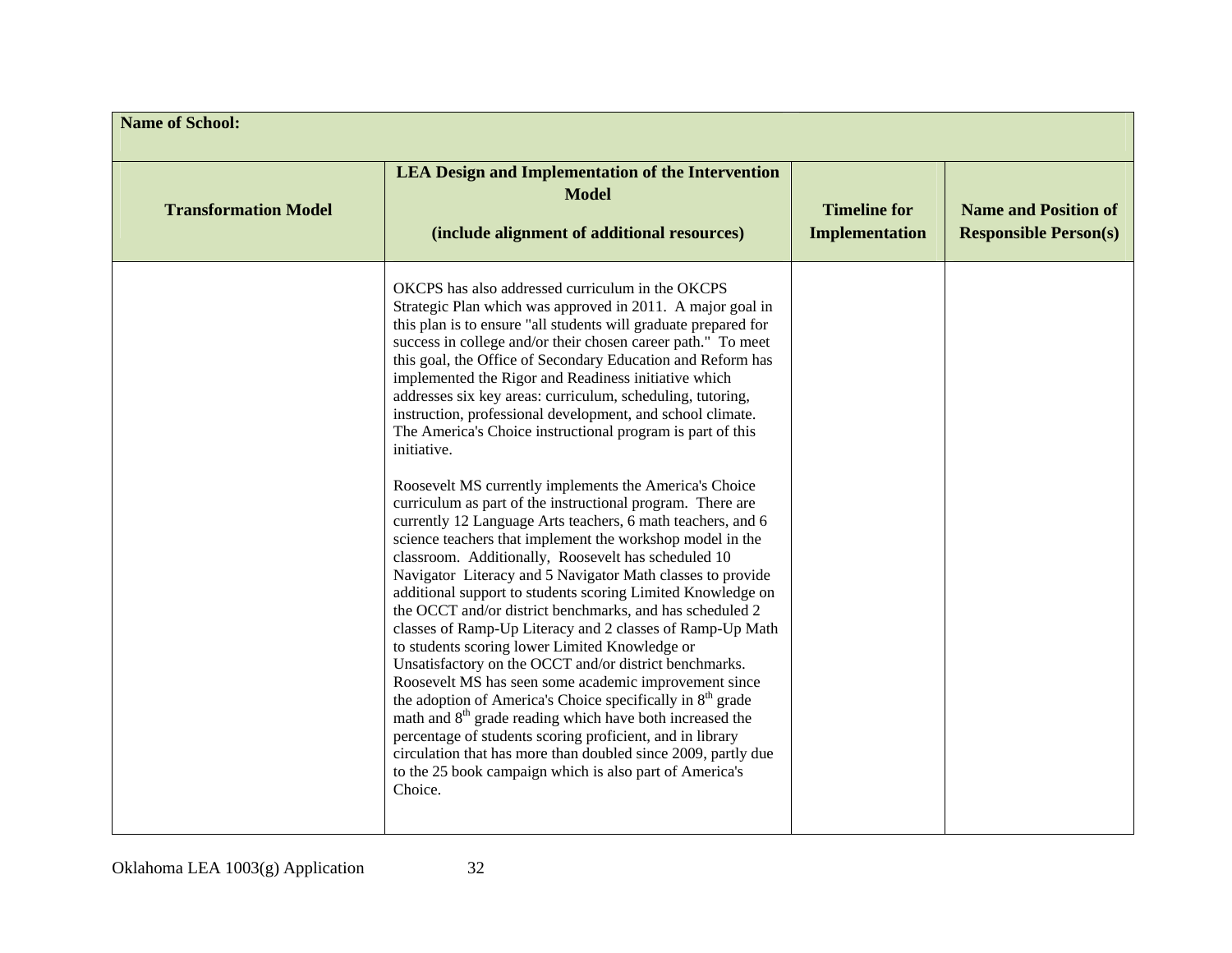| <b>Name of School:</b>      |                                                                                                                                                                                                                                                                                                                                                                                                                                                                                                                                                                                                                                                                                                                                                                                                                                                                                                                                                                                                                                                                                                                                                                                                                                                                                                                            |                                              |                                                             |
|-----------------------------|----------------------------------------------------------------------------------------------------------------------------------------------------------------------------------------------------------------------------------------------------------------------------------------------------------------------------------------------------------------------------------------------------------------------------------------------------------------------------------------------------------------------------------------------------------------------------------------------------------------------------------------------------------------------------------------------------------------------------------------------------------------------------------------------------------------------------------------------------------------------------------------------------------------------------------------------------------------------------------------------------------------------------------------------------------------------------------------------------------------------------------------------------------------------------------------------------------------------------------------------------------------------------------------------------------------------------|----------------------------------------------|-------------------------------------------------------------|
| <b>Transformation Model</b> | <b>LEA Design and Implementation of the Intervention</b><br><b>Model</b><br>(include alignment of additional resources)                                                                                                                                                                                                                                                                                                                                                                                                                                                                                                                                                                                                                                                                                                                                                                                                                                                                                                                                                                                                                                                                                                                                                                                                    | <b>Timeline for</b><br><b>Implementation</b> | <b>Name and Position of</b><br><b>Responsible Person(s)</b> |
|                             | Because teachers have received training, materials have been<br>purchased, students have received 2-3 years of instruction<br>using the framework, and data shows increased student<br>achievement, Roosevelt MS plans to continue the current<br>strategies of pacing guides, benchmarks, and America's<br>Choice. The plan for continuing the instructional program<br>follows:<br>Year 1<br>Although Roosevelt MS does currently use the district pacing<br>guides, the district benchmarks, and America's Choice, the<br>needs assessment and School Support Team reports show that<br>more focused attention is needed to ensure full<br>implementation of these initiatives is occurring in each<br>classroom. For these reasons, Roosevelt MS plans to<br>implement the following for Year 1:<br>Continue use of the district pacing guides and<br>quarterly benchmarks. Monitor use through formal<br>schedule of focus walks, PLCs, and administrator<br>review of lesson plans.<br>Continue the transition to CCSS pacing guides and<br>benchmarks in Reading/Language Arts and Math and<br>other content areas as they become available.<br>Continue to use Navigator and Ramp-Up to Math<br>and Literacy as Tier II and Tier III interventions for<br>students.<br>Develop common assessments by department to | 2012-2013                                    | <b>OKCPS</b> Curriculum<br>Dept, Principal, PLC<br>Teams    |
|                             | provide more regular formative assessment data.<br>Year 2<br>In Year 2, Roosevelt MS will be preparing for the full                                                                                                                                                                                                                                                                                                                                                                                                                                                                                                                                                                                                                                                                                                                                                                                                                                                                                                                                                                                                                                                                                                                                                                                                        | 2013-2014                                    | <b>OKCPS</b> Curriculum<br>Dept, Principal, PLC<br>Teams    |
|                             | implementation of CCSS and the new State assessments in                                                                                                                                                                                                                                                                                                                                                                                                                                                                                                                                                                                                                                                                                                                                                                                                                                                                                                                                                                                                                                                                                                                                                                                                                                                                    |                                              |                                                             |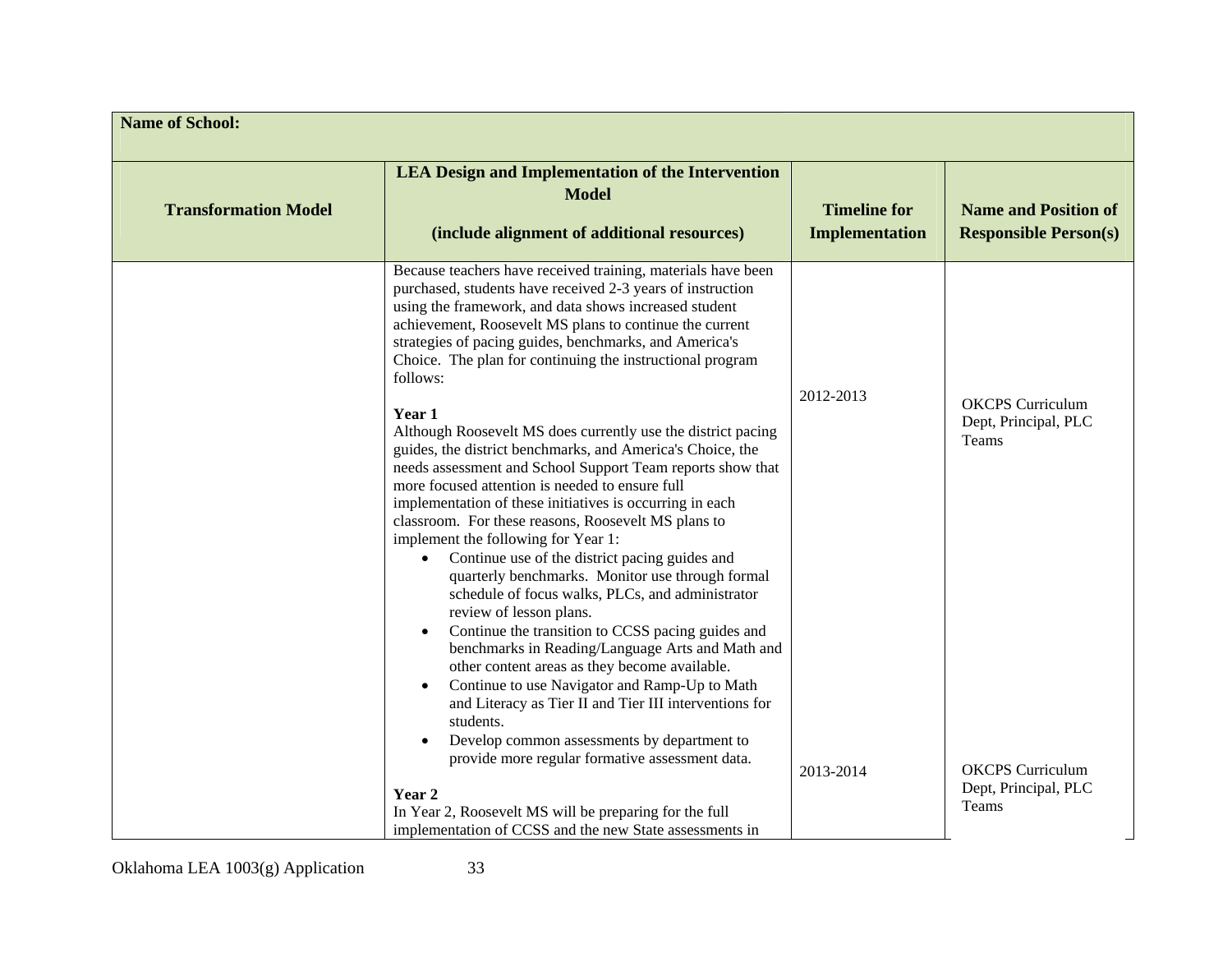| <b>Name of School:</b>      |                                                                                                                                                                                                                                                                                                                                                                                                                                                                                                                                                                                                                                                                                                                                                                                                                                                                                                                                                                                                                                                                                                                                                                                                                                                                                                                                                                                                                                                                                                       |                                              |                                                             |  |
|-----------------------------|-------------------------------------------------------------------------------------------------------------------------------------------------------------------------------------------------------------------------------------------------------------------------------------------------------------------------------------------------------------------------------------------------------------------------------------------------------------------------------------------------------------------------------------------------------------------------------------------------------------------------------------------------------------------------------------------------------------------------------------------------------------------------------------------------------------------------------------------------------------------------------------------------------------------------------------------------------------------------------------------------------------------------------------------------------------------------------------------------------------------------------------------------------------------------------------------------------------------------------------------------------------------------------------------------------------------------------------------------------------------------------------------------------------------------------------------------------------------------------------------------------|----------------------------------------------|-------------------------------------------------------------|--|
| <b>Transformation Model</b> | <b>LEA Design and Implementation of the Intervention</b><br><b>Model</b><br>(include alignment of additional resources)                                                                                                                                                                                                                                                                                                                                                                                                                                                                                                                                                                                                                                                                                                                                                                                                                                                                                                                                                                                                                                                                                                                                                                                                                                                                                                                                                                               | <b>Timeline for</b><br><b>Implementation</b> | <b>Name and Position of</b><br><b>Responsible Person(s)</b> |  |
|                             | 2014-2015. Roosevelt MS will have also developed a cadre<br>of teachers who show success in America's Choice and can<br>assist in expanding the program to other content areas.<br>Because of this, Roosevelt MS plans the following actions for<br>Year 2:<br>Continue use and monitoring of the district pacing<br>guides and quarterly benchmarks.<br>Continue to use Navigator and Ramp-Up to Math<br>and Literacy as Tier II and Tier III interventions for<br>students.<br>Provide intensive training in the transition of pacing<br>guides from PASS to CCSS in Reading/Language<br>Arts and Math first and other subject areas as they<br>become available.<br>Expand use of America's Choice workshop model to<br>all classrooms not just Reading/Language Arts,<br>Math, and Science using Teacher Leaders as models<br>and coaches for other teachers.<br>Fully implement common assessments in all core<br>content classes and include data in regular PLC<br>meetings and Data Reviews.<br>Year 3<br>In Year 3, all Oklahoma schools will be required to be fully<br>implementing CCSS. Year 3 will also mark the first year of<br>the new State assessments based on CCSS. Because of the<br>actions in Years 1 and 2, Roosevelt MS expects to be fully<br>trained in the new pacing guides, have all teachers<br>implementing the workshop model, and have multiple<br>formative assessments to evaluate curriculum. (More<br>information on assessment can be found in Component 7 of | 2014-2015                                    | <b>OKCPS</b> Curriculum<br>Dept, Principal, PLC<br>Teams    |  |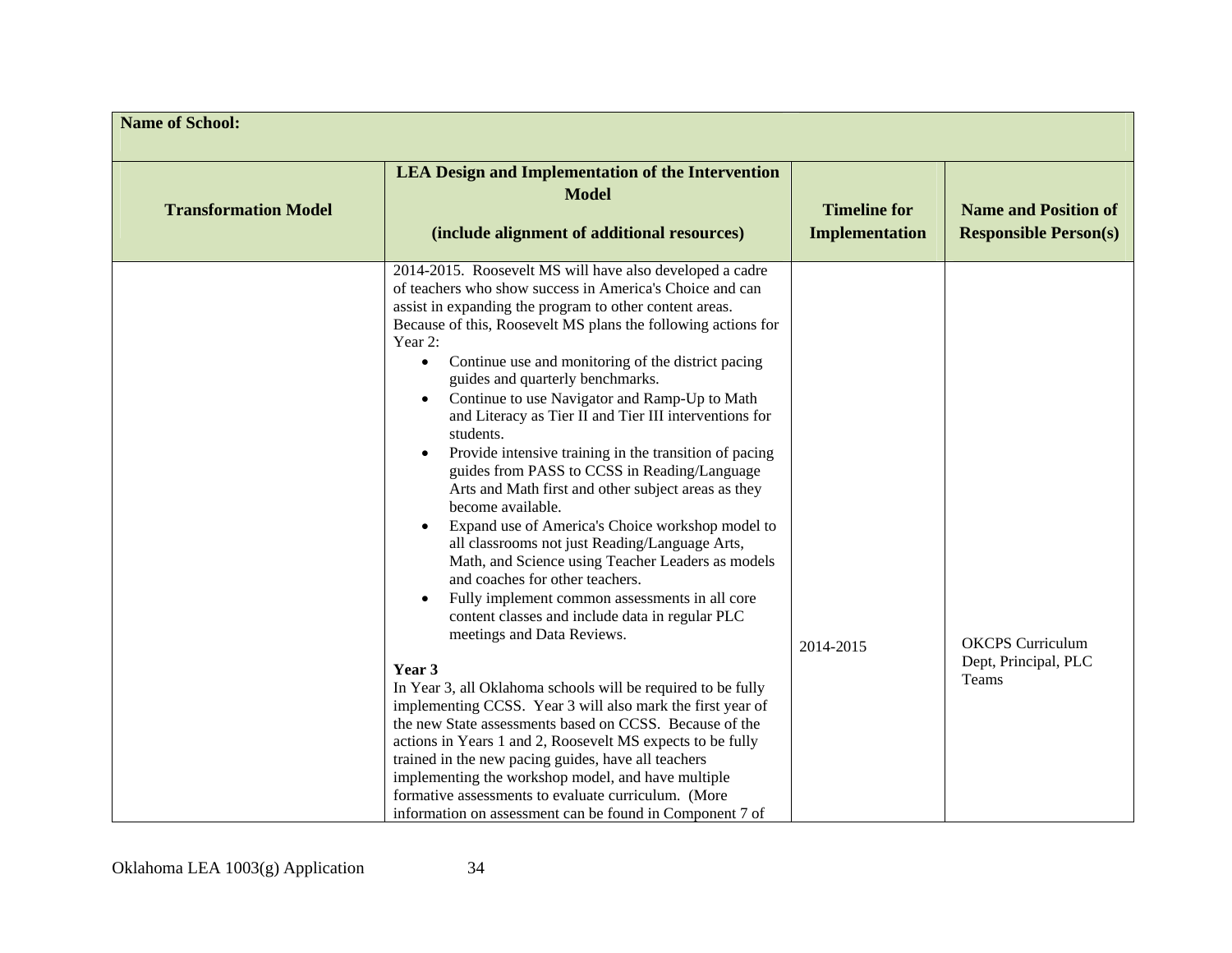| <b>Name of School:</b>                                                                                                                                                                                                        |                                                                                                                                                                                                                                                                                                                                                                                                                                                                                                                                                                                                                                                                                                                                                                                                                                                                                                                                                                                                                                                                                                                                       |                                              |                                                             |
|-------------------------------------------------------------------------------------------------------------------------------------------------------------------------------------------------------------------------------|---------------------------------------------------------------------------------------------------------------------------------------------------------------------------------------------------------------------------------------------------------------------------------------------------------------------------------------------------------------------------------------------------------------------------------------------------------------------------------------------------------------------------------------------------------------------------------------------------------------------------------------------------------------------------------------------------------------------------------------------------------------------------------------------------------------------------------------------------------------------------------------------------------------------------------------------------------------------------------------------------------------------------------------------------------------------------------------------------------------------------------------|----------------------------------------------|-------------------------------------------------------------|
| <b>Transformation Model</b>                                                                                                                                                                                                   | <b>LEA Design and Implementation of the Intervention</b><br><b>Model</b><br>(include alignment of additional resources)                                                                                                                                                                                                                                                                                                                                                                                                                                                                                                                                                                                                                                                                                                                                                                                                                                                                                                                                                                                                               | <b>Timeline for</b><br><b>Implementation</b> | <b>Name and Position of</b><br><b>Responsible Person(s)</b> |
|                                                                                                                                                                                                                               | this section of the application.) Roosevelt MS, then, plans the<br>following actions for Year 3:<br>Fully implement CCSS pacing guides and<br>benchmarks and common assessments aligned with<br>CCSS. Monitor use through formal schedule of<br>focus walks, PLCs, and administrator review of<br>lesson plans.<br>Develop Teacher Leaders as experts in implementing<br>CCSS and partner them with teachers who need<br>additional support.<br>Continue to use Navigator and Ramp-Up to Math<br>$\bullet$<br>and Literacy as Tier II and Tier III interventions for<br>students.<br>Roosevelt MS believes that by continuing success proven<br>strategies and providing additional and focused support for<br>teachers, the current instructional program will improve<br>student achievement. By developing a three year plan in<br>which the actions of each year build on the previous, the staff<br>at Roosevelt MS will have the knowledge, skills, abilities, and<br>built-in staff support to implement instructional initiatives<br>with fidelity and sustain this instructional program after the<br>duration of SIG funds. |                                              |                                                             |
| 7. Promote the continuous use of<br>student data (such as from formative,<br>interim, and summative assessments) to<br>inform and differentiate instruction in<br>order to meet the academic needs of<br>individual students. | In the 2011-2012 school year, Roosevelt MS began a focus on<br>data-driven instruction by implementing several strategies to<br>build the capacity of teachers and students. During this year,<br>Roosevelt MS administered district benchmarks, provided<br>structure for PLCs, and introduced student data notebooks.<br>Because these strategies have been successful, Roosevelt MS<br>plans to continue these strategies for the three years of the<br>SIG funds. These are described in more detail below:                                                                                                                                                                                                                                                                                                                                                                                                                                                                                                                                                                                                                       |                                              |                                                             |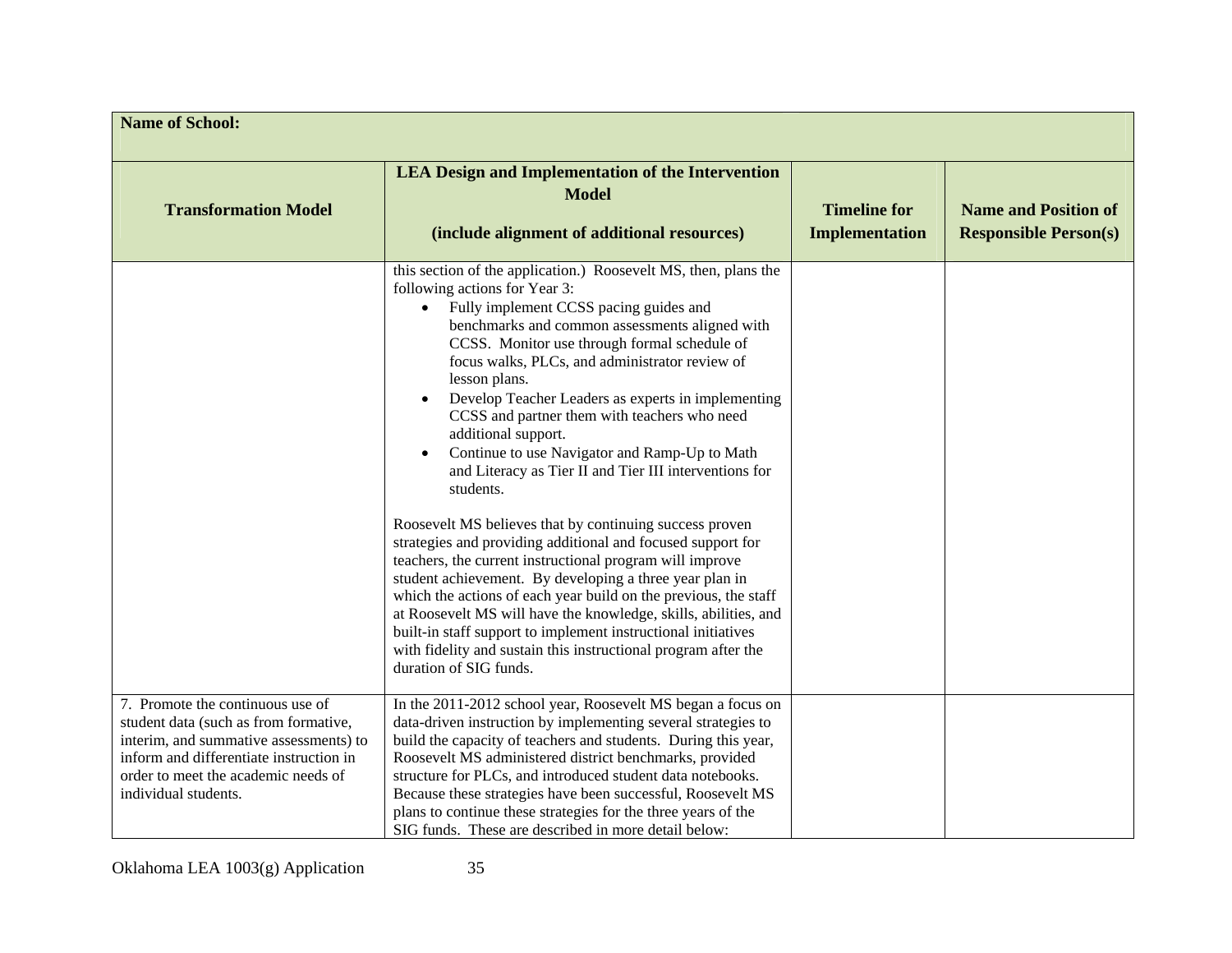| <b>Name of School:</b>      |                                                                                                                                                                                                                                                                                                                                                                                                                                                                                                                                                                                                                                                                                                                                                                      |                                              |                                                             |
|-----------------------------|----------------------------------------------------------------------------------------------------------------------------------------------------------------------------------------------------------------------------------------------------------------------------------------------------------------------------------------------------------------------------------------------------------------------------------------------------------------------------------------------------------------------------------------------------------------------------------------------------------------------------------------------------------------------------------------------------------------------------------------------------------------------|----------------------------------------------|-------------------------------------------------------------|
| <b>Transformation Model</b> | <b>LEA Design and Implementation of the Intervention</b><br><b>Model</b><br>(include alignment of additional resources)                                                                                                                                                                                                                                                                                                                                                                                                                                                                                                                                                                                                                                              | <b>Timeline for</b><br><b>Implementation</b> | <b>Name and Position of</b><br><b>Responsible Person(s)</b> |
|                             | <b>District Benchmarks</b><br>OKCPS contracts with Riverside Publishing Company to<br>provide EduSoft Comprehensive Benchmarks for all schools.<br>The PRE Department creates three common benchmarks for<br>the elementary, middle, and secondary schools, and schools<br>administer these benchmarks in the fall, winter, and early<br>spring. The benchmarks are aligned with PASS, and new for<br>2011-2012, they also include sample test questions aligned<br>with CCSS. During the three years of SIG, Roosevelt MS<br>will continue use of the district benchmarks three times a<br>year.                                                                                                                                                                    | 2012-2015                                    | OKCPS Curriculum Dept.,<br>PRE, Principal, PLCs             |
|                             | <b>PLCs</b><br>Roosevelt MS provides 45 minutes per day for teachers to<br>meet in PLCs. During these meetings, it is expected that<br>teachers focus on student data and data-driven decisions. The<br>needs assessment shows that some departments are<br>functioning in this manner, but some departments need<br>additional support to reach full implementation. Roosevelt<br>MS will continue PLCs as a way to collect and analyze data<br>and share best practices and to provide teachers time to use<br>that data to collaborate on interventions and instruction. To<br>ensure PLCs are fully functioning, the administration will<br>create a formal monitoring schedule and will use Teacher<br>Leaders from effective PLCs to mentor other departments. | 2012-2015                                    | Principal, PLC Leaders                                      |
|                             | <b>Student Data Folders</b><br>Each student at Roosevelt MS has an individual "Data<br>Notebook" that they use to keep their data from the<br>OCCT/EOI tests and from formative assessments such as<br>district benchmarks. The notebooks are formatted as a set of                                                                                                                                                                                                                                                                                                                                                                                                                                                                                                  | 2012-2015                                    | Principal, PLCs                                             |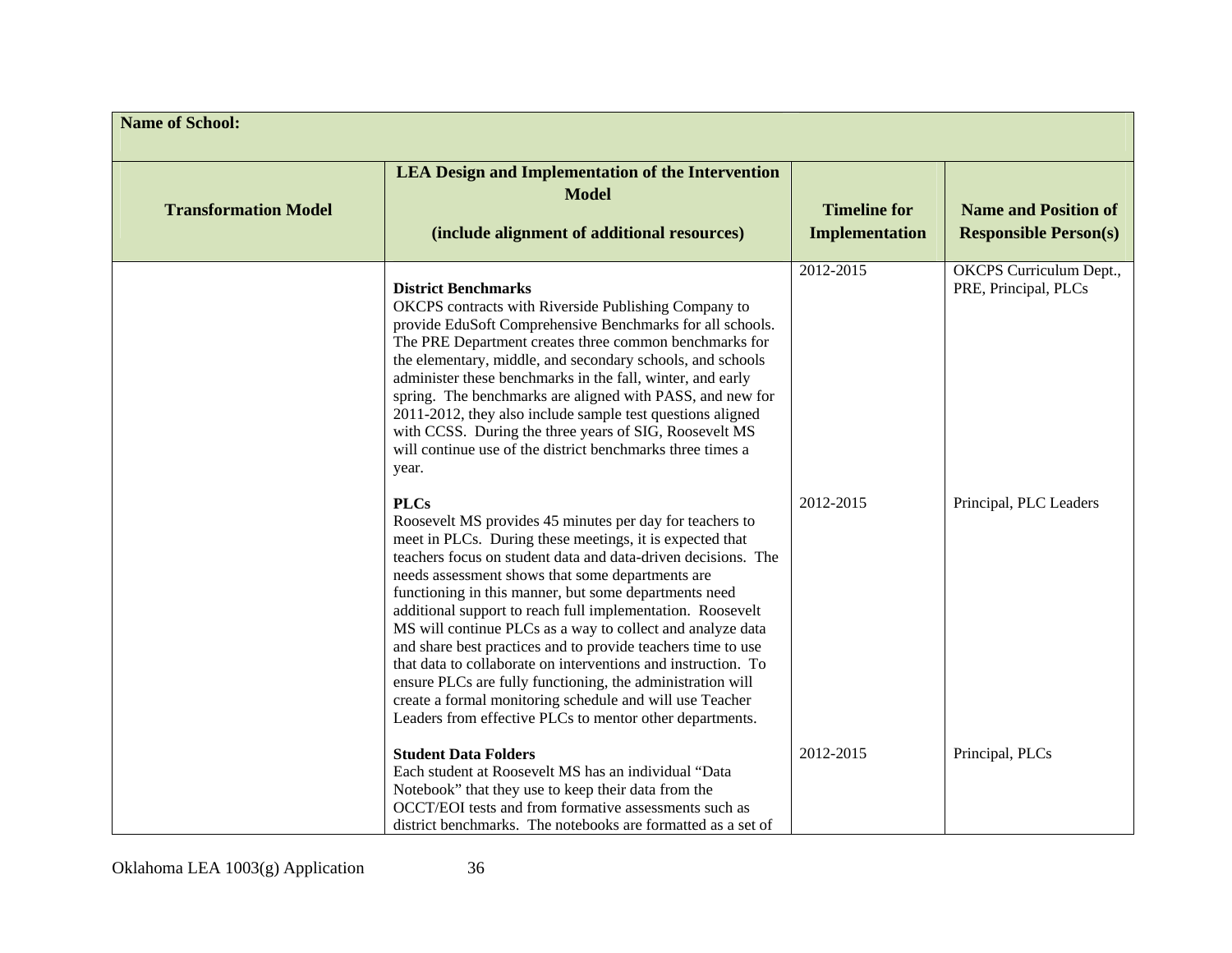| <b>Name of School:</b>      |                                                                                                                                                                                                                                                                                                                                                                                                                                                                                                                                                                                                                                                                                                                                                                                                                                                                                                                                                         |                                              |                                                             |
|-----------------------------|---------------------------------------------------------------------------------------------------------------------------------------------------------------------------------------------------------------------------------------------------------------------------------------------------------------------------------------------------------------------------------------------------------------------------------------------------------------------------------------------------------------------------------------------------------------------------------------------------------------------------------------------------------------------------------------------------------------------------------------------------------------------------------------------------------------------------------------------------------------------------------------------------------------------------------------------------------|----------------------------------------------|-------------------------------------------------------------|
| <b>Transformation Model</b> | <b>LEA Design and Implementation of the Intervention</b><br><b>Model</b><br>(include alignment of additional resources)                                                                                                                                                                                                                                                                                                                                                                                                                                                                                                                                                                                                                                                                                                                                                                                                                                 | <b>Timeline for</b><br><b>Implementation</b> | <b>Name and Position of</b><br><b>Responsible Person(s)</b> |
|                             | analysis worksheets which teachers help students to use to<br>examine data and determine individual weaknesses and<br>strengths. Teachers and students then use this data to<br>determine appropriate individual student learning goals. The<br>information from these notebooks is formally shared with<br>parents during student-led conferences. Roosevelt MS plans<br>to continue use of the Student Data Folders, but will evaluate<br>their effectiveness at the end of each school year and revise<br>the structure or format, as needed.<br>The results of the needs assessment and recommendations<br>from the School Support Team show, however, that although<br>Roosevelt MS does have these strategies in place, Roosevelt<br>MS also has some needs in the area of data-driven instruction.<br>To address these needs, Roosevelt MS plans to implement the<br>following additional strategies during the three years of the<br>SIG funds: |                                              |                                                             |
|                             | <b>Common Assessments</b><br>The needs assessment showed that some departments are<br>beginning to develop and use common assessments. The goal<br>for Roosevelt MS is for all core content areas to have<br>common assessments aligned to PASS and CCSS. During the<br>three years of the SIG funds, Roosevelt MS plans to provide<br>additional support to PLCs to develop common assessments<br>and to analyze the data to inform instruction. Roosevelt MS<br>will also develop a formal monitoring plan to ensure common<br>assessments are effective in improving student achievement.                                                                                                                                                                                                                                                                                                                                                            | 2012-2015                                    | Principal, PLCs                                             |
|                             | <b>Data Coordinator</b><br>As a SIG school, Roosevelt MS will have access to the SIG<br>Data Coordinator. This position was hired in the 2011-2012                                                                                                                                                                                                                                                                                                                                                                                                                                                                                                                                                                                                                                                                                                                                                                                                      | 2012-2015                                    | <b>Executive Director of</b><br>School Turnaround           |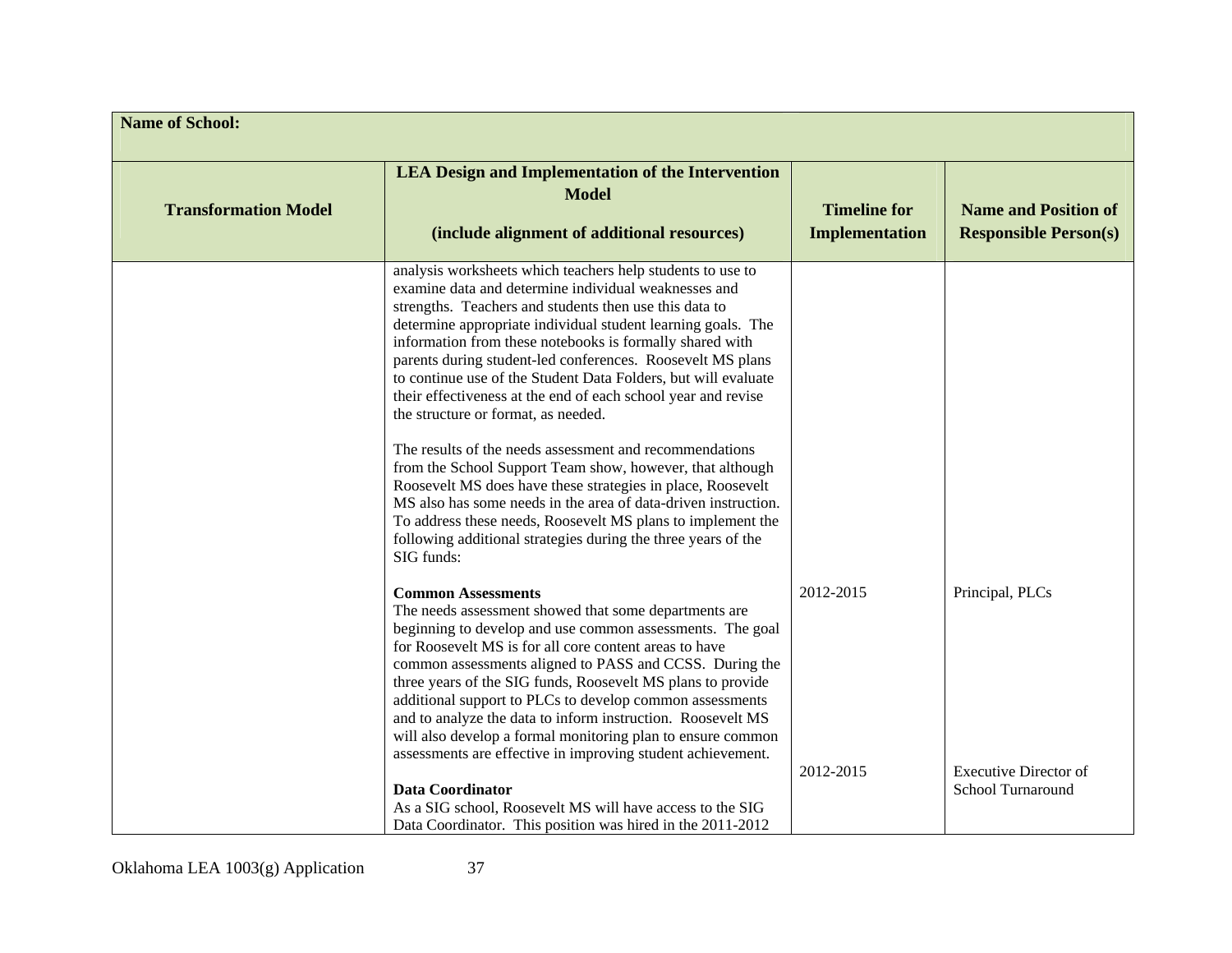| <b>Name of School:</b>      |                                                                                                                                                                                                                                                                                                                                                                                                                                                                                                                                                                                                                                                                                                                                                                                                                                                           |                                       |                                                             |
|-----------------------------|-----------------------------------------------------------------------------------------------------------------------------------------------------------------------------------------------------------------------------------------------------------------------------------------------------------------------------------------------------------------------------------------------------------------------------------------------------------------------------------------------------------------------------------------------------------------------------------------------------------------------------------------------------------------------------------------------------------------------------------------------------------------------------------------------------------------------------------------------------------|---------------------------------------|-------------------------------------------------------------|
| <b>Transformation Model</b> | <b>LEA Design and Implementation of the Intervention</b><br><b>Model</b><br>(include alignment of additional resources)                                                                                                                                                                                                                                                                                                                                                                                                                                                                                                                                                                                                                                                                                                                                   | <b>Timeline for</b><br>Implementation | <b>Name and Position of</b><br><b>Responsible Person(s)</b> |
|                             | school year, and the Data Coordinator's primary purpose is to<br>provide SIG schools with data and extra assistance in using<br>the data. Roosevelt MS has already formulated a plan for<br>using the Data Coordinator most effectively. Roosevelt MS<br>plans to create a section of the Teacher Resource Room that is<br>devoted to data. In this room, student data will be available<br>and a computer and printer with EduSoft access will be<br>available. The Data Coordinator will meet individually with<br>teachers during a school day to review student data, identify<br>areas of critical need, and develop best practices to address<br>the needs. To make this plan effective, Roosevelt MS will<br>also budget for a Permanent Substitute which will cover<br>classes, if needed, while teachers have their individual data<br>meetings. |                                       |                                                             |
|                             | <b>Oklahoma Data Review Model</b><br>As a SIG school, Roosevelt MS will also implement the<br>Oklahoma Data Review Model. The school will conduct a<br>formal Data Review three times a year following district<br>benchmarks. During this review, Roosevelt MS will analyze<br>data related to student achievement, teacher and student<br>attendance, behavior, parent involvement, and professional<br>development. The support provided by OSDE in the three<br>years of SIG will ensure that Roosevelt MS can sustain the<br>data review efforts long after the SIG funding has ended.                                                                                                                                                                                                                                                               | 2012-2015                             | Principal, PLCs                                             |
|                             | Roosevelt MS has already begun the first steps towards a<br>data-driven school. For the three years of the SIG funds,<br>Roosevelt MS will continue the successful strategies of<br>district benchmarks, PLC data review, and student data<br>notebooks. However, Roosevelt MS will strengthen its use of<br>data by implementing new strategies as well. These include                                                                                                                                                                                                                                                                                                                                                                                                                                                                                   |                                       |                                                             |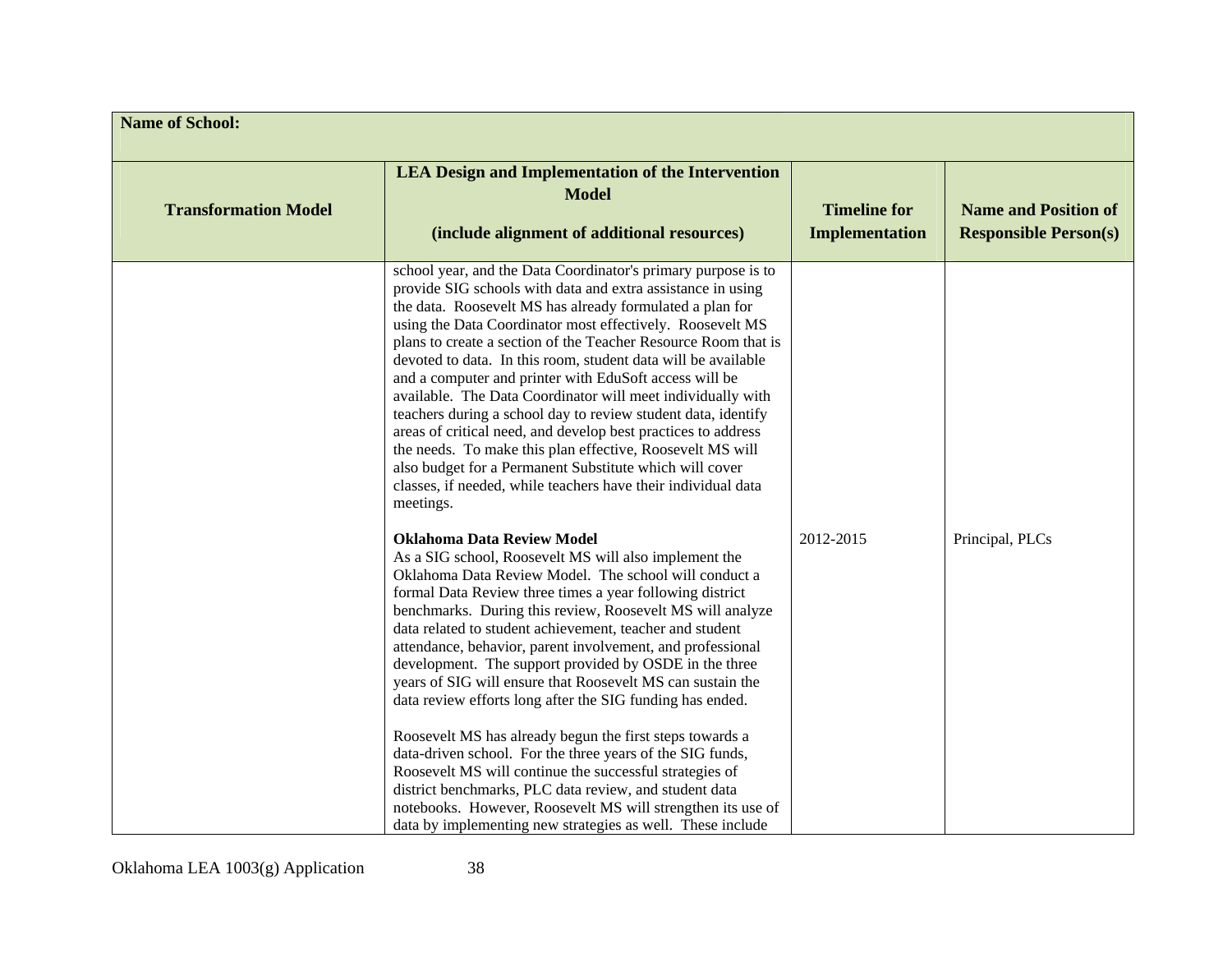| <b>Name of School:</b>                                                                      |                                                                                                                                                                                                                                                                                                                                                                                                                                                                                                                                                                                                                        |                                              |                                                             |
|---------------------------------------------------------------------------------------------|------------------------------------------------------------------------------------------------------------------------------------------------------------------------------------------------------------------------------------------------------------------------------------------------------------------------------------------------------------------------------------------------------------------------------------------------------------------------------------------------------------------------------------------------------------------------------------------------------------------------|----------------------------------------------|-------------------------------------------------------------|
| <b>Transformation Model</b>                                                                 | <b>LEA Design and Implementation of the Intervention</b><br><b>Model</b><br>(include alignment of additional resources)                                                                                                                                                                                                                                                                                                                                                                                                                                                                                                | <b>Timeline for</b><br><b>Implementation</b> | <b>Name and Position of</b><br><b>Responsible Person(s)</b> |
|                                                                                             | common assessments for core content areas, partnership with<br>the SIG Data Coordinator, and use of the Oklahoma Data<br>Review Model.                                                                                                                                                                                                                                                                                                                                                                                                                                                                                 |                                              |                                                             |
| 8. Establish schedules and implement<br>strategies that provide increased learning<br>time. | OKCPS believes strongly in the positive impact of extended<br>learning time on student achievement. For this reason,<br>OKCPS included "Extend the school day/year" as a goal in<br>the OKCPS Strategic Plan. It is also the reason OKCPS<br>adopted a continuous learning calendar in 2011-2012 and<br>added 20 more minutes to the school day for all OKCPS<br>schools. Additionally, OKCPS is currently in the research<br>and development phase with the National Center on Time and<br>Learning and the OKCPS community on a proposal to<br>increase the school day and year by up to an additional 300<br>hours. |                                              |                                                             |
|                                                                                             | As a SIG school, Roosevelt MS will continue the current<br>strategies of the continuous learning calendar and the<br>additional 20 minutes per day for all students. In addition,<br>Roosevelt MS will implement the following strategies during<br>the three years of the SIG funds:                                                                                                                                                                                                                                                                                                                                  |                                              |                                                             |
|                                                                                             | Years $1, 2$ , and $3$<br>Instead of scheduling reading and math intersession classes<br>only for those students who are indentified as academically at<br>risk, Roosevelt MS will use the intersession time to add 11<br>regular school days to the school year. All teachers and<br>students will be scheduled to attend and transportation will be<br>provided. The schedule will be as follows:<br>Fall Break (October) - Schedule regular school days<br>for the first three (3) days of Fall Break.<br>Winter Break (December) - Schedule regular school                                                         | 2012-2015                                    | Principal                                                   |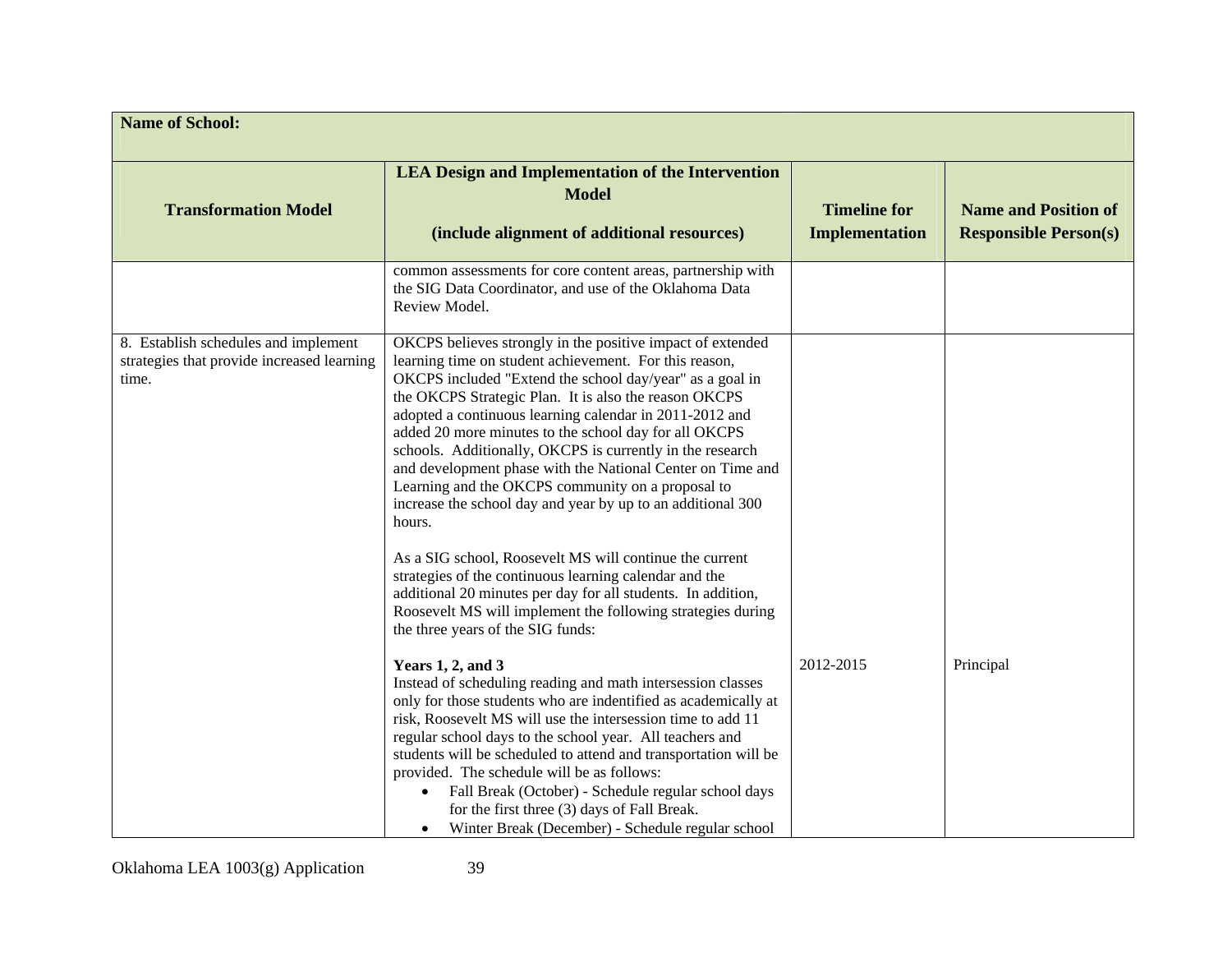| <b>Name of School:</b>                                                |                                                                                                                                                                                                                                                                                                                                                                                                                                                                                                                                                                                                                                                                                                                                                                                                                                                                                                                                                                                                                                                                                                                                                                                                                                                                                                                                                                                                                                                                                                                                                                                                               |                                       |                                                             |
|-----------------------------------------------------------------------|---------------------------------------------------------------------------------------------------------------------------------------------------------------------------------------------------------------------------------------------------------------------------------------------------------------------------------------------------------------------------------------------------------------------------------------------------------------------------------------------------------------------------------------------------------------------------------------------------------------------------------------------------------------------------------------------------------------------------------------------------------------------------------------------------------------------------------------------------------------------------------------------------------------------------------------------------------------------------------------------------------------------------------------------------------------------------------------------------------------------------------------------------------------------------------------------------------------------------------------------------------------------------------------------------------------------------------------------------------------------------------------------------------------------------------------------------------------------------------------------------------------------------------------------------------------------------------------------------------------|---------------------------------------|-------------------------------------------------------------|
| <b>Transformation Model</b>                                           | <b>LEA Design and Implementation of the Intervention</b><br><b>Model</b><br>(include alignment of additional resources)                                                                                                                                                                                                                                                                                                                                                                                                                                                                                                                                                                                                                                                                                                                                                                                                                                                                                                                                                                                                                                                                                                                                                                                                                                                                                                                                                                                                                                                                                       | <b>Timeline for</b><br>Implementation | <b>Name and Position of</b><br><b>Responsible Person(s)</b> |
|                                                                       | days for the first three (3) days of Winter Break.<br>Spring Break (March) - Schedule regular school days<br>$\bullet$<br>for the first five (5) days of Spring Break.                                                                                                                                                                                                                                                                                                                                                                                                                                                                                                                                                                                                                                                                                                                                                                                                                                                                                                                                                                                                                                                                                                                                                                                                                                                                                                                                                                                                                                        |                                       |                                                             |
| 9. Provide ongoing mechanisms for<br>family and community engagement. | In April 2012, the OKCPS Board of Education adopted a new<br>board policy that addresses this component of the<br>Transformation Model. According to the policy, any school<br>that receives a C or below on the A-F grading scale (although<br>Roosevelt MS has not received and official grade, as a<br>priority and potential C3 school, the policy would apply), the<br>"school shall form an advisory committee to develop a plan to<br>help the school's students meet criteria outlined by the<br>Statethe committee will then choose strategies and<br>interventions which are intended to assist the school in<br>improving achievement." Due to this new policy, Roosevelt<br>MS will have increased input and oversight from a<br>community advisory committee on the strategies used in the<br>school. This will ensure increased community engagement.<br>However, Roosevelt MS also plans to take a proactive plan in<br>addressing parent and community engagement. Roosevelt<br>MS has seen an increase in parent involvement in 2011-2012.<br>The PTSA grew 300% and many of the scheduled parent<br>nights saw between 46 and 200 participants. However, the<br>needs assessment and School Support Team reports show that<br>more work is needed in this area specifically in the area of<br>communication. Roosevelt MS's plans for providing ongoing<br>mechanisms for family and community engagement build on<br>the current successful strategies, but also propose new<br>initiatives that will improve communication and increase<br>family and community engagement in the school. |                                       |                                                             |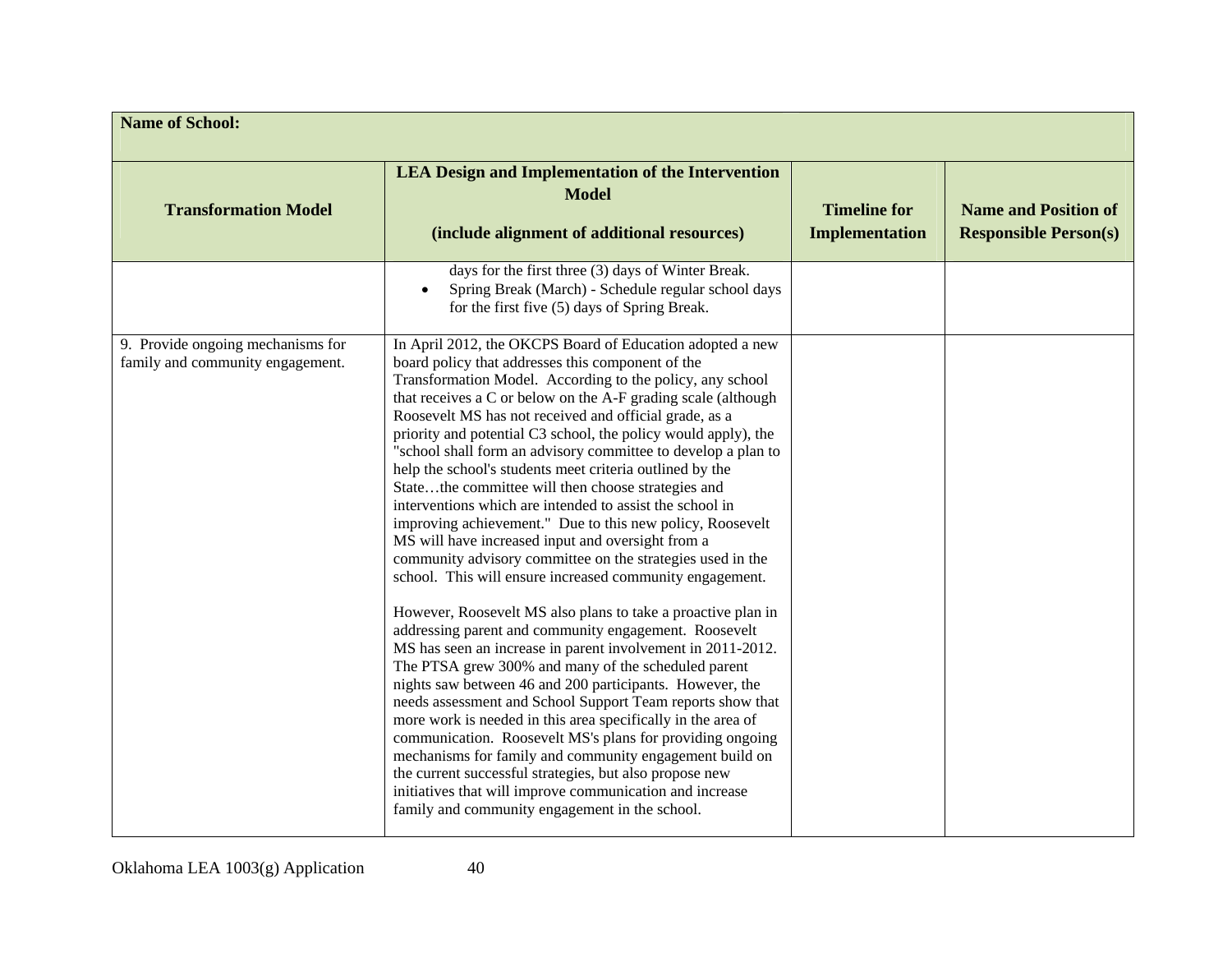| <b>Name of School:</b>      |                                                                                                                                                                                                                                                                                                                                                                                                                                                                                                                                                                                                                                                                                                                                                                                                                                                                                                                                                                                                                                                                                                                                                                                                                                                                                                                                                            |                                       |                                                                  |
|-----------------------------|------------------------------------------------------------------------------------------------------------------------------------------------------------------------------------------------------------------------------------------------------------------------------------------------------------------------------------------------------------------------------------------------------------------------------------------------------------------------------------------------------------------------------------------------------------------------------------------------------------------------------------------------------------------------------------------------------------------------------------------------------------------------------------------------------------------------------------------------------------------------------------------------------------------------------------------------------------------------------------------------------------------------------------------------------------------------------------------------------------------------------------------------------------------------------------------------------------------------------------------------------------------------------------------------------------------------------------------------------------|---------------------------------------|------------------------------------------------------------------|
| <b>Transformation Model</b> | <b>LEA Design and Implementation of the Intervention</b><br><b>Model</b><br>(include alignment of additional resources)                                                                                                                                                                                                                                                                                                                                                                                                                                                                                                                                                                                                                                                                                                                                                                                                                                                                                                                                                                                                                                                                                                                                                                                                                                    | <b>Timeline for</b><br>Implementation | <b>Name and Position of</b><br><b>Responsible Person(s)</b>      |
|                             | Roosevelt has developed the following three year plan to<br>address this component:                                                                                                                                                                                                                                                                                                                                                                                                                                                                                                                                                                                                                                                                                                                                                                                                                                                                                                                                                                                                                                                                                                                                                                                                                                                                        |                                       |                                                                  |
|                             | Year 1<br>In Year 1, Roosevelt MS will build on the successful<br>strategies that are currently in place and will introduce new<br>initiatives that will engage bilingual families.<br>Roosevelt MS will cooperate with the assigned<br>$\bullet$<br>Community Advisory Board to develop school-level<br>interventions.<br>Roosevelt MS will continue to collaborate with the<br>PTSA to hold an annual organizational meeting,<br>regular monthly meetings, and regular fundraisers.<br>Roosevelt MS will also counsel the PTSA on use of<br>funds and partner with the OKCPS Parent<br>Involvement contact to build the capacity of the<br>PTSA.<br>Roosevelt MS will continue to use regular bilingual<br>communications with parents that include a Parent<br>Outreach Newsletter distributed every two months,<br>messages sent through the Alert Now auto-dialer<br>system, notifications sent through the School<br>Connect Smart Phone application, and flyers sent<br>home with students, as needed.<br>Roosevelt MS will continue to schedule Parent<br>Nights and will develop a formal schedule for events<br>such as Math Night, OK Promise Night, and Pastries<br>for Parents that will be available to parents.<br>Roosevelt MS will assign a web master and develop<br>$\bullet$<br>a fully functional and parent/student friendly website | 2012-2013                             | <b>OKCPS BOE</b><br>Representative,<br>Principal, Parent Liaison |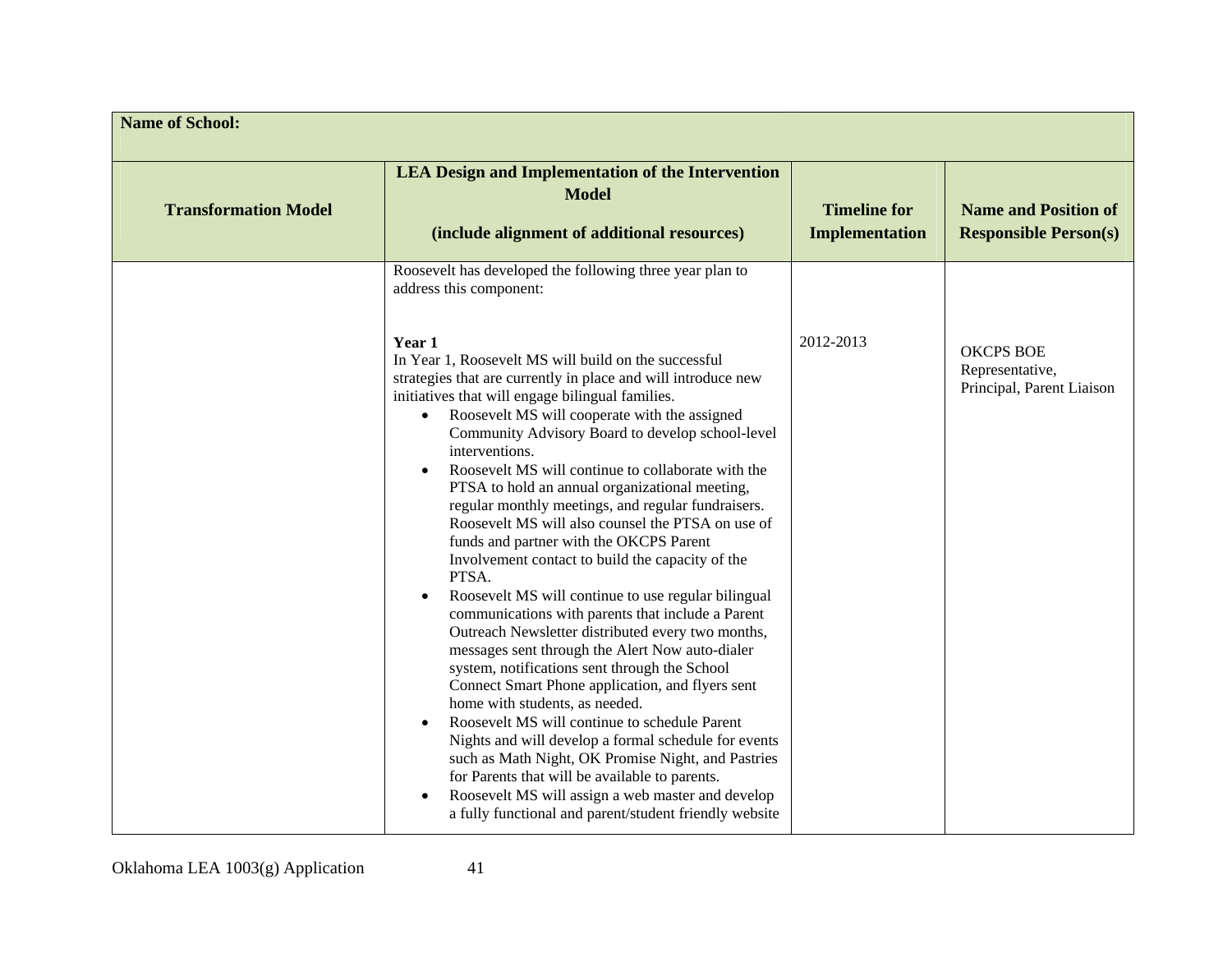| <b>Name of School:</b>      |                                                                                                                                                                                                                                                                                                                                                                                                                                                                                                                                                                                                                                                                                                                                                                                                                                                                                                                                                                                                                                                                                                                                                                                             |                                              |                                                                     |
|-----------------------------|---------------------------------------------------------------------------------------------------------------------------------------------------------------------------------------------------------------------------------------------------------------------------------------------------------------------------------------------------------------------------------------------------------------------------------------------------------------------------------------------------------------------------------------------------------------------------------------------------------------------------------------------------------------------------------------------------------------------------------------------------------------------------------------------------------------------------------------------------------------------------------------------------------------------------------------------------------------------------------------------------------------------------------------------------------------------------------------------------------------------------------------------------------------------------------------------|----------------------------------------------|---------------------------------------------------------------------|
| <b>Transformation Model</b> | <b>LEA Design and Implementation of the Intervention</b><br><b>Model</b><br>(include alignment of additional resources)                                                                                                                                                                                                                                                                                                                                                                                                                                                                                                                                                                                                                                                                                                                                                                                                                                                                                                                                                                                                                                                                     | <b>Timeline for</b><br><b>Implementation</b> | <b>Name and Position of</b><br><b>Responsible Person(s)</b>         |
|                             | which will include updated information and<br>important documents.<br>Roosevelt MS will partner with the OKCPS<br>Language and Cultural Services and the Adult<br>Education Departments to provide Adult Literacy<br>and Adult ESL classes to parents. Childcare and<br>transportation will be provided to encourage<br>attendance.<br>Roosevelt MS will develop a schedule for teachers to<br>$\bullet$<br>make positive contacts with parents on a weekly<br>basis.<br>Roosevelt MS will access the Family Engagement<br>Tool as required by OSDE.<br>Year 2<br>In Year 2, Roosevelt MS will continue all the strategies listed<br>in the Year 1 plan. Roosevelt MS will also implement the<br>following:<br>Roosevelt MS will continue to offer Adult<br>$\bullet$<br>Literacy/ESL classes for parents.<br>Roosevelt MS will also begin either 1) training a<br>teacher or teachers or 2) soliciting community<br>partners to teacher parent classes in Year 3 and<br>beyond to ensure classes may be continued after<br>funding has ended.<br>Roosevelt MS will begin the transition of the PTSA<br>to an independent organization with school<br>administrator oversight and guidance. | 2013-2014                                    | <b>OKCPS BOE</b><br>Representative,<br>Principal, Parent<br>Liaison |
|                             |                                                                                                                                                                                                                                                                                                                                                                                                                                                                                                                                                                                                                                                                                                                                                                                                                                                                                                                                                                                                                                                                                                                                                                                             | 2014-2015                                    | <b>OKCPS BOE</b><br>Representative,                                 |

Liaison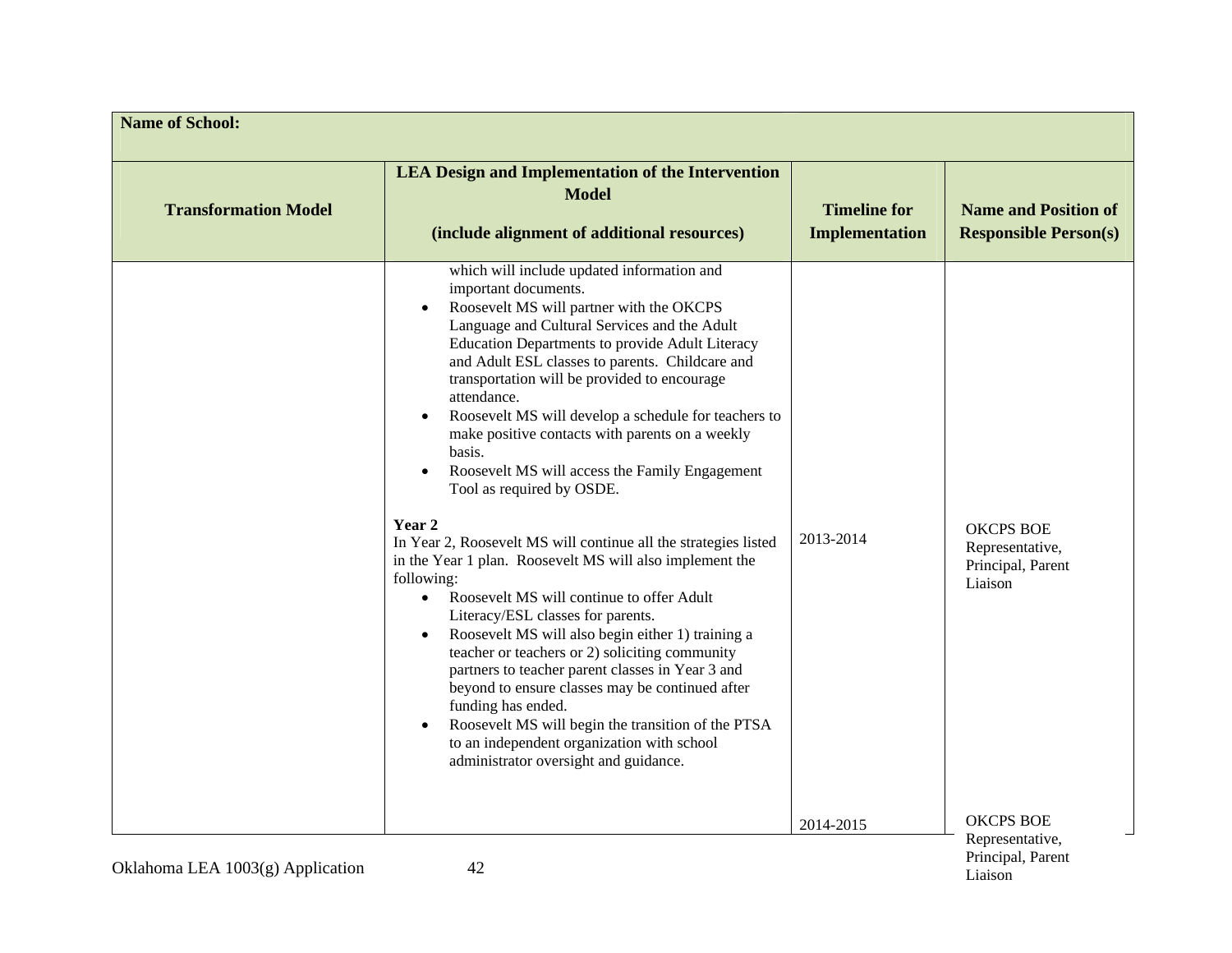| <b>Name of School:</b>      |                                                                                                                                                                                                                                                                                                                                                                                                                                                                                                                                                                                                                                                                                                                                                                                                                                                                                                                                                                                                                                                                                                                                                                                                                                                                                                                                                                                                                                                                                                                  |                                              |                                                             |
|-----------------------------|------------------------------------------------------------------------------------------------------------------------------------------------------------------------------------------------------------------------------------------------------------------------------------------------------------------------------------------------------------------------------------------------------------------------------------------------------------------------------------------------------------------------------------------------------------------------------------------------------------------------------------------------------------------------------------------------------------------------------------------------------------------------------------------------------------------------------------------------------------------------------------------------------------------------------------------------------------------------------------------------------------------------------------------------------------------------------------------------------------------------------------------------------------------------------------------------------------------------------------------------------------------------------------------------------------------------------------------------------------------------------------------------------------------------------------------------------------------------------------------------------------------|----------------------------------------------|-------------------------------------------------------------|
| <b>Transformation Model</b> | <b>LEA Design and Implementation of the Intervention</b><br><b>Model</b><br>(include alignment of additional resources)                                                                                                                                                                                                                                                                                                                                                                                                                                                                                                                                                                                                                                                                                                                                                                                                                                                                                                                                                                                                                                                                                                                                                                                                                                                                                                                                                                                          | <b>Timeline for</b><br><b>Implementation</b> | <b>Name and Position of</b><br><b>Responsible Person(s)</b> |
|                             | Year 3<br>In Year 3, Roosevelt MS will continue all the strategies listed<br>in the Years 1 and 2 plan. However, because this will be the<br>last year of SIG funding, Roosevelt MS will begin<br>transitioning many of the initiatives to being more teacher or<br>parent led so they may be sustainable after SIG funding is no<br>longer available.<br>As Roosevelt MS expects to be earning a grade of an<br>$\bullet$<br>A or a B by the end of Year 3 of SIG, the BOE<br>required parent advisory board will no longer be<br>necessary at Roosevelt MS. During Year 3,<br>Roosevelt MS will begin developing its own parent<br>advisory board that will transition into place after<br>Year 3 and a grade or A or B is earned.<br>Roosevelt MS will continue offering Adult Literacy<br>and ESL classes for parents.<br>Roosevelt MS recognizes the importance of family and<br>community involvement in school improvement efforts, and is<br>committed to implementing strategies that will strengthen<br>relationships between the school and families and the<br>community. Roosevelt MS also recognizes the importance of<br>meeting the linguistic and cultural needs of the families and<br>the surrounding community. Roosevelt MS has developed a<br>comprehensive plan that takes language and culture into<br>account, builds on current successful strategies, includes new<br>strategies that will address current areas of need, and will<br>ensure sustainability after the funding period. |                                              |                                                             |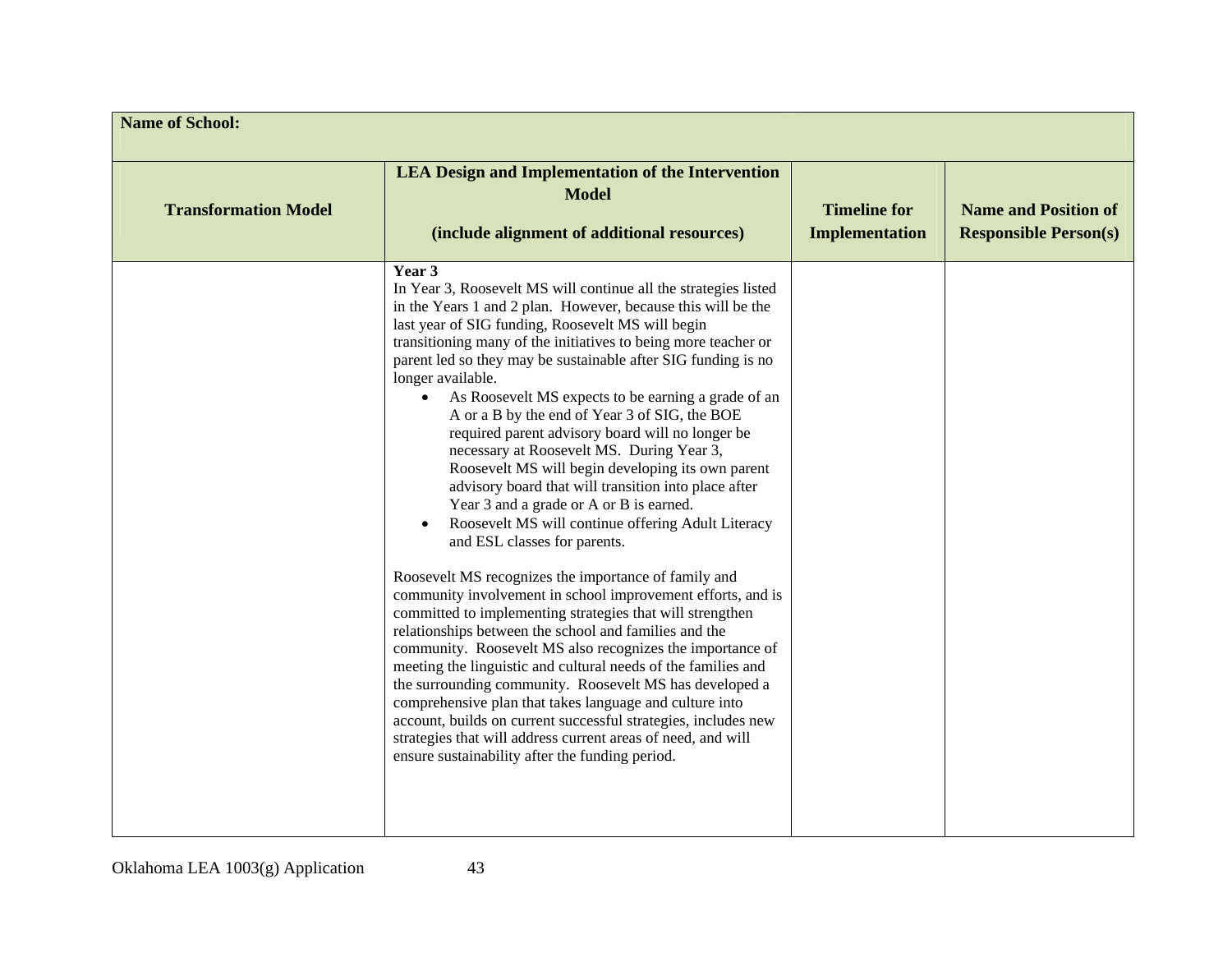| <b>Name of School:</b>                                                                                                                                                                                                                                                  |                                                                                                                                                                                                                                                                                                                                                                                                                                                                                                                                                                                                                                                                                                                                                |                                              |                                                             |
|-------------------------------------------------------------------------------------------------------------------------------------------------------------------------------------------------------------------------------------------------------------------------|------------------------------------------------------------------------------------------------------------------------------------------------------------------------------------------------------------------------------------------------------------------------------------------------------------------------------------------------------------------------------------------------------------------------------------------------------------------------------------------------------------------------------------------------------------------------------------------------------------------------------------------------------------------------------------------------------------------------------------------------|----------------------------------------------|-------------------------------------------------------------|
| <b>Transformation Model</b>                                                                                                                                                                                                                                             | <b>LEA Design and Implementation of the Intervention</b><br><b>Model</b><br>(include alignment of additional resources)                                                                                                                                                                                                                                                                                                                                                                                                                                                                                                                                                                                                                        | <b>Timeline for</b><br><b>Implementation</b> | <b>Name and Position of</b><br><b>Responsible Person(s)</b> |
| 10. Give the school sufficient<br>operational flexibility (such as staffing,<br>calendars/time, and budgeting) to<br>implement fully a comprehensive<br>approach to substantially improve<br>student achievement outcomes and<br>increase high school graduation rates. | OKCPS will grant sufficient operational flexibility to<br>Roosevelt MS to fully implement the Transformation Model.<br><b>Staffing</b><br>Just as established for the Cohort I and II SIG schools, new<br>staff will not be assigned to Roosevelt MS without consent of<br>the principal, and current staff will be provided opportunity to<br>transfer to another OCKPS site if they are unwilling to meet<br>the employment conditions of SIG. Roosevelt MS will<br>implement a new teacher evaluation system which will<br>include options for teachers not meeting performance<br>standards including coaching by an AFT teacher consultant,<br>or in the case of continuous failure to meet standards, an<br>expedited dismissal process. | 2012-2015                                    | <b>OKCPS</b> Human Capital,<br>Principal                    |
|                                                                                                                                                                                                                                                                         | <b>Calendars/Time</b><br>The Roosevelt MS principal will have the flexibility to design<br>the master schedule to support the Transformation model and<br>ensure all teachers are highly qualified and highly effective<br>for the assignment given.                                                                                                                                                                                                                                                                                                                                                                                                                                                                                           | 2012-2015                                    | Principal, Counselors                                       |
|                                                                                                                                                                                                                                                                         | <b>Budgeting</b><br>The Roosevelt MS principal and school leadership team have<br>the flexibility to develop the Title I, Part A $(511)$ and Priority<br>School Improvement budgets in accordance with the<br>comprehensive needs assessment conducted at the school site<br>and in partnership with the C3 office.                                                                                                                                                                                                                                                                                                                                                                                                                            | 2012-2015                                    | Principal, Leadership<br>Team, Federal Programs             |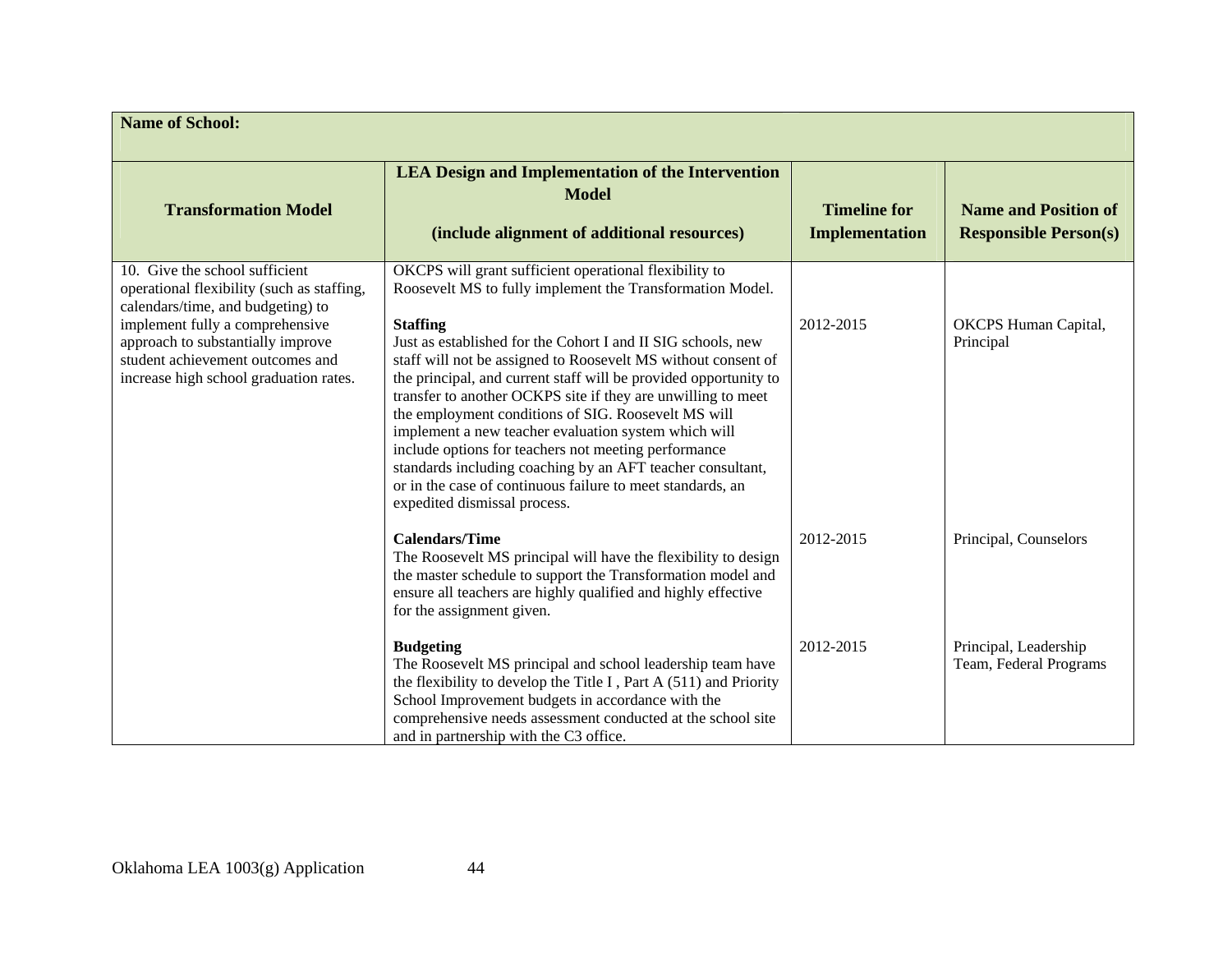| <b>Name of School:</b>                                                                                                                                                                                                                         |                                                                                                                                                                                                                                                                                                                                                                                                                                                                                                                                                                                                                                                                                                                                                                                                                                                                                                                                                                                                                                                                                                                                                                                                                                                                                                                                                                                                                                                                                                                                                                                                                |                                              |                                                                                                                 |
|------------------------------------------------------------------------------------------------------------------------------------------------------------------------------------------------------------------------------------------------|----------------------------------------------------------------------------------------------------------------------------------------------------------------------------------------------------------------------------------------------------------------------------------------------------------------------------------------------------------------------------------------------------------------------------------------------------------------------------------------------------------------------------------------------------------------------------------------------------------------------------------------------------------------------------------------------------------------------------------------------------------------------------------------------------------------------------------------------------------------------------------------------------------------------------------------------------------------------------------------------------------------------------------------------------------------------------------------------------------------------------------------------------------------------------------------------------------------------------------------------------------------------------------------------------------------------------------------------------------------------------------------------------------------------------------------------------------------------------------------------------------------------------------------------------------------------------------------------------------------|----------------------------------------------|-----------------------------------------------------------------------------------------------------------------|
| <b>Transformation Model</b>                                                                                                                                                                                                                    | <b>LEA Design and Implementation of the Intervention</b><br><b>Model</b><br>(include alignment of additional resources)                                                                                                                                                                                                                                                                                                                                                                                                                                                                                                                                                                                                                                                                                                                                                                                                                                                                                                                                                                                                                                                                                                                                                                                                                                                                                                                                                                                                                                                                                        | <b>Timeline for</b><br><b>Implementation</b> | <b>Name and Position of</b><br><b>Responsible Person(s)</b>                                                     |
| 11. Ensure that the school receives<br>ongoing, intensive technical assistance<br>and related support from the LEA, the<br>SEA, or a designated external lead<br>partner organization (such as a school<br>turnaround organization or an EMO). | Roosevelt MS will continue to receive all the current district<br>assistance including, but not limited to support from the<br>following offices:<br>1. Office of School Turnaround<br>2. Office of Secondary Education and Reform<br>3. Federal Programs (Titles I, II, III)<br>4. Student Support Services<br>5. Information Technology<br>6. Planning, Research, and Evaluation<br>However, OKCPS also provides additional supports to<br>schools receiving SIG funds. OKCPS has created an<br>alternative governance structure for schools receiving SIG<br>funds. Whereas most schools report to the Executive<br>Directors of Elementary or Secondary School Reform, SIG<br>schools report to the Executive Director of School<br>Turnaround. Because the Executive Director of School<br>Turnaround is assigned a smaller number of schools, the<br>structure ensures SIG schools receive increased intensive<br>support from the district. This support includes regular site<br>visits, assistance with required administrative duties related to<br>SIG, additional resources, and assistance in removing barriers<br>to SIG implementation.<br>Additionally, the LEA and school will hire two Instructional<br>Consultants or Peer Assistance Reviewers (PARs) to provide<br>intensive training and coaching to inexperienced and<br>otherwise identified teachers. These PARs are provided at all<br>SIG sites. The Instructional Consultant will support regular,<br>bilingual and special education teachers in rigorous standards-<br>based teaching strategies, and the Oklahoma C3 Standards. | 2012-2015                                    | <b>OKCPS</b> District Central<br>Office, Executive Director<br>of School Turnaround,<br><b>Federal Programs</b> |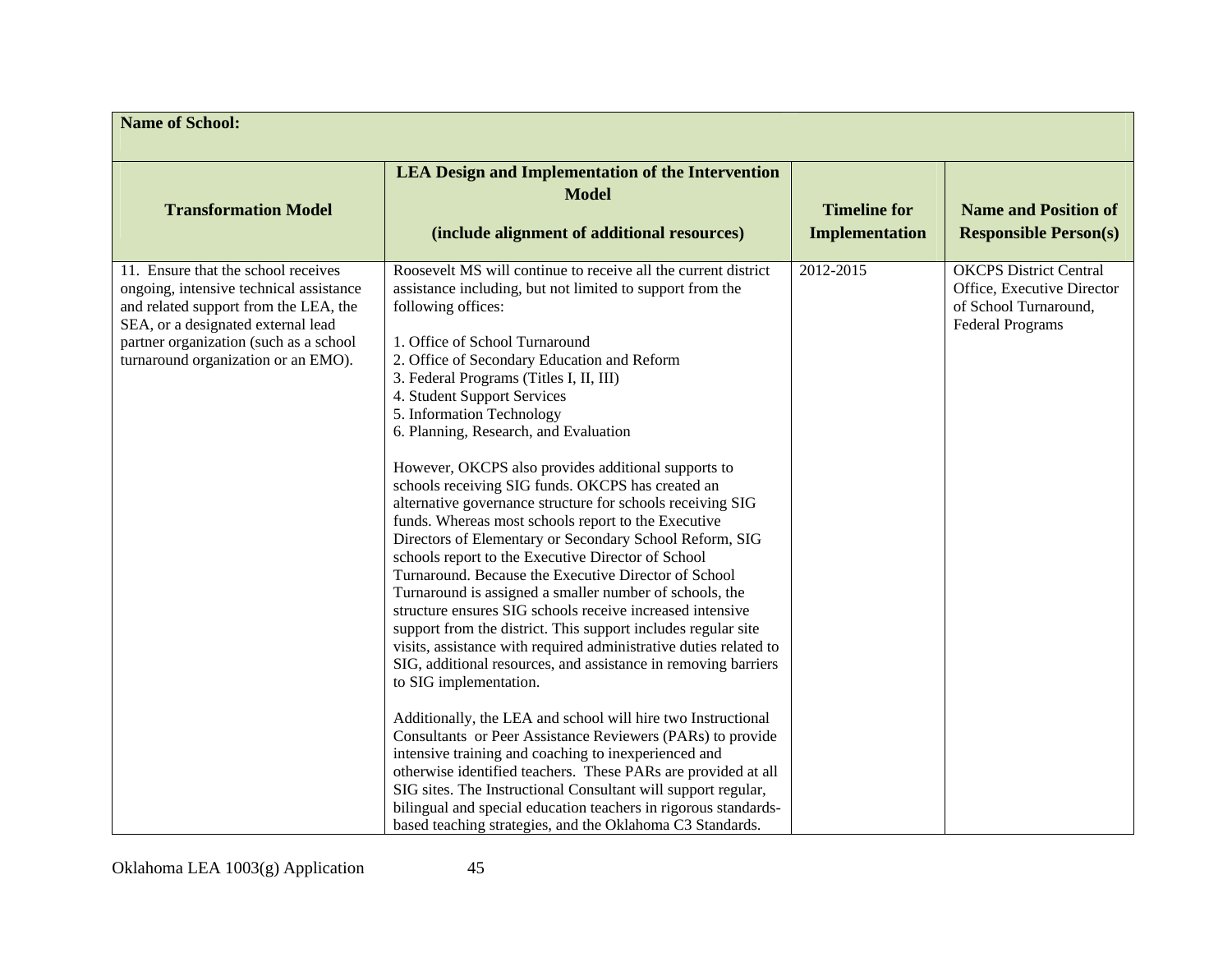| <b>Name of School:</b>                                                                                                                       |                                                                                                                                                                                                                                                                                                                                                                                                                                                                                                                                                                                                                                                                                 |                                              |                                                             |
|----------------------------------------------------------------------------------------------------------------------------------------------|---------------------------------------------------------------------------------------------------------------------------------------------------------------------------------------------------------------------------------------------------------------------------------------------------------------------------------------------------------------------------------------------------------------------------------------------------------------------------------------------------------------------------------------------------------------------------------------------------------------------------------------------------------------------------------|----------------------------------------------|-------------------------------------------------------------|
| <b>Transformation Model</b>                                                                                                                  | <b>LEA Design and Implementation of the Intervention</b><br><b>Model</b><br>(include alignment of additional resources)                                                                                                                                                                                                                                                                                                                                                                                                                                                                                                                                                         | <b>Timeline for</b><br><b>Implementation</b> | <b>Name and Position of</b><br><b>Responsible Person(s)</b> |
|                                                                                                                                              | The Instructional Consultant will devote 95% of his/her time<br>directly working with teachers providing classroom-based<br>demonstrations, collaborative and one-on-one interactions;<br>facilitate teacher inquiry and related professional<br>development. The Instructional Consultant will focus on<br>enhancing teachers' ability to provide instruction that builds<br>students' academic skills, is academically rigorous, and<br>addresses curriculum standards through an aligned curriculum<br>framework that enhances students' engagement in and<br>ownership of their learning. Five percent (5%) or less will be<br>devoted to teacher's performance evaluation. |                                              |                                                             |
| 12. List any additional permissible<br>strategies the LEA will implement as a<br>part of the transformational model.<br>2.<br>3.<br>4.<br>5. |                                                                                                                                                                                                                                                                                                                                                                                                                                                                                                                                                                                                                                                                                 |                                              |                                                             |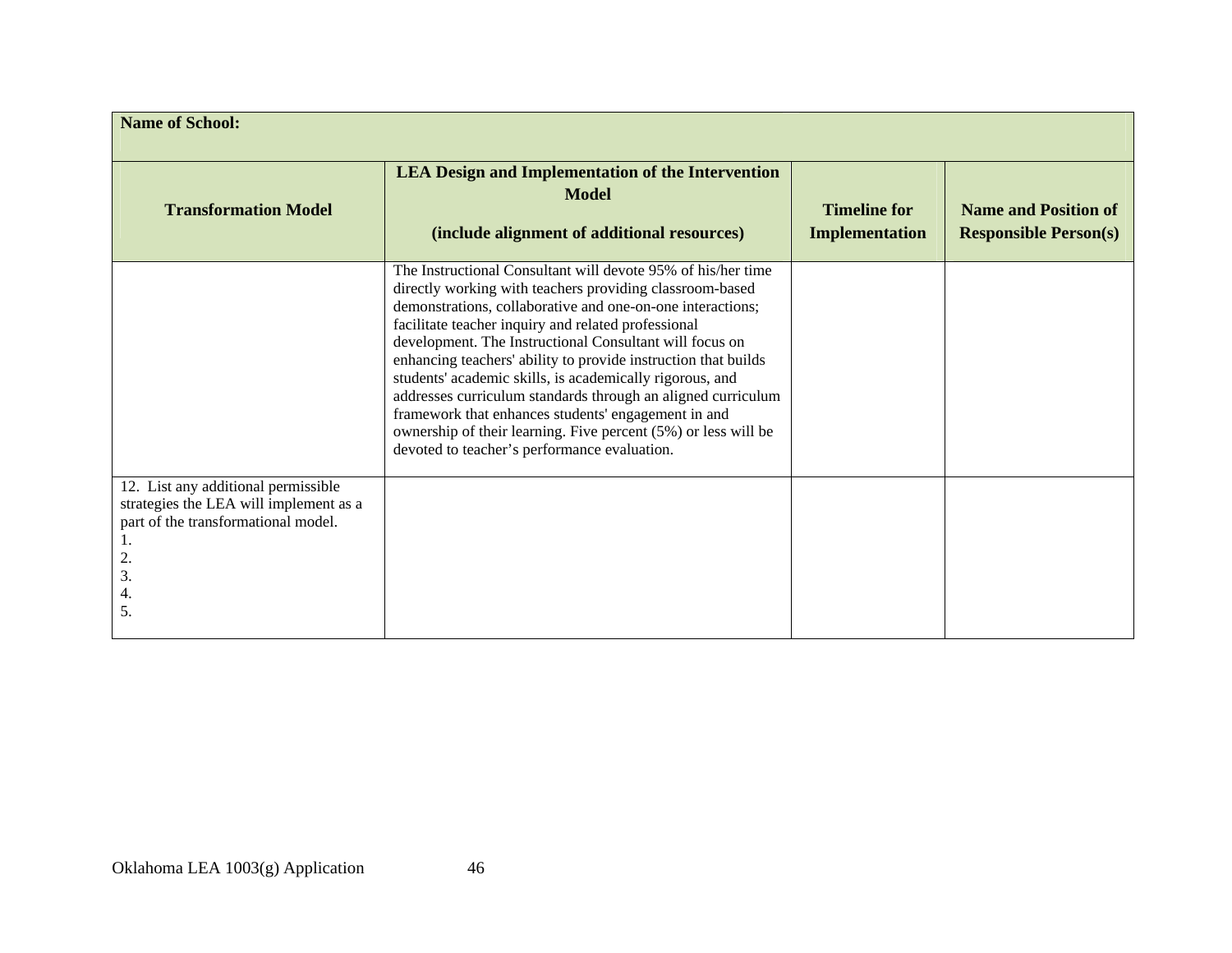# **APPLICATION INSTRUCTIONS SCHOOL IMPROVEMENT GRANTS 1003(g) AND AMERICAN RECOVERY AND REINVESTMENT ACT**

## **BUDGET SECTION**

# **LEA BUDGET NARRATIVE**

An additional requirement of the Oklahoma SIG application is the establishment of an FTE for a district turnaround office or officer. OCPS established an FTE for the Executive Director of School Turnaround in the 2010-2011 school year. OCPS will continue to budget \$107,856.00 for the salary and \$38,634.00 for the benefits of this position. The salary will be coded back to the five sites receiving SIG funds in the FY2009 and FY2010 competitions.

In addition, the following expenditures associated with the position of Executive Director of School Turnaround will be budgeted in the FY2012-FY2015 budgets of the five SIG sites awarded in the FY2009 and FY2010 competitions. These expenditures are necessary for the intensive support provided by the Executive Director of School Turnaround and are supplemental because they would not otherwise be incurred by the district if the position was not a requirement of the grant.

- 1. Mileage OKCPS is budgeting funds for mileage for the Executive Director to travel in-district to visit the 7 OCPS SIG sites and to attend required meetings at the OSDE or sponsored by the OSDE.
- 2. Travel and Registration OKCPS is budgeting funds for the Executive Director of School Turnaround to attend the required What Works in School conference in Tulsa in November. Travel and registration will also be paid for attendance to state and national conferences and workshops that will provide information on SIG requirements and best practices from the field including, but not limited to, OSDE required conferences, National Title I Conference, and SIG Regional Conferences.
- 3. Supplies OKCPS incurs extra costs to provide supplies and materials for the work of the Executive Director of School Turnaround. OCPS is budgeting funds each year to provide necessary materials for the position including computer, printer, replacement ink cartridges, flashdrives, and office supplies.

The district will also hire a Data Coordinator to work at the district level in the Office of School Turnaround. The Data Coordinator will assist the Executive Director of School Turnaround in the collection, dissemination, and reporting of data for SIG sites. The salary for this position will be shared between OK Centennial HS, OK Centennial MS, U S Grant HS, Douglass MS and F.D. Moon Academy ES.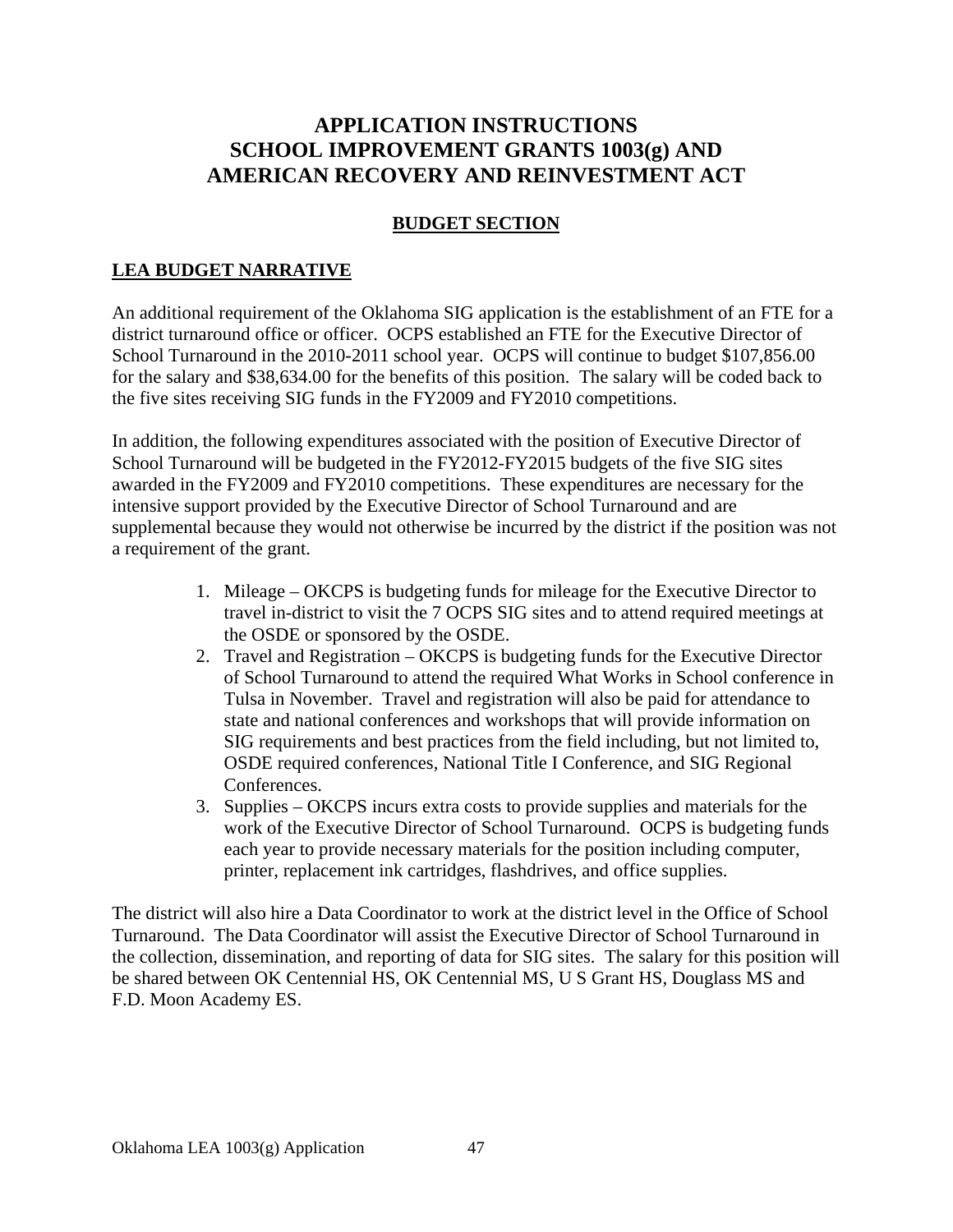# **SCHOOL BUDGET NARRATIVE**

Roosevelt MS will meet the additional Oklahoma requirements of the SIG application by budgeting for the following initiatives:

- 1. **5 Day Teacher Academy** Roosevelt MS has included funds for stipends and benefits to compensate the teachers for attending the five day academy. Roosevelt MS has only budgeted for three days of the academy because the remaining two days will be held during regularly scheduled contract days.
- 2. **New Teacher Academy** Roosevelt MS has included funds for stipends and benefits for new teachers to attend a 5 day academy if they are hired after the implementation of the model begins. Roosevelt MS anticipates 10 new teachers after the start of school and has budgeted accordingly.
- 3. **Collaboration Time** No funds have been budgeted for the 90 minutes of collaboration time as it is currently scheduled during the contract day.

Roosevelt MS has also budgeted for the following strategies to meet the federal requirements of the Transformation Model:

- 1. **Performance Incentives for Certified Staff** The maximum amount of \$3000 per certified staff member has been budgeted for performance incentives.
- 2. **Professional Development** Roosevelt MS will contract with Pearson for a three-day intensive SIOP training during the five-day academy and for an additional 40 days of coaching throughout the school year. Roosevelt will also include funding for training on the TLE by Marzano and other professional development opportunities as identified by the needs assessment.
- 3. **Professional Development Materials** Roosevelt MS has budgeted for materials that support SIOP training. These may include, but are not limited to copy paper and toner for teacher handouts, books and manuals on SIOP strategies, and binders and binder tabs.
- 4. **Extended Learning Time** Roosevelt MS has budgeted for 11 days of extended learning time. This will take place during the regularly scheduled intersession for OKCPS. Instead of holding remediation or acceleration classes for identified students, Roosevelt MS will hold regular school days. The proposed schedule is 3 days during Fall Break, 3 days during Winter Break, and 5 days during Spring Break.
- 5. **Transportation** Roosevelt MS has budgeted for the necessary transportation for an additional 11 days of instruction.
- 6. **Instructional Consultants** The Instructional Consultant will support regular, bilingual and special education teachers in rigorous standards-based teaching strategies, and the Oklahoma C3 Standards. The Instructional Consultant will devote 95% of his/her time